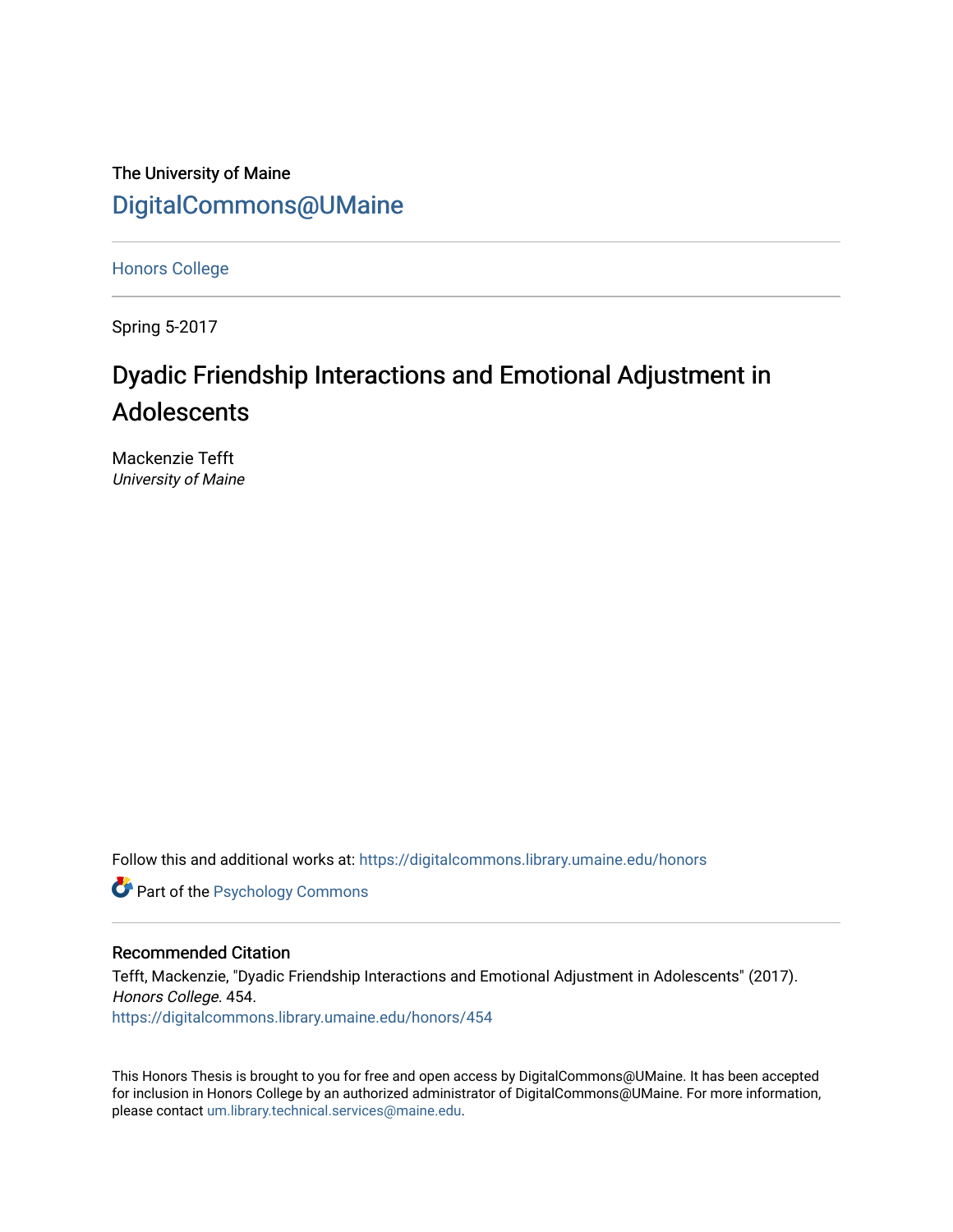## DYADIC FRIENDSHIP INTERACTIONS AND EMOTIONAL ADJUSTMENT IN

### ADOLESCENTS

by

Mackenzie Tefft

A Thesis Submitted in Partial Fulfillment of the Requirements for a Degree with Honors (Psychology)

The Honors College

University of Maine

May 2017

Advisory Committee:

Dr. Rebecca Schwartz-Mette, Assistant Professor of Psychology, Advisor

Dr. Laura Rickard, Assistant Professor of Communication and Journalism

Dr. Cynthia Erdley, Professor of Psychology

Dr. Jordan LaBouff, Associate Professor of Psychology

Dr. Emily Haigh, Assistant Professor of Psychology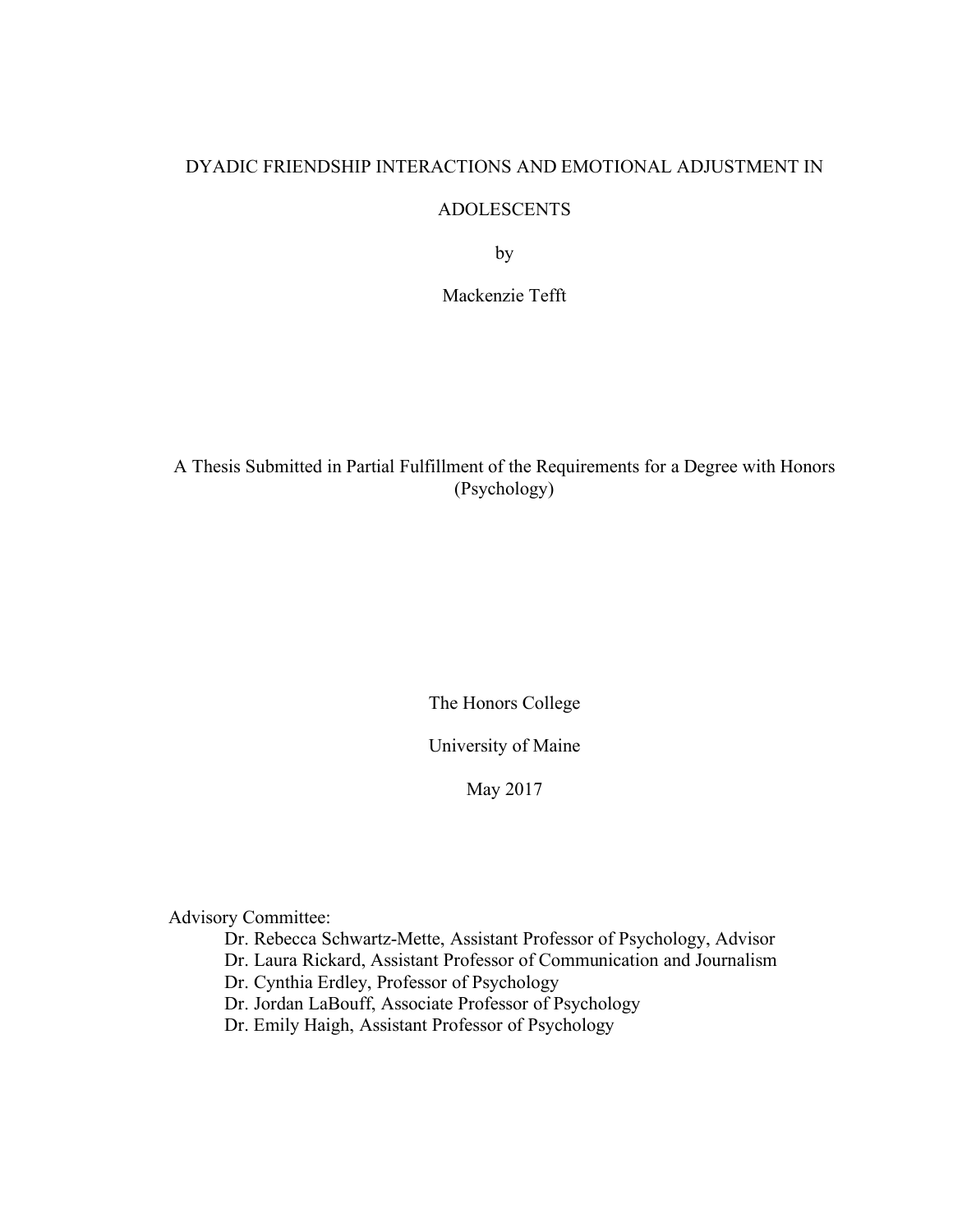#### **Abstract**

Social interactions during childhood and adolescence contribute significantly to social and emotional adjustment. A primary source of social interaction for adolescents comes in the form of friends. Friendship functioning is thought to contribute to both relationship quality and emotional adjustment, such as depressive symptoms (Bukowski; Hoza, & Boivin, 1994; Demir & Urberg, 2004). However few studies have addressed how non-verbal interpersonal engagement may contribute to relationship quality and emotional adjustment in adolescent friendships. The current study examined associations of non-verbal interpersonal engagement in the context of adolescents' same-sex friendships with self-reported friendship quality and depressive symptoms. The role of gender in these relations (see Rose & Rudolph, 2006) also was explored. Multilevel modeling was used to test all study hypotheses. Results suggested that non-verbal interpersonal engagement contributed significantly to positive, but not negative, friendship quality. Associations of interpersonal engagement with depressive symptoms were largely non-significant. Few gender differences emerged, perhaps because the study was underpowered to detect them. Additional limitations as well as future directions for research are discussed.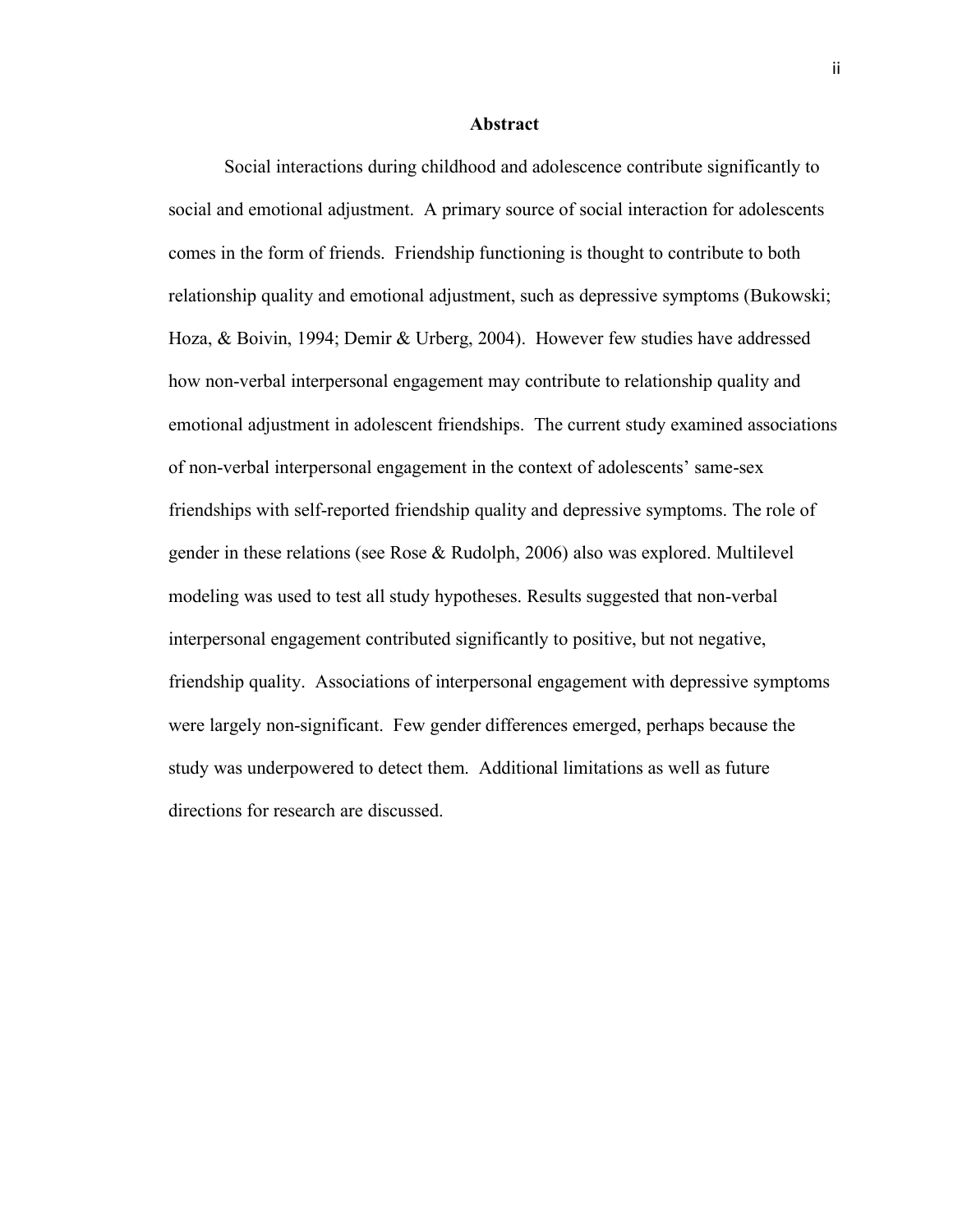#### **Acknowledgements**

This research was funded by an undergraduate fellowship offered by The University of Maine Center for Undergraduate Research awarded to Mackenzie L. Tefft. Appreciation is expressed to Dr. Rebecca Schwartz-Mette for her guidance and support. Those who are serving on the committee, Dr. Jordan LaBouff, Dr. Cynthia Erdley, Dr. Emily Haigh, and Dr. Laura Rickard are also thanked for their mentorship and service. The author also thanks Abbie Burton for her assistance with observational coding, as well as the graduate students, and research assistants in the Peer Relations Lab who helped with data collection.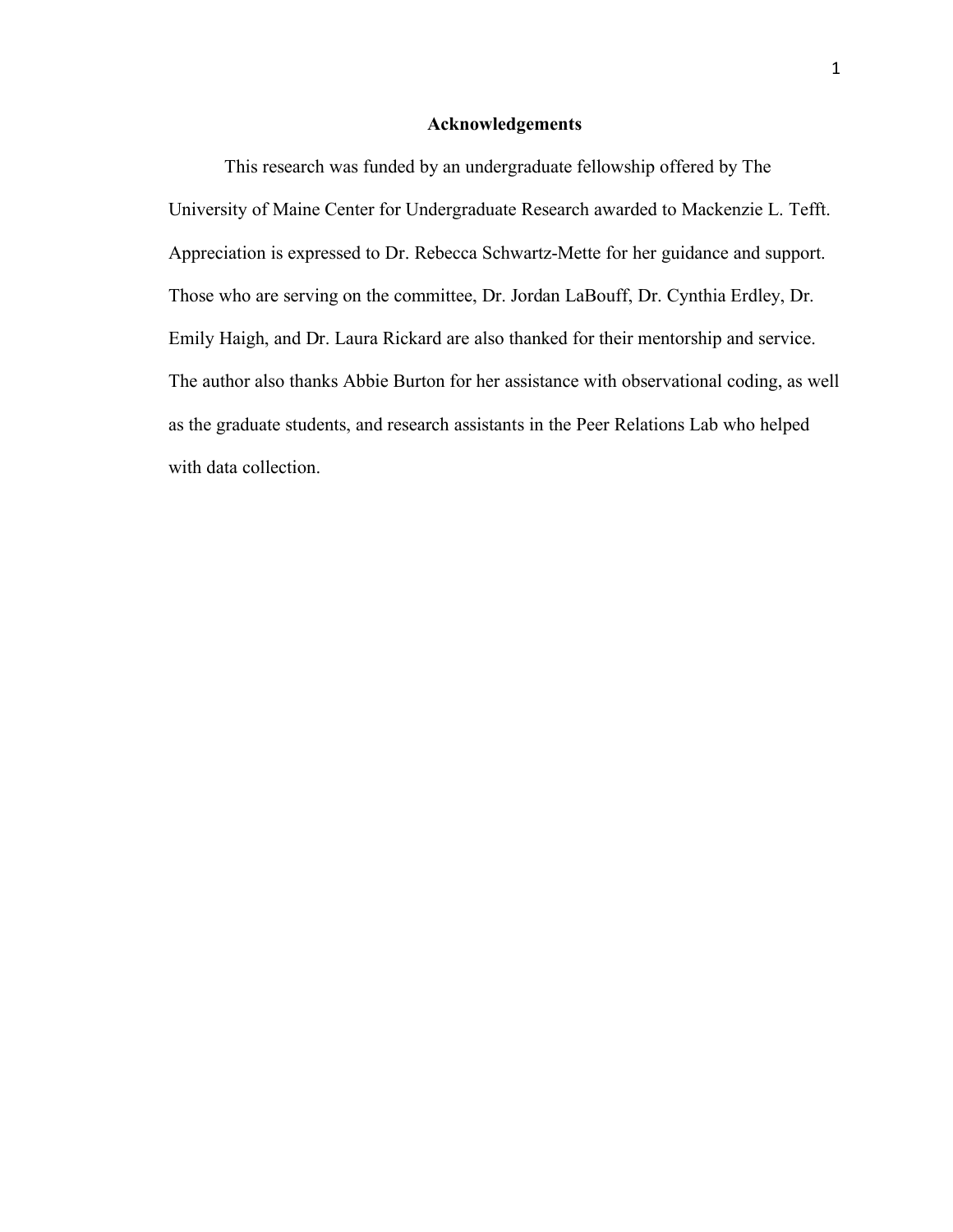#### **Introduction**

#### **Friendships in Adolescence**

Friendships are an integral part of human development (Cillessen, Jiang, West, & Laszkowski, 2005). Numerous developmental theories emphasize the importance of friendship. One of the most influential is Sullivan's Interpersonal Theory of Psychiatry (Sullivan, 1953). This theory explains that socializing with others helps shape our personalities through positive and negative interactions. Positive interactions lead to reinforcement of favorable traits, and, conversely, negative reactions lead to a change in undesirable traits (Sullivan, 1953). One specific provision of social relationships highlighted by Sullivan was that of intimacy. In particular, Sullivan hypothesized that intimacy was a basic human need and that intimacy originated from close, social interactions (Sullivan, 1953). Sullivan discussed that humans achieve a need for intimacy through various social relationships across their lifespan such as those with parents, caregivers, peers, and romantic partners.

Indeed, youth are primarily socialized by the relationships in which they spend the most time. During childhood, parents have the greatest amount of contact with the child. As youth transition to the period of adolescence, peers become the primary socialization agents, and parents' socialization role diminishes somewhat (Papini et al., 1990). Adolescents spend more time with friends than parents, siblings, or others (Steinberg, 2017). Increased participation in after school activities, increased time spent "hanging out" with friends, and increased electronic communication all contribute to a higher level of interaction with peers. The desire to spend time with peers as opposed to parents is also driven by an adolescent's need for independence (Douvan & Adelson,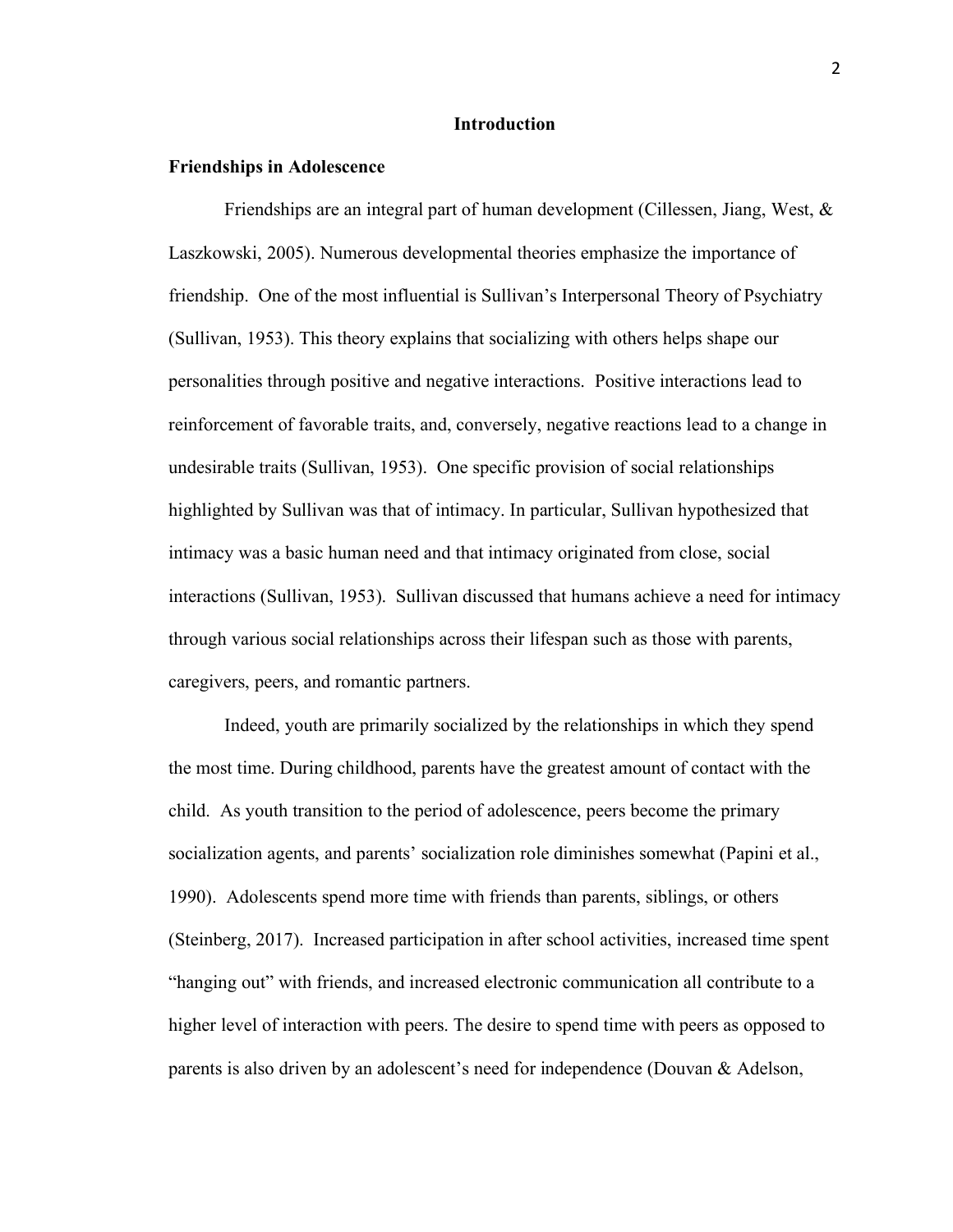1966). During this period, youth believe that they are beginning to know more about life and may feel that they should be able to take on a larger role to control their own lives. These ideas tend to contrast with those of parents who may feel that they should still have control over their children. Contradictory beliefs regarding adolescents' autonomy can lead to significant conflict in the parent-child relationship (Steinberg, 2017), which perhaps may also drive adolescents to spend increased time with peers.

Intimacy derived from friendship is particularly important during the developmental period of adolescence (Sullivan, 1953). Friendship intimacy is essential to the development of adolescents' identity, and friendships are one context in which adolescents learn the social skills needed to navigate themselves in the world (Sullivan, 1953). In this context, socialization may occur through adolescents' comparison of themselves to peers and also through peer pressure. Peer pressure becomes a consistent factor in every adolescent's life as they question their appearance, friendships, conversations, actions, and ultimately how each of these are perceived by their peers. The manner in which adolescents reflect on and answer these questions forms the basis of the adolescent's personality, thus further underscoring friends as elemental to the emotional and social development of adolescents (Markievicz et al., 2001).

Interestingly, adolescents tend to choose friends who are somewhat similar to themselves (Cillessen et al., 2005) and tend to become more similar to their friends across time (Kandel, 1978). The pool of available peers increases at the transition from elementary to middle school, and again at the transition from middle to high school. Adolescents can be more selective, enabling them to choose friends who are increasingly similar to themselves. As friends spend more time together, they are thought to become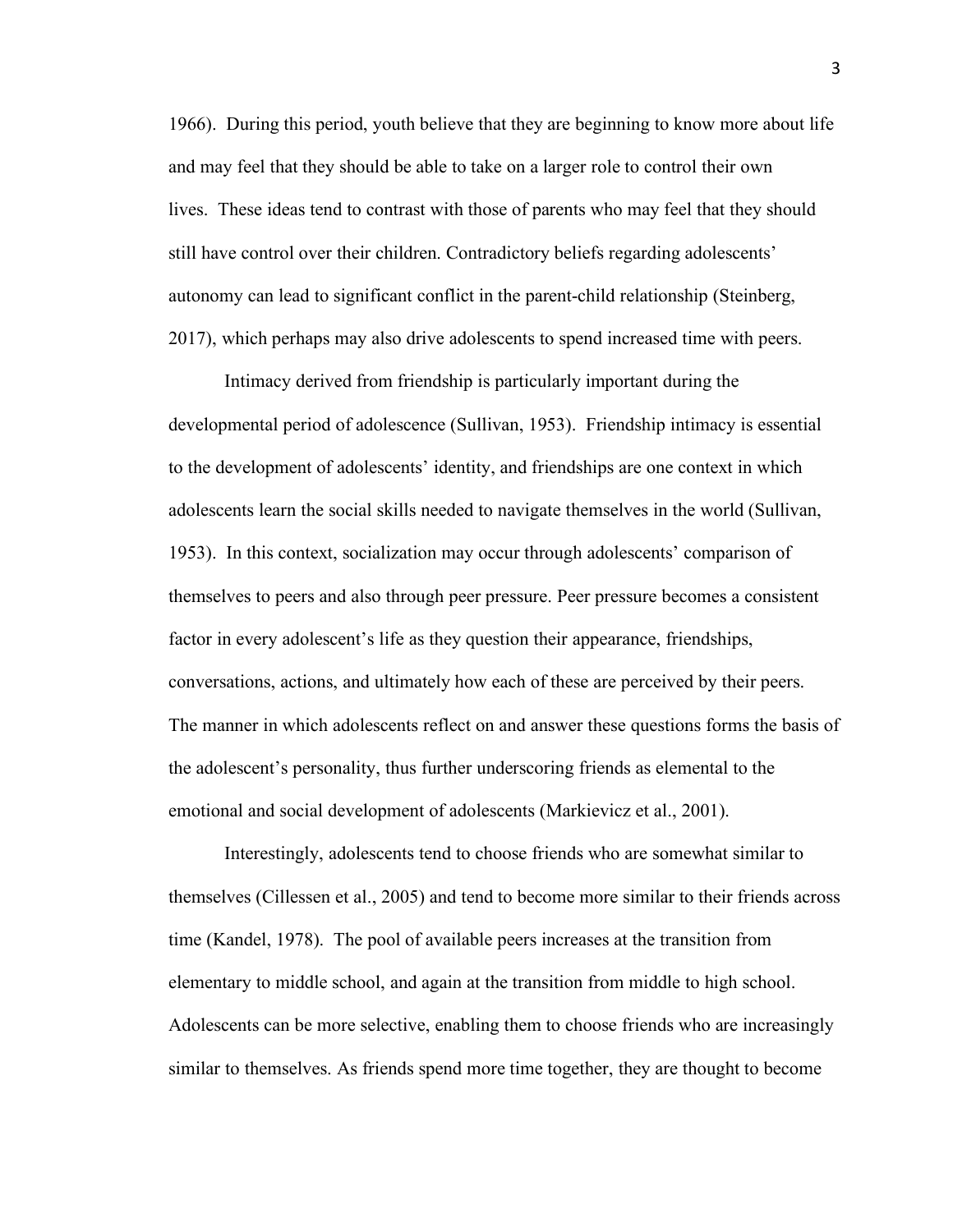even more similar to one another, via socialization processes (Kandel, 1978). Increased similarity in friends during the period of adolescence is thought to enable these friendships to withstand larger amounts of conflict and to solidify these relationships as more long-lasting than childhood friendships. On average, 70% of adolescent friendships last a year or more (Steinberg, 2017).

 The benefits of friendships for adolescent adjustment are numerous. Positive perceptions of friendships tend to result in greater social and emotional benefits for the adolescent. According to Parker and Asher (1993), there are at least six major qualities associated of friendship—five positive and one negative. The first is validation and caring. Validation and caring is the amount of support friends provide for each other, as well as the amount of interest members show in one another. Companionship and recreation reflect another positive quality needed in a friendship. Two members of a dyad must spend quality time engaging in activities that both parties find enjoyable. Friends also tend to give each other help and guidance. This third quality suggests that a friend should aid the other in both menial and demanding tasks without complaint. A fourth quality is intimate exchange. This means that members of a friendship dyad selfdisclose personal feelings and information to create a strong bond. Resolution of conflict is a fifth positive aspect off friendship. Healthy relationships allow for arguments to be resolved quickly, and fairly, as unfair resolutions can lead to negative feelings between the dyad. A sixth quality reflects a negative aspect of friendship, conflict and betrayal. Arguments, lack of trust, and annoyance towards the other person may characterize a relationship with a high level of conflict and betrayal. High quality friendships are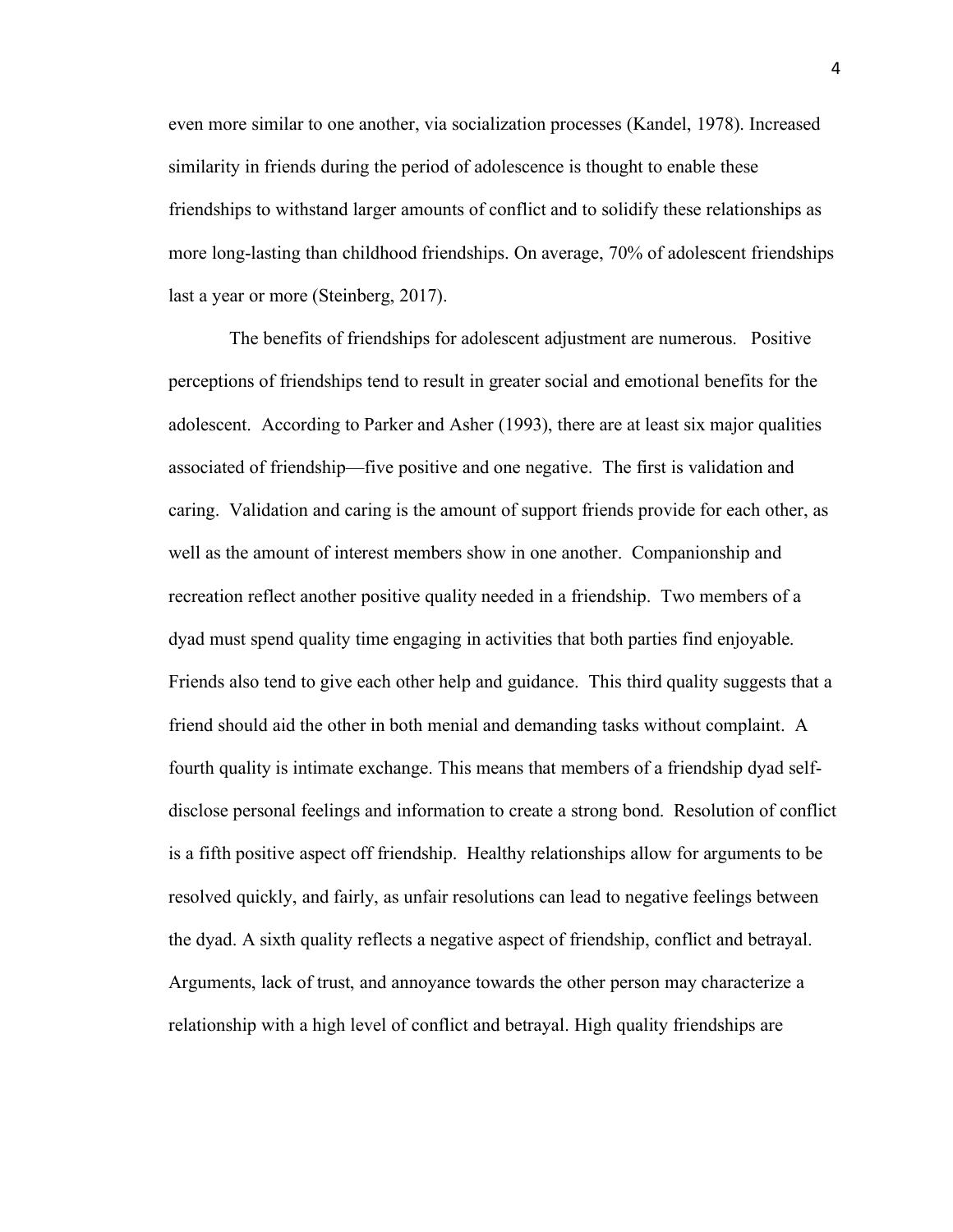thought to have high levels of these positive aspects and low levels of negative aspects (e.g., conflict).

As mentioned, high quality friendships are often characterized by high levels of self-disclosure within the dyad and high levels of responsiveness from each partner (Gauze, Bukowski, Aquan-Assee, & Sippola, 1996). Self-disclosure and responsiveness are thought to comprise one of the most significant benefits observed in adolescent friendships that yield high levels of emotional support (Markievicz et al., 2001). When friends provide support and comfort through various means (e.g., direct conversations about problems, conversations during physical activities such as sports), this results in a general sense of belonging (Markievicz et al. 2001). Such close interactions among friends aid in the formation of social problem solving skills and interpersonal competence (Markievicz et al., 2001; Demir & Urberg, 2004).

Perhaps not surprisingly, adolescents with friends have higher academic adjustment, lower rates of delinquency (Windle, 1994), and higher self-esteem (Townsend, McCracken, & Wilton, 1988). Conceivably this is due to the ability of friendships to lend support, help solve problems, and contribute to feeling of being connected.

It follows then that research indicates that good friendship functioning is linked with adolescents' positive emotional adjustment. For example, the quality of a friendship appears to be related to emotional functioning such that adolescents with higher quality friendships tend to have better emotional adjustment (Demir & Urberg, 2003; Markievicz et al., 2001). The next section discusses more specifically the topic of emotional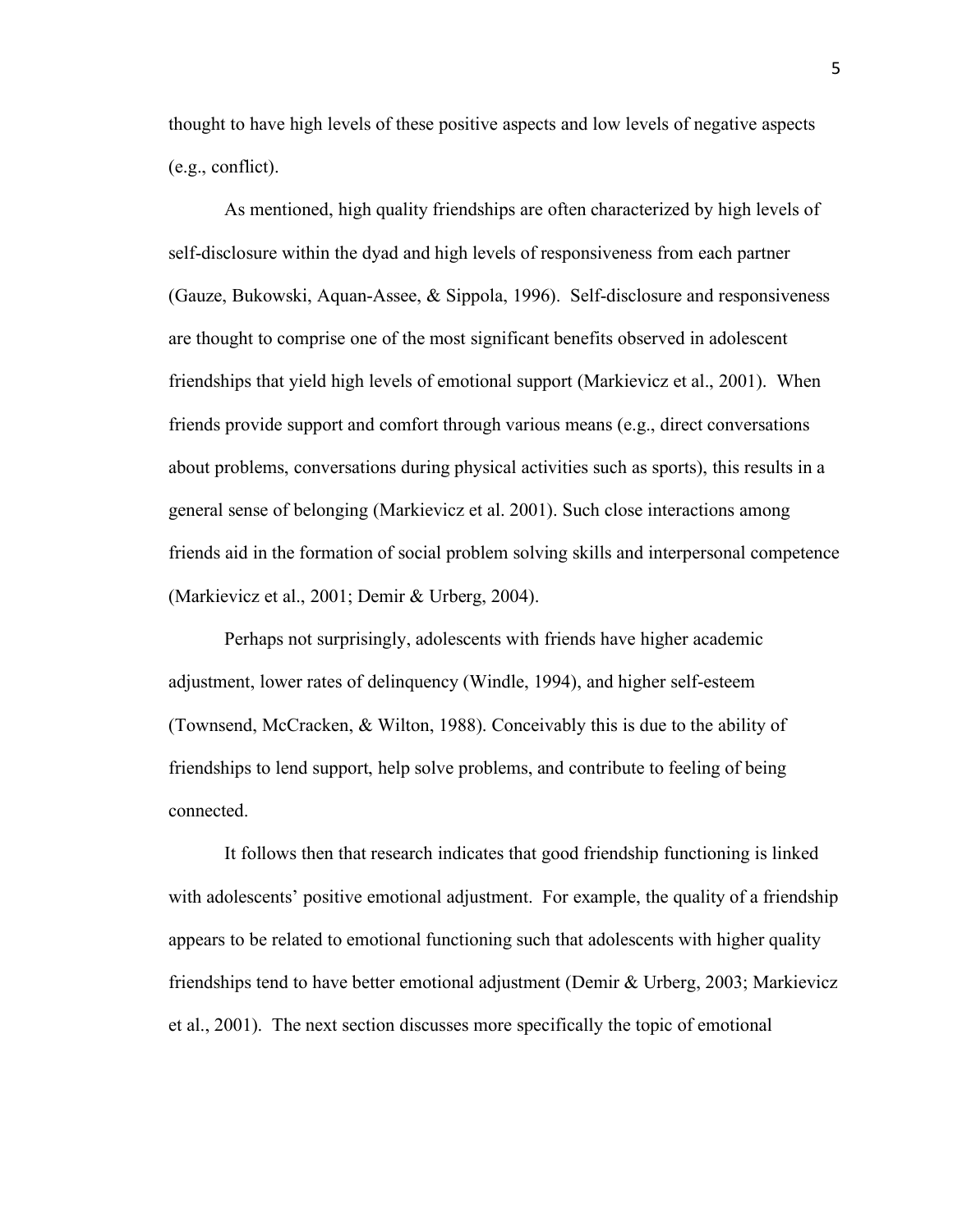adjustment in adolescence, before reviewing in more detail the link between friendship and emotional adjustment.

#### **Emotional Adjustment in Adolescence**

Emotional adjustment is defined as the ability to remain in emotional equilibrium when faced with adverse situations, which can be internal or external (Cole, Mitchell,  $\&$ Teti, 1994). High levels of emotional adjustment are associated with better emotional coping skills and emotional control (Cole et al., 1994). Unfortunately, not all adolescents experience healthy emotional adjustment. Indeed, some adolescents experience significant emotional adjustment problems. Poor emotional adjustment is associated with a multitude of problems such as a lack of intimate friendships, serious health concerns, and depression (Demir & Urberg, 2004).

Approximately 7-8% of adolescents are diagnosed with clinical depression (Schwartz-Mette et al., 2016), which is a steep increase from the prevalence rate in childhood of 1-2% (Costello et al. 2003). Symptoms of depression include: persistent empty or sad mood, feeling hopeless and/or guilty, loss of interest, decreased energy, difficulty concentrating, memory problems, difficulty making decisions, insomnia (any form), decreased or increased appetite, restlessness, irritability, and unexplained physical symptoms that do not respond to treatment (American Psychiatric Association, 2013). Sadly, many adolescents who experience significant levels of depression never receive professional treatment for their disorder (Merikangas, Nakamura, & Kessler 2009). Depression, especially when left untreated, can place those affected at greater risk for a variety of problems that span many dimensions of life.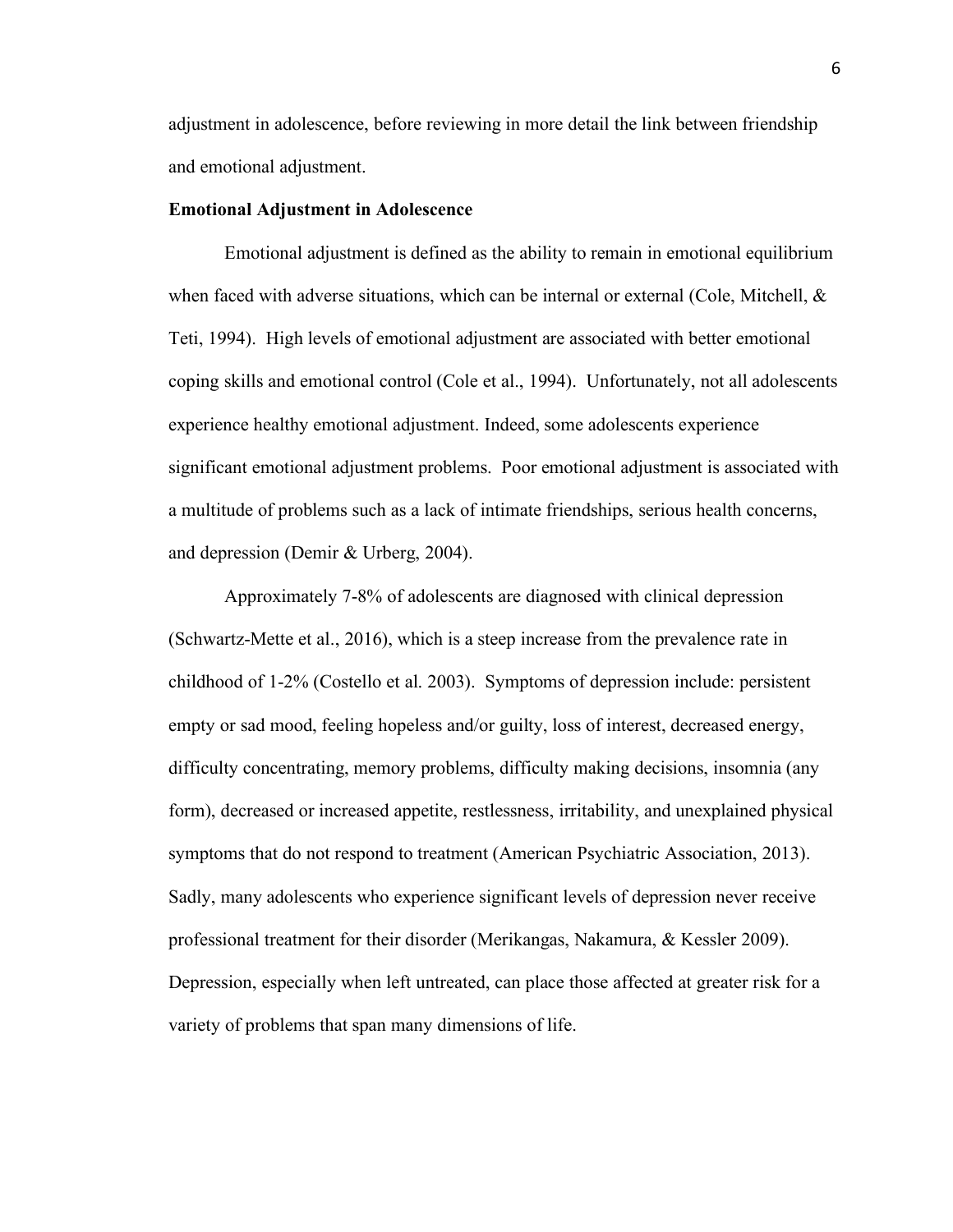In particular, depressive symptoms can significantly impact the daily functioning of the individual. Depression can interfere with job performance, social interactions, academic success, and family life (Thapar et al., 2012). Academic success is especially important during the period of adolescence because education can play a significant role in the individual's future. Those affected begin to suffer from poor school attendance, falling grades, lower levels of achievement, and less satisfaction from academic success (Roeser, Eccles, & Strobel, 1998).

Depression can cause an increased risk for other health problems. Regarding emotional health, depression places youth at risk for additional psychological issues such as anxiety, substance use and addiction, bipolar disorder, suicidality, attention problems, and conduct problems (Costello et al., 2006; Thapar et al., 2012). Depressed individuals also have an increased risk for numerous physical ailments, such as cardiovascular disease, depressed immune function, increased levels of cortisol, and long-term changes in brain chemistry, among others (Moussavi et al., 2007). Depressed youth have a greater chance of reoccurrence of depressive episodes following the cessation of the first episode (Dunn & Goodyer, 2006). Affected adolescents also have a much greater chance of depression in adulthood (Birmaher et al., 1996).

As noted, adolescents are at an especially increased risk for developing depression. Multiple etiological factors have physiological, cognitive, behavioral, and interpersonal origins. Physiological stressors in adolescence are largely due to puberty. Hormones are fluctuating rapidly during puberty, and these variations contribute to adolescents' cycling moods (Giedd, 2008). These changes in hormones may also result in changes to the reward system of the brain. Enjoyable events may no longer bring as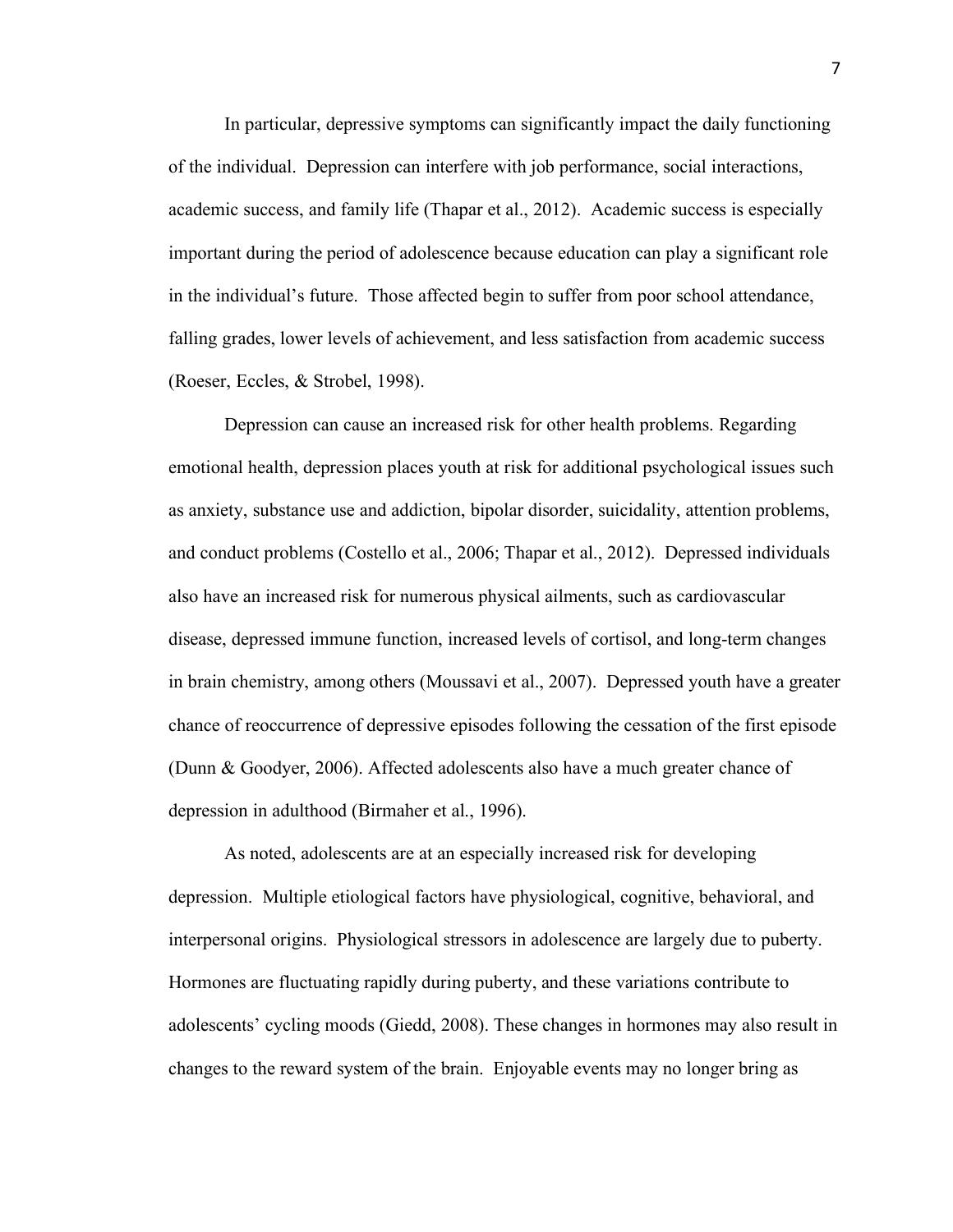much excitement, which could cause a decrease in positive reinforcement of activities that may protect youth against developing emotional adjustment problems (e.g., social interactions, organized activities).

An atypically-timed puberty may increase risk for depression in both genders (Kaltiala-Heino, Kosunen, & Rimpela, 2003). Girls who undergo early puberty may receive sexualized attention from peers that they are not emotionally equipped to handle. These females may also receive negative attention from other females who are jealous of the sexual attention the early maturing females receive. Boys who experience puberty late also are at increased risk for depression. These boys are typically shorter than other male members of their peer group during the beginning of adolescence, which may lead to negative social comparisons and/or teasing. Physical violence against pre-pubescent boys also is a common occurrence and further increases the risk for depression (Boivin, Poulin, & Vitaro, 1994).

Many cognitive changes at adolescence contribute to the increased risk for depression. Beliefs about the self begin to change during the period of adolescence. For example, negative beliefs about the self (perhaps via social comparison with peers) can begin to occur, which increases the likelihood of developing depression (McCauey, Mtchell, Burke, & Moss, 1988). The negative beliefs can extend to others, leading to maladaptive cognitive patterns associated with internalization problems, negative affect, and an external locus of control (McCauey et al., 1988). For example, rumination (i.e., thinking excessively about problems) predicts greater risk and severity of depressive symptoms (Abela, Brozina, & Haigh, 2002). Low self-esteem (Hoffman et al., 2000) and high self-criticism also increase depressive symptoms (Abela, Sakellaropoulo & Taxel,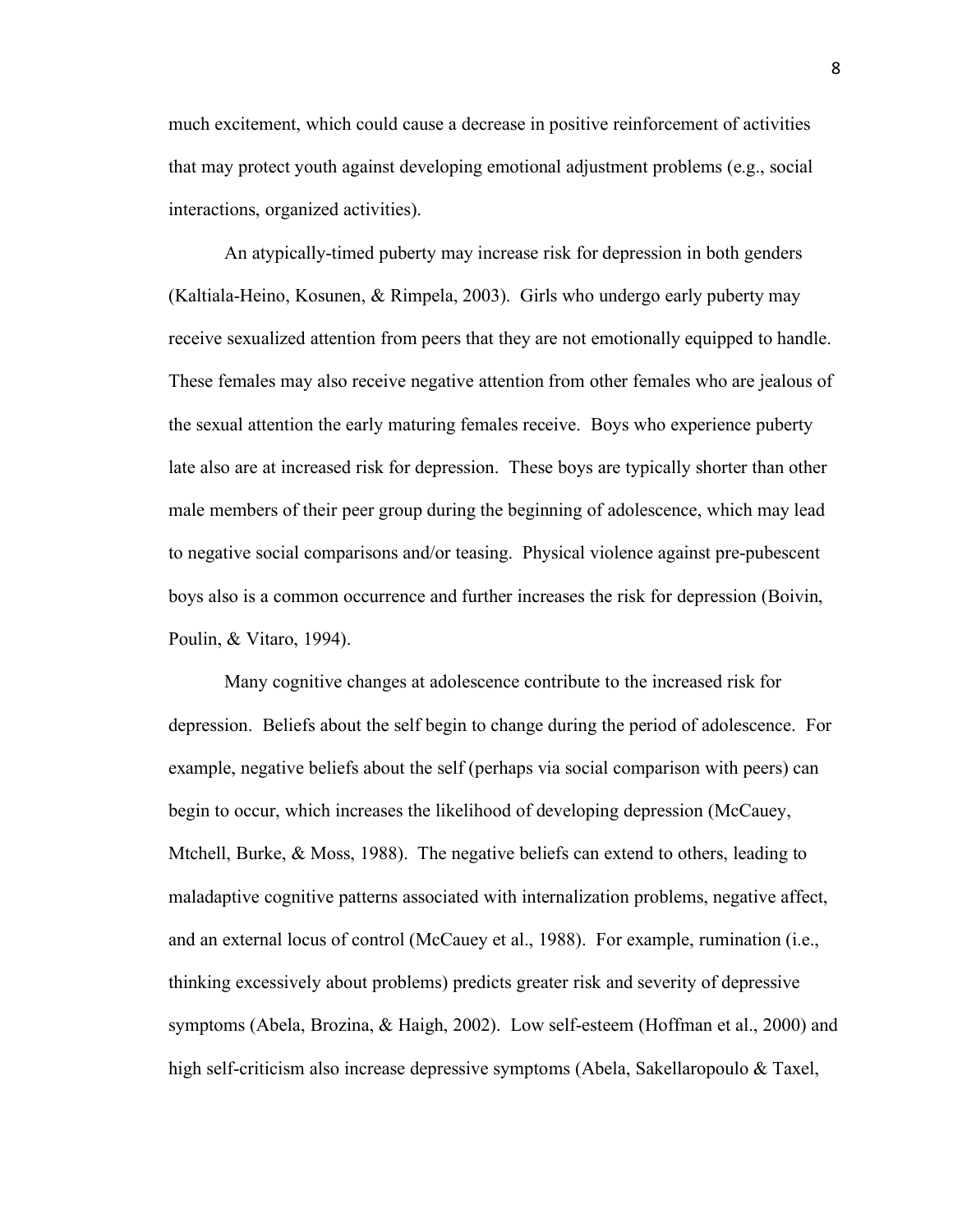2007). These negative attributes and thinking patterns are thought to contribute to a greater depressed affect (Moussavi et al., 2007).

With regard to interpersonal risk factors, adolescents experience extreme changes in their social sphere. Interpersonal problems are increasingly present at adolescence, partly due to large changes in many aspects of an adolescent's life including: increased social status concerns, expansion of the size and diversity of the peer group, entrance in the workforce, higher academic pressure, greater familial conflict, and both physical and cognitive changes that accompany puberty (Stice et al., 2001). Transitioning through grades and schools typically leads to larger numbers of students in each classroom and school. A feeling of depersonalization can emerge as each individual seems to matter less in the crowd of people (Steinberg, 2017). Adolescents may also feel the "top-dog effect" which comes from dropping to the bottom of the social hierarchy as new high school students when they were previously at the top in junior high (Steinberg, 2017).

Adolescents also may feel increased pressure in the academic setting as things "begin to count." Grades in high school, as well as which classes one takes, will be seen when applying to college. Which activities one chooses to participate in will help shape who the peer group is, in addition to "looking good" on college applications. Increased conflict in the child-parent relationship becomes present. This is due the adolescent's need for autonomy that emerges in the beginning of adolescence as mentioned previously.

With such a significant increase in stress, adolescents may experience a decreased ability to cope as compared to younger children. Younger children may be better able to cope with problems due to their ability to seek emotional support from their parents or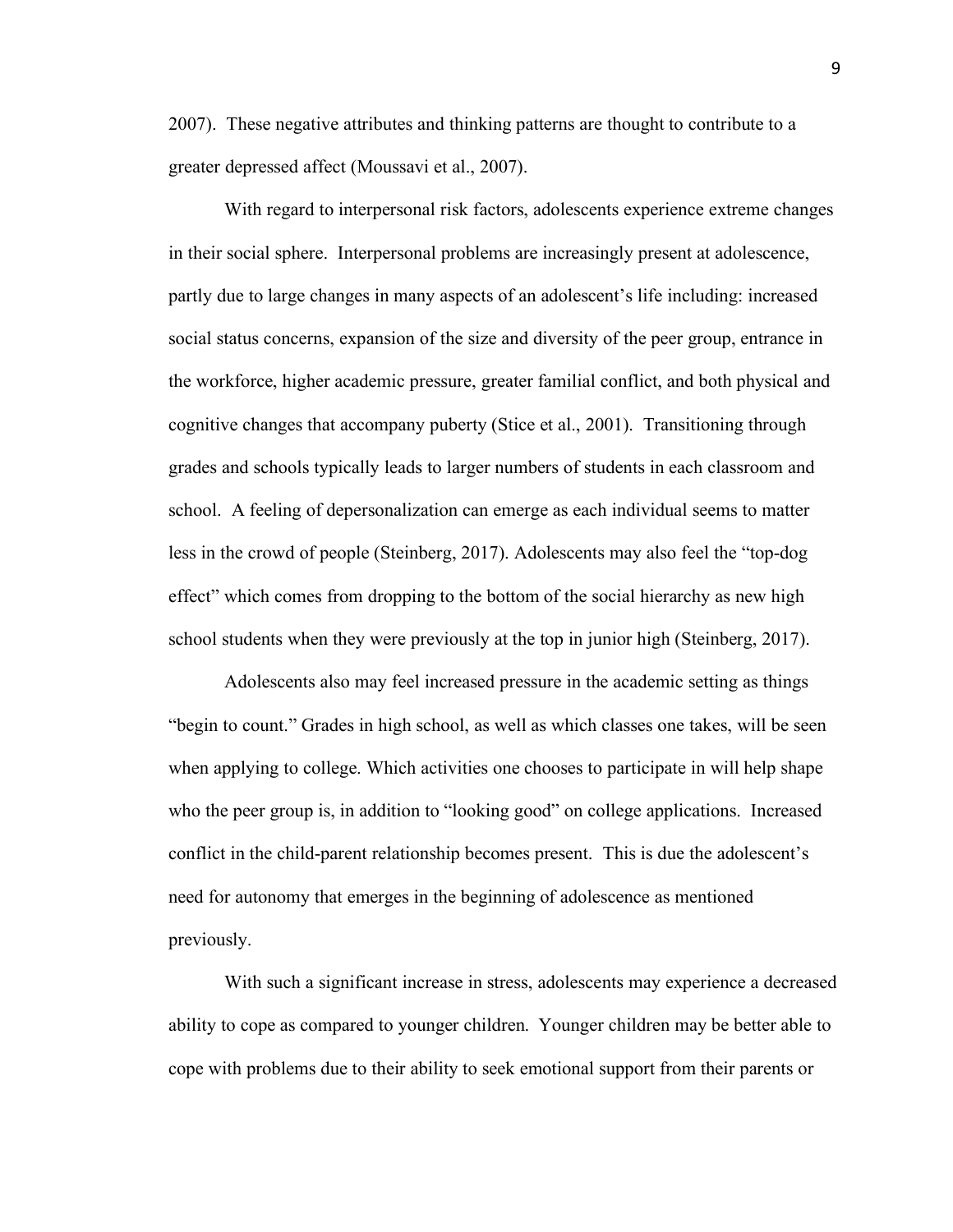older adults (Hampel  $\&$  Petermann, 2006). As they age, youth may seek less and less external support and may internalize problems. They may also turn to interpersonal behaviors such as negative feedback seeking and excessive reassurance seeking which, although perhaps an attempt to feel better, can lead to increased depressive symptoms (Timmons & Joiner, 2008).

#### **Friendship and Emotional Adjustment**

Perhaps not surprisingly, given the centrality of both to the period of adolescence, research has demonstrated a strong link between adolescents' friendship functioning and emotional adjustment. As noted previously, high-quality friendships offer adolescents many benefits including higher self-esteem, better emotional-adjustment, a heightened ability to cope with stress, decreased loneliness, and lower levels of delinquency (Cillessen et al., 2005; Demir & Urberg, 2003). For each of these benefits, the higher the perceived quality of friendship, the greater positive effects (Cillessen et al., 2005).

One potential mechanism at work in the association between adolescents' friendship quality and emotional adjustment might be adolescents' self-disclosure with friends. Self-disclosure involves sharing personal thoughts and feelings and can be about positive, negative, or even neutral topics (Rose, 2002). Self-disclosure to peers increases at adolescence (Furman & Buhrmester, 1992). Self-disclosing with a friend about problems allows the adolescent to seek advice from someone of their own age. Adolescents may trust this advice more than the advice that would come from an adult because they feel as though their friends are the only people who may understand. Many of the issues adolescents face are topics they may not feel comfortable discussing with a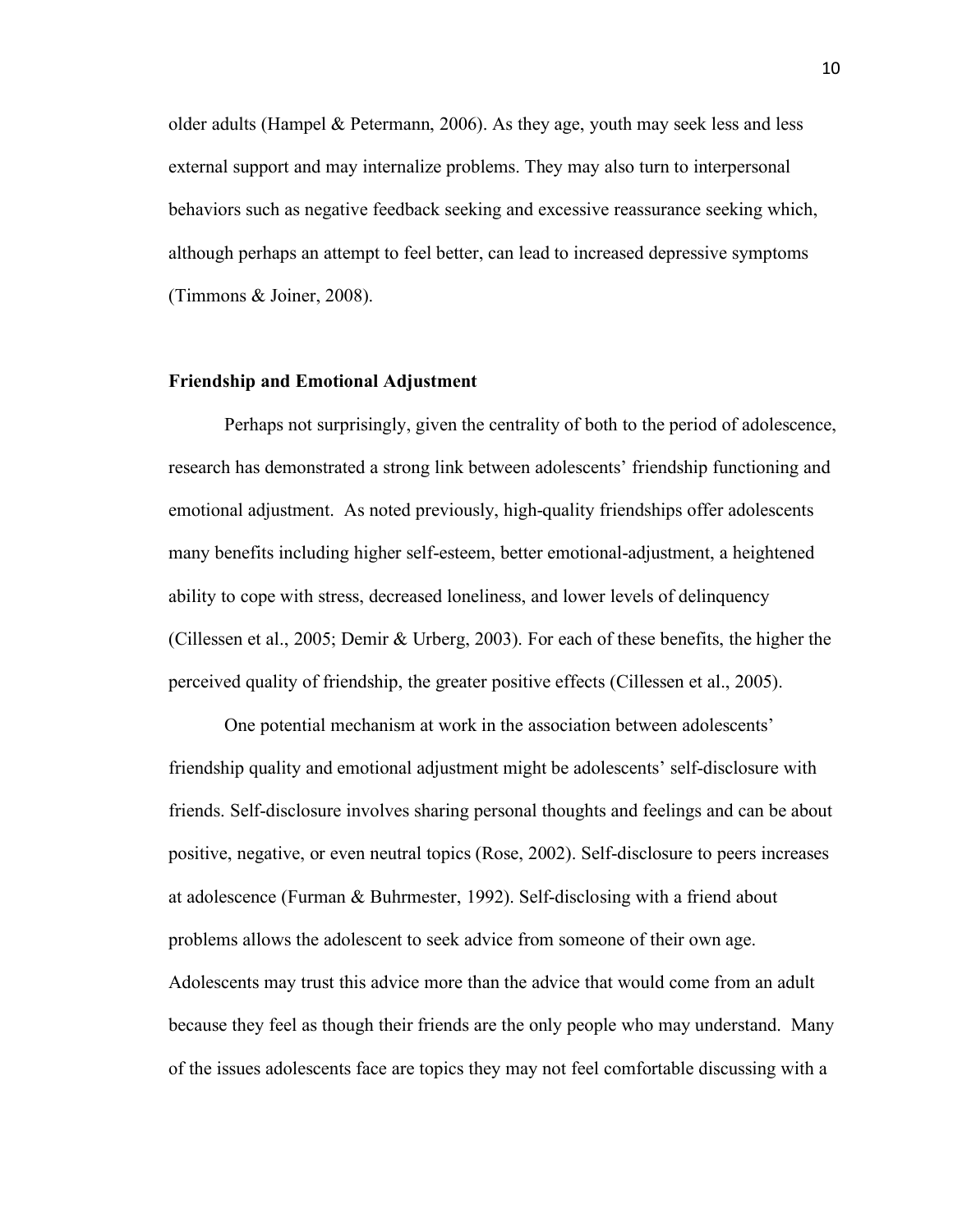parent or adult Instead, they may feel more comfortable discussing these with someone their own age (Papini et al., 1990).

Self-disclosure about positive events may allow adolescents to receive positive feedback from their friends regarding events occurring in their lives. Positive encouragement may lead to reinforcement of positive behaviors and thus, lead to more of the positive feelings associated with the event. Through self-disclosure about problems, adolescents may offer one another support, which can make friends feel closer to one another. In fact, self-disclosure of problems with a friend is linked to positive qualities such as helping and companionship (Townsend, McCracken, & Wilton, 1988).

Subtypes of self-disclosure have been identified in the literature, including excessive self-disclosure about negative events. In fact, some adolescents may excessively discuss problems with friends, which is a process that has been referred to as co-rumination (Rose, 2002). Co-rumination is defined as "frequently discussing problems, discussing the same problem repeatedly, mutual encouragement of discussing problems, and focusing on negative feelings" (Rose, 2002, p. 1830). Co-rumination is associated with increased feelings of closeness between the dyad, as well as increased helping and comforting behaviors (Rose, 2002). Interestingly, co-rumination is also associated with higher levels of depression and anxiety (in females only) (Stone et al., 2011). The increased level of depression could be attributed to the rehashing of negative problems. Focusing on the negative aspects of issues and being encouraged to think negatively about a problem can lead to a generally negative mood.

Friendships that are low in positive quality have also been linked with depression (Windle, 1994). Adolescents who report poor quality friendships or an absence of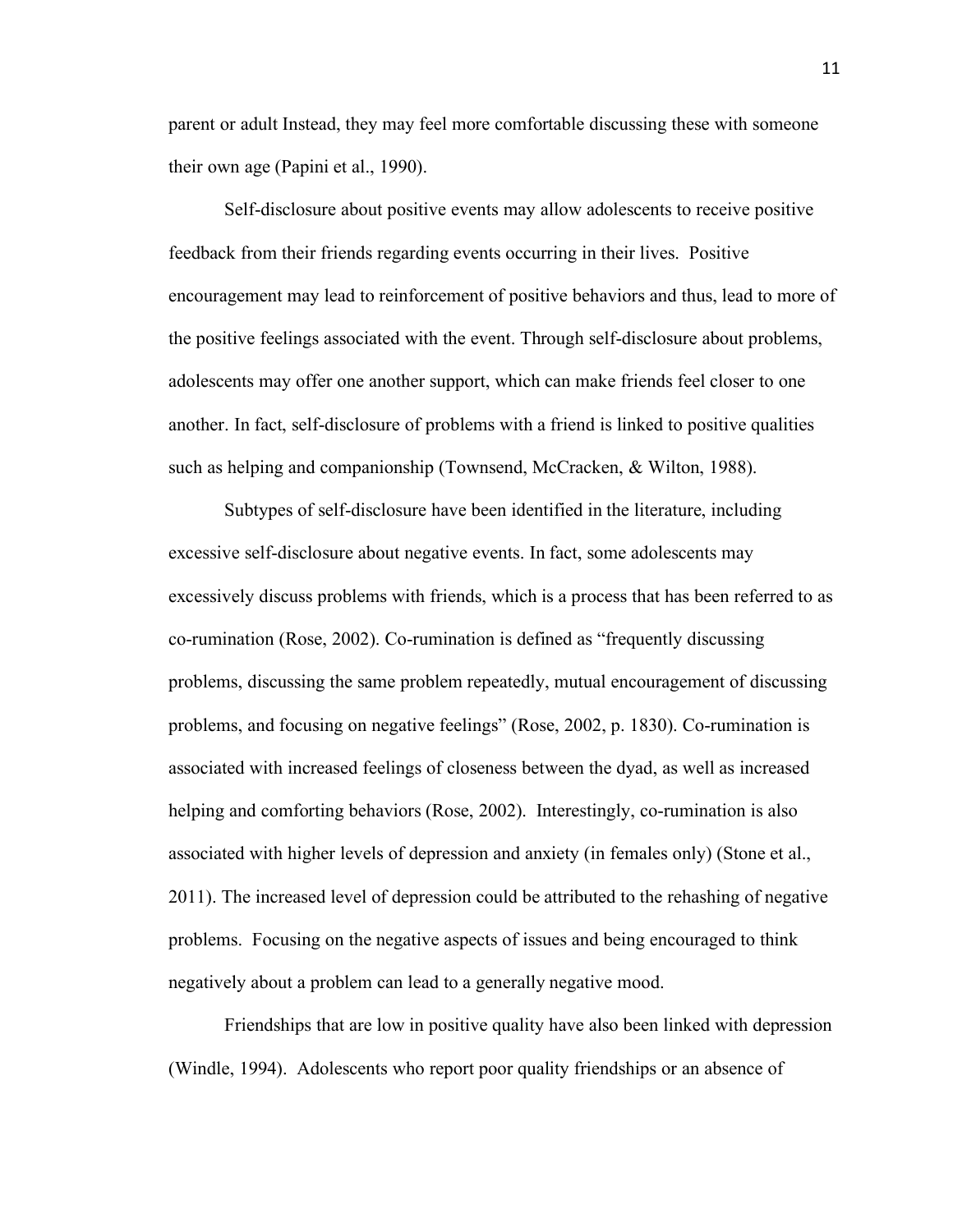friendship report increased levels of depressive symptoms and have greater negative affect when compared to their non-depressed peers (Rubin, Bukowski, & Parker, 1988). It may be that the absence of positive qualities such as validation, intimacy, companionship, and guidance lead youth to feel lonely, thus resulting in depressive symptoms.

Low levels of positive quality in friendships may also be associated with higher levels of negative friendship qualities, such as conflict (Parker & Asher, 1993). Conflict in friendship can be verbal or physical. Such negative aspects of friendship quality can lead to increased feelings of loneliness, negative affect, and depressive symptoms (Demir & Urbeg, 2003), potentially due to negativity within an adolescent's most important social bond.

Perhaps ironically, the presence of depression in adolescence can also hinder the quality of a friendship. Thus, a bidirectional effect is seen between depression and friendship (Demir & Urbeg, 2003). Adolescents who are depressed do not seem to be as well liked by peers (Boivin et al., 1995). Depressed teens may not seem as open and welcoming to prospective friends and they may drive away friends with their dampened mood and increased talk of negative events (Joiner & Coyne, 1993).

### **The Role of Gender**

Issues of gender are central to understanding friendship and emotional adjustment in adolescence. The following section reviews gender differences in friendship experiences, emotional adjustment, and the associations of friendship with emotional adjustment in adolescence.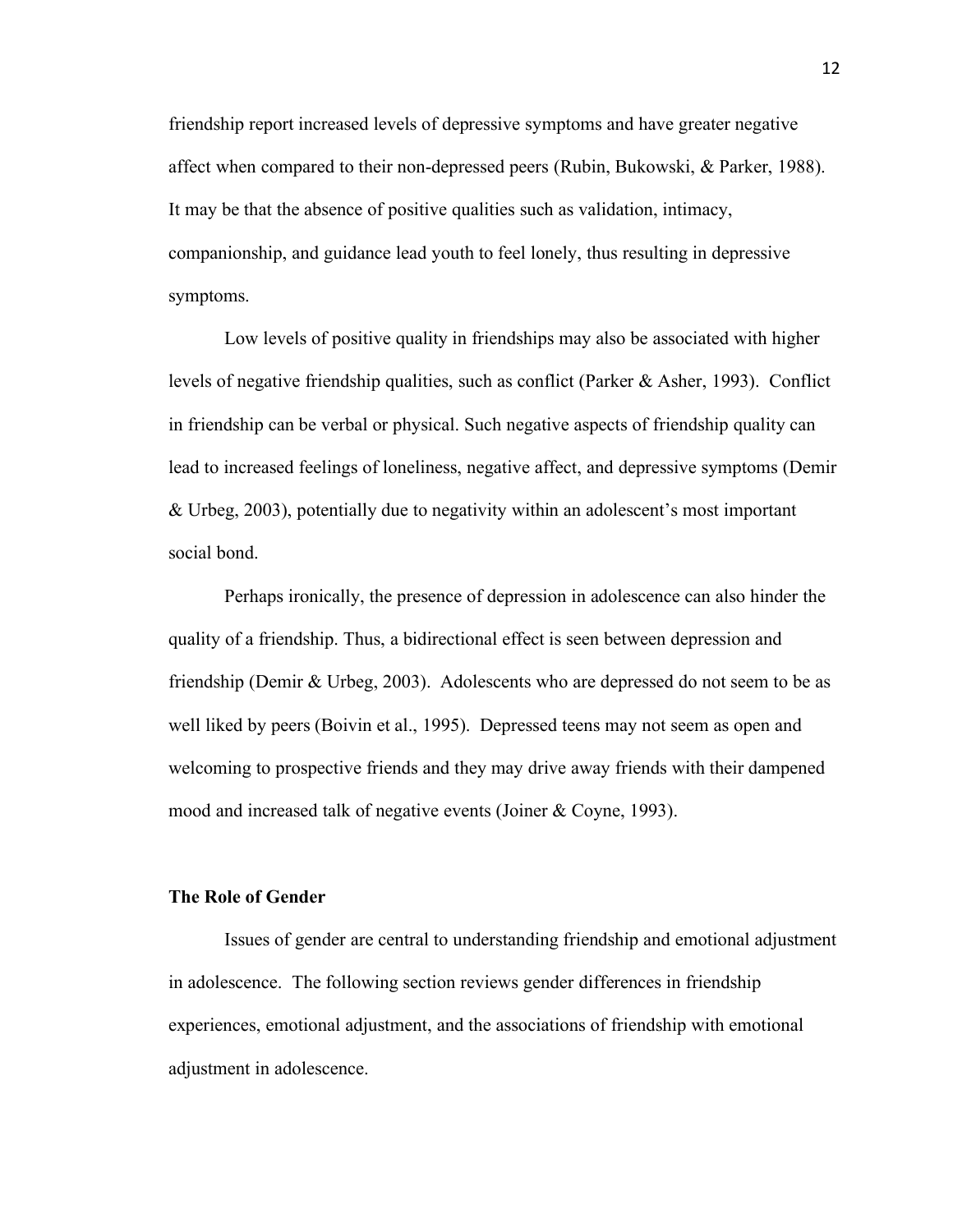#### *Gender Differences in Friendship Experiences*

As children age, the push for sexually dimorphic behavior become especially intense as physical changes of puberty manifest in outward differences between the sexes (Geary, 1998). These differences may be based on both biological phenomena (Goodyer et al., 2001; Snores & Matsumoto, 2014) and early socialization from caregivers (Rose & Rudolph, 2006). Adolescents tend to want to be friends with other adolescents who show strong sex-typical behavior (Hibbard & Buhrmester, 1998). Such strong differences in behavior between the sexes lead to gender becoming a moderator for many aspects of peer interactions.

Girls report higher levels positive friendship quality and more benefits from their friendships than boys (Bukowski et al., 1994). In particular, girls report completing and receiving more prosocial acts than do boys (Rubin, Bukowski, & Parker, 1988). Higher levels of empathy and sensitivity are present in female friendships (Storch, Sweeney, Danner, & Dove, 2002). Girls report greater valuing of dyadic friendships and place a higher value on social goals than do boys (Ford, 1982). Females worry about expressing any type of anger to their friends fearing it may cause negative social repercussions (Blatt et al., 1993).

Interestingly, along with the increased positive aspects of girls' friendships, higher levels of many negative aspects are experienced. Girls tend to worry about abandonment of friends when the possibility is unlikely to occur, and girls tend to be hurt emotionally by friends more than boys (Rose & Rudolph, 2006). One reason may be that boys have greater self-interest in their friendships, as evidenced perhaps by boys being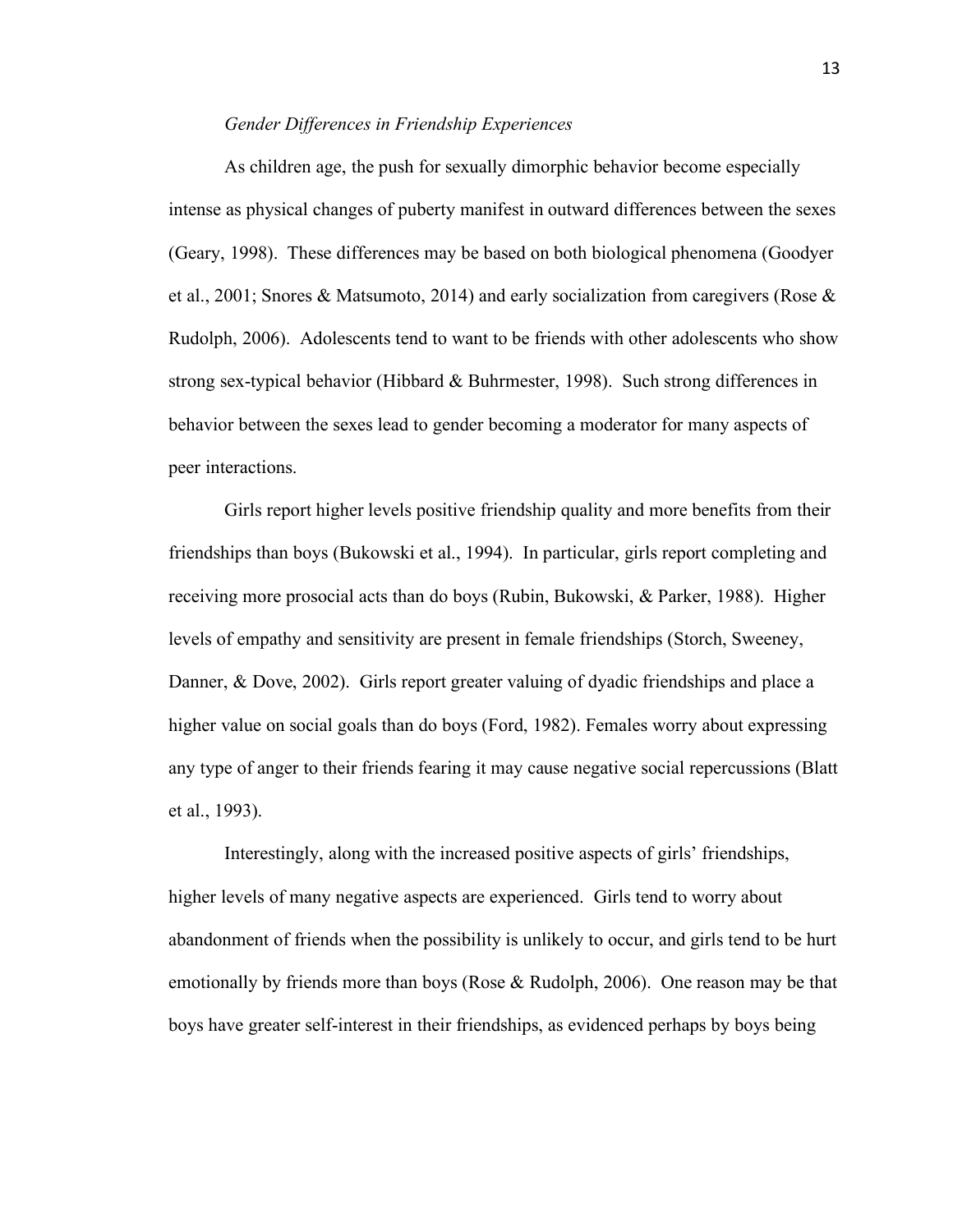more likely to seek revenge against their friends when they are wronged (Rose  $\&$  Asher, 1999).

Gender also appears to moderate the use of certain aspects of nonverbal communication, such as laughter, which is typically seen as a positive act. Gender tends to moderate the use of laughter in intimate situations. Girls use laughter to bond and increase the level of intimacy in a given situation (Foot, Chapman, & Smith, 1977). For instance, when placed in a situation that females perceive as low in intimacy, they may laugh to increase the level (Berlyne, 1969). Boys, however, may use laugher to break a level of intimacy in a situation they feel is too intimate (Berlyne, 1969).

Boys tend to be more responsive to a friend in situations that are lower in intimacy (Foot et al., 1977). Distraction tasks may be employed to decrease the situation's intimacy to a level that boys feel is appropriate for discussion of personal problems. More typically, while engaging in problem talk, boys use distraction techniques or create diversions to avoid direct conversation (Copeland & Hess, 1995). Boys may even physically withdraw from uncomfortable conversations. Boys joke with each other about the things that are stressing them out, which may again be a way to cope with problems, along with the discussion of those problems (Rose  $\&$  Rudolph 2006).

Girls, on the other hand, are more responsive to friends in situations of high intimacy and apply the distractions only after serious problems have been discussed. In these intimate situations, boys are more responsive to the use of laugher and looking at each than their female counterparts (Foot et al., 1977). Girls seem to be less concerned with laughter and talking (outright signs of attention) and more responsive than boys to touching and body positioning (Foot, et al., 1977).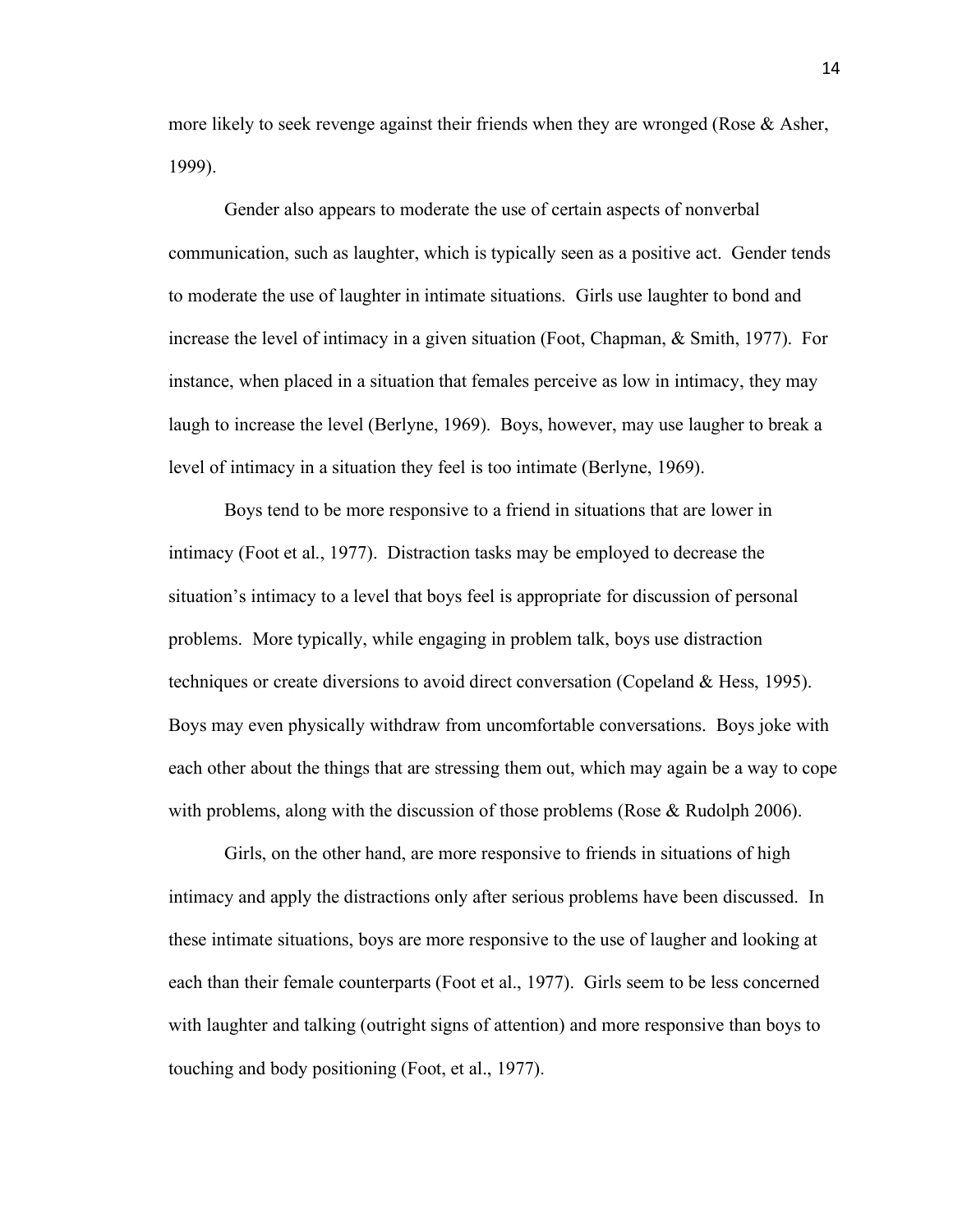Interactions with same-sex peers, which is the most common form of interpersonal interaction in adolescence, strengthens sexually dimorphic behavior (Rose & Rudolph, 2006). Girls tend to interact in smaller groups, or dyads, and, as noted, they view friendships as central to their self-concept and include their friends in selfdescriptions more than do boys (Rose & Rudolph, 2006). Girls' interactions tend to be longer in duration than those of boys, and girls engage in social conversations while interacting with their same-sex peers. Female dyads use more self-disclosure among friends than males (McGuire & McGuire, 1982). This self-disclosure leaves girls more likely to discuss their problems and seek answers or support for their problems during conversations (McNelles & Connolly, 1999).

#### *Gender Differences in Depression*

Girls are at especially increased risk for depression beginning in adolescence (Nolen-Hoeksema, 2001). In fact, they are twice as likely to develop depression as boys (Nolen-Hoeksema, 1990). There are multiple reasons for the increased risk for females. Physiological pubertal changes may be one factor (Twenge & Nolen-Hoeskesma, 2002). Decreased levels of circulating testosterone have been linked with increased levels of depressive symptoms (Shores & Matsumoto, 2014). This finding holds true for both males with decreased levels of testosterone and females in general.

Another factor may relate to parenting. Parents tend to control girls with more restrictions than they do their young boys (Nolen-Hoeksema, & Girgus, 1994). Girls may also feel a greater restriction in school if they excel in specific scholastic areas such as math and the hard sciences that are traditionally viewed as "male" disciplines (Nolen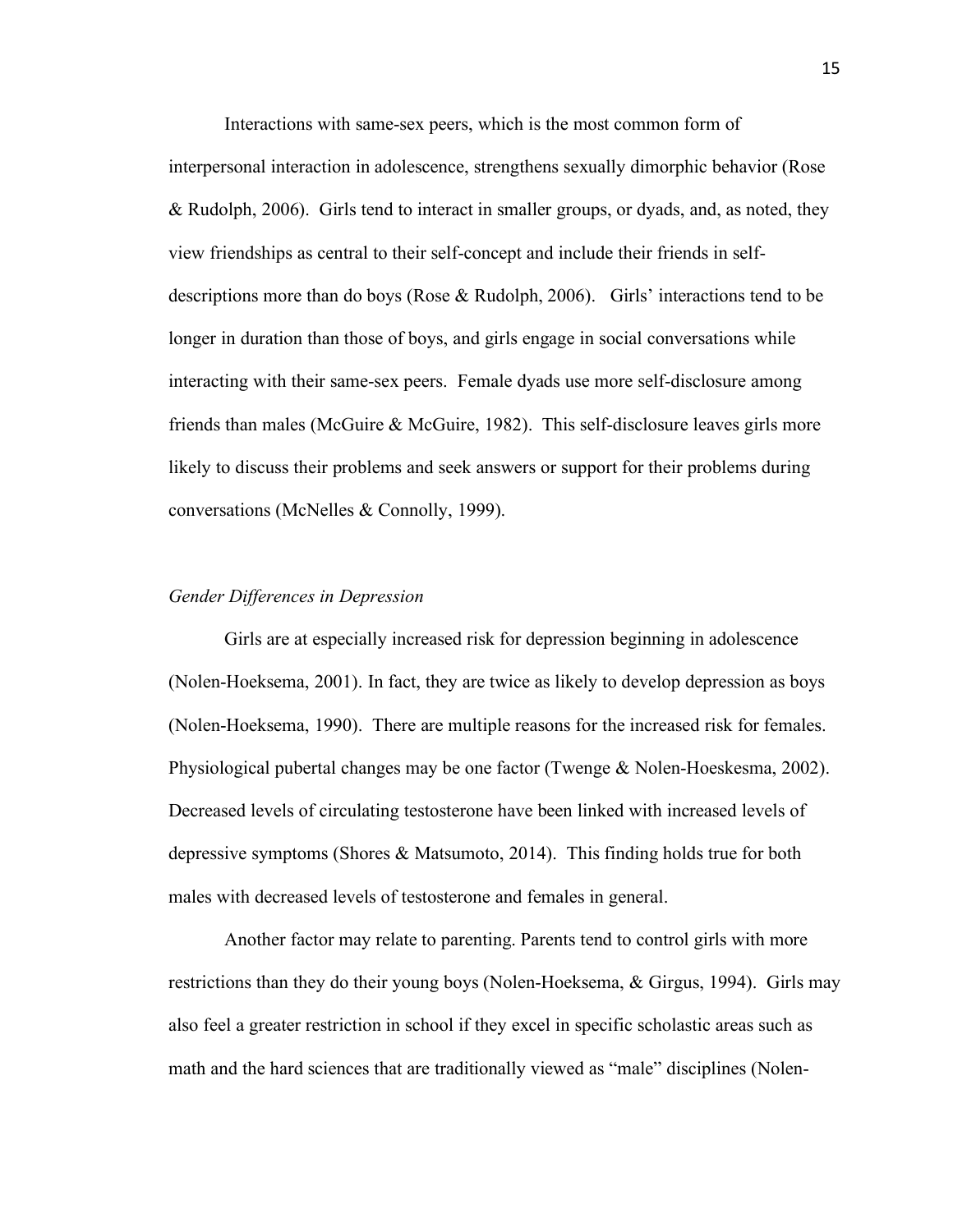Hoeksema, & Girgus, 1994). This may not only stifle their education, but also cause distress as they feel like they are stepping outside of their specific gender-role.

Yet another factor may be the increased interpersonal stress to which females are subjected (Hamilton et al., 2015). Increased interpersonal stress could be the result of increased verbal aggression against young females (Rose & Rudolph, 2006). Girls also tend to take greater personal responsibility for problems occurring in their lives (Landoll, Schwartz-Mette, Rose, & Prinstein, 2011), which may exacerbate internalization of problems and problem-related distress. Girls' greater interpersonal orientation as compared to boys (Rose & Rudolph, 2006) also may render them more vulnerable to a phenomenon called depression contagion (e.g., Schwartz-Mette & Rose, 2012). Depression contagion occurs when a friend of a depressed person becomes depressed as a result of the friendship (Prinstein et al., 2005). Depression contagion is more apt to occur in close, high quality friendships (Schwartz-Mette  $\&$  Smith, in press), which are more common in females (Parker & Asher, 1993).

As mentioned, when boys are with their friends they typically engage in physical competitions (Rose & Rudolph, 2006), which may be viewed by boys as preferable to spending time in intimate conversations. Engaging in activities together is an important quality in friendships (Parker & Asher, 1993). While competitive game play may lead to occasional physical or verbal aggression and may not be perceived as positive by those who 'lose in these competitions, boys may be somewhat protected from the emotional downsides of excessive talking about problems that render girls more vulnerable. Thus, engaging primarily in group activities while with friends may help to partially explain why boys appear to be at lower risk for developing depression in adolescence.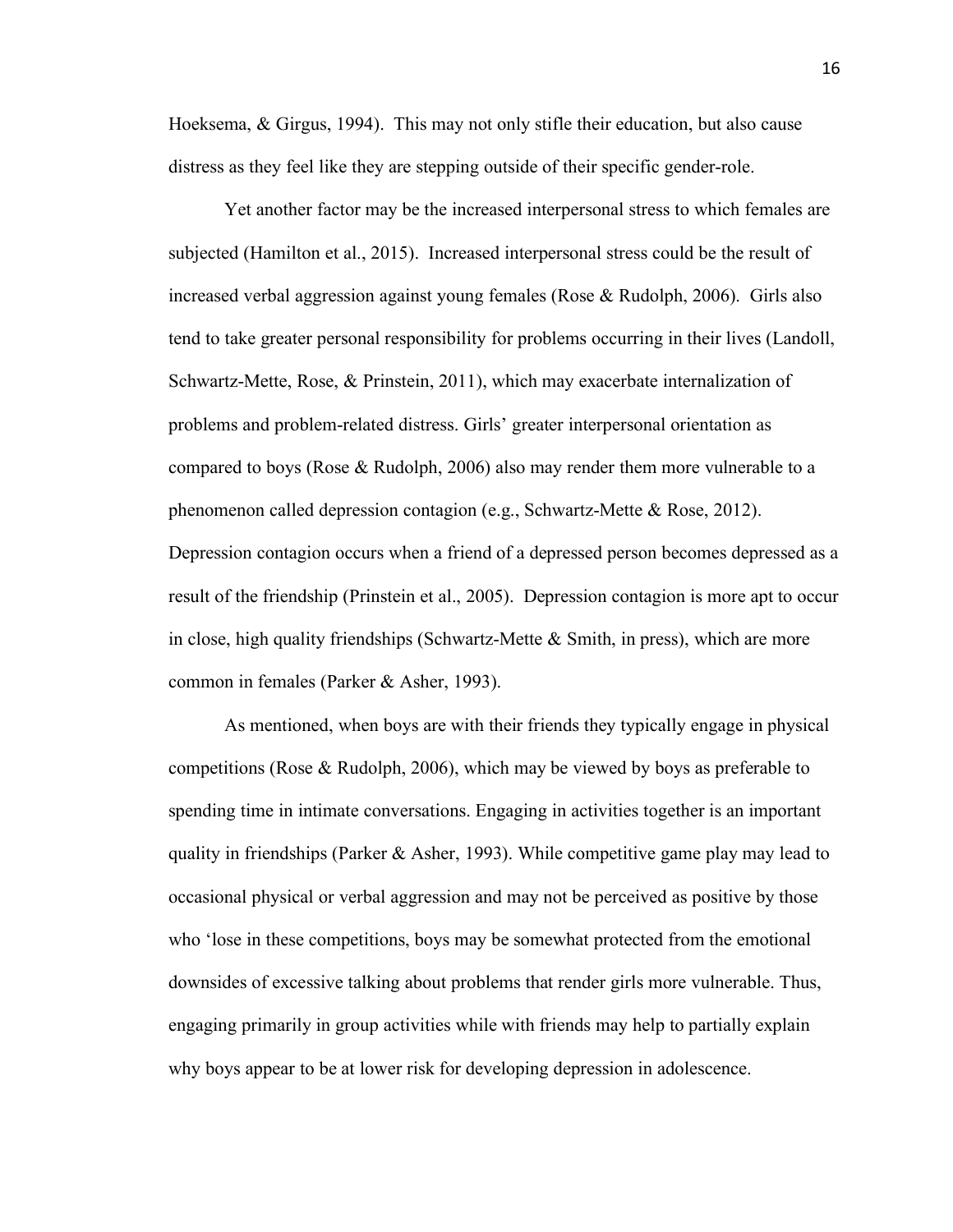#### **The Current Study**

The current study investigates close friendship interactions and the potential impact they have on adolescents' friendship quality and emotional adjustment. In particular, the research examines the associations of observed engagement with friends during a self-disclosure task with positive friendship quality, conflict, and depressive symptoms. Gender differences in these associations also are explored. The study's two primary aims are each described in more detail below.

## **Aim 1: Examine associations of self-disclosure with quality of friendship and emotional adjustment**

*Research Question 1: Does time spent talking about a problem (self-disclosure) predict positive and/or negative qualities of friendship, and are these relations further moderated by gender?*

As noted, self-disclosure is an important predictor of positive friendship quality (Cillessen et al., 2005). It is hypothesized that the amount of time spent talking about problems with a friend will be positively associated with positive friendship quality. The existing literature does not suggest an association between negative friendship quality and self-disclosure. As such, it is unclear whether self-disclosure will predict negative friendship quality.

Importantly, the association of self-disclosure with friendship qualities may differ for girls and boys. Girls tend to engage in self-disclosure more than boys (Rose  $\&$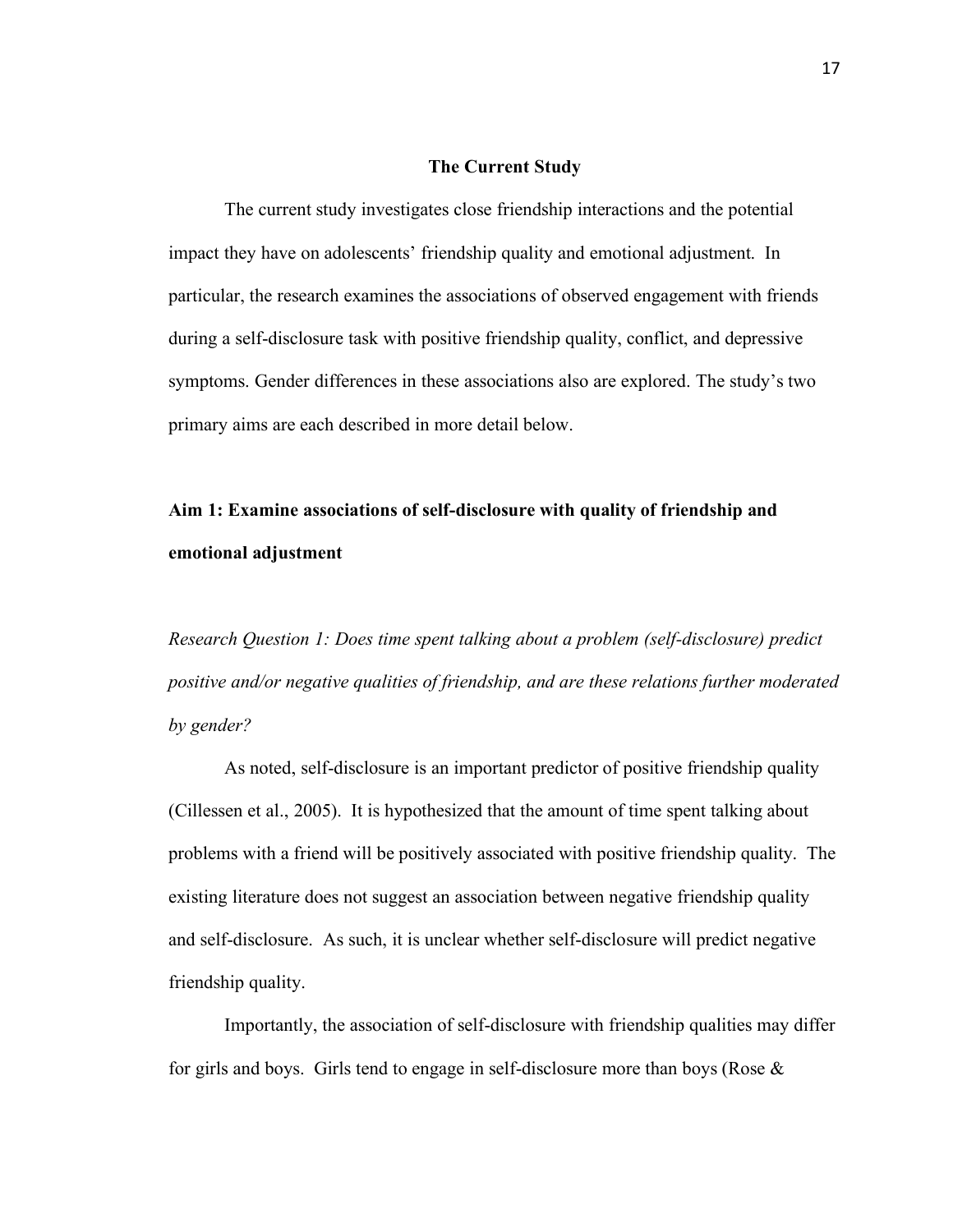Rudolph 2006). As such, girls' friendships characterized by low levels of self-disclosure may be unique, as intimate conversation is a key part of socialization for females (Landoll et al., 2011). Consequently, the lack of self-disclosure may signal a relationship quality issue in girls' friendships (e.g., low positive quality).

Conversely, low levels of self-disclosure in boys' friendships may not necessarily signal a problem. Researchers question whether boys' lower levels of self-disclosure with friends reflect differences in intimacy pathways for the sexes (Rose  $\&$  Rudolph, 2006). As mentioned, boys' friendships tend to be organized around activities (e.g., play games in groups of friends), which may not allow as much time for the opportunity to have extended, private conversation as typified in girls' friendships. Boys may derive feelings of closeness from shared activities as opposed to self-disclosure. Thus, low levels of disclosure may not be associated with friendship quality deficits in boys.

## *Research Question 2: Does time spent talking about problems (self-disclosure) predict depressive symptoms, and is this relation further moderated by gender?*

Research suggests a balance between the level of depressive symptoms and the amount of self-disclosure. Too little or too much discussion of problems with friends may be associated with increased depressive symptoms (Rose, 2002). Never discussing problems with friends may prevent youth from obtaining the benefits of friendship that protect against emotional problems. Alternatively, repeatedly rehashing problems with friends may increase and inhibit adaptive problem-solving, which may then lead to the development of depressive symptoms.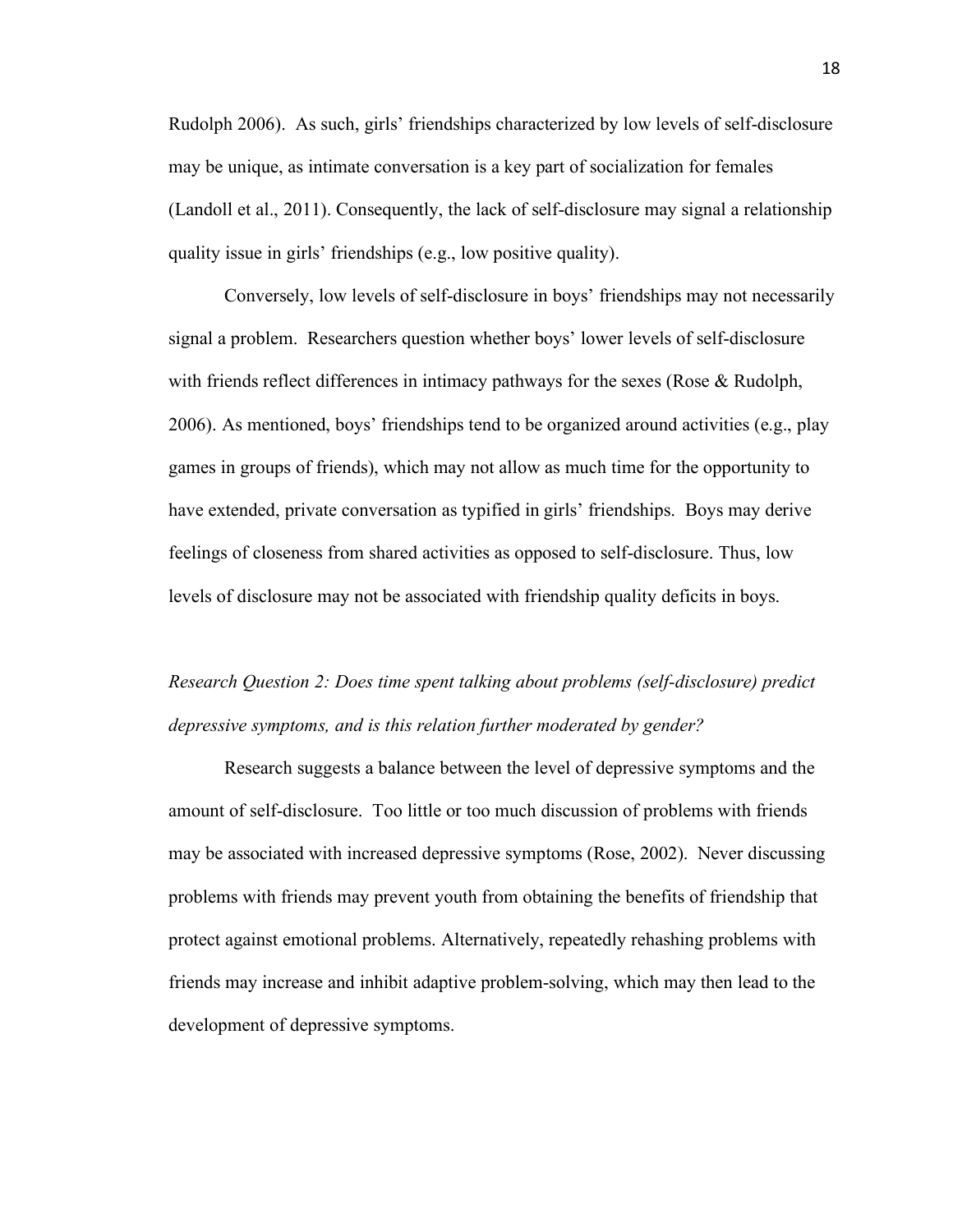The association between self-disclosure and depressive symptoms is different for males and females. Males disclose significantly less than females (Rose, 2002). When males engage in self-disclosure, it may be about more serious problems, which may signal greater significance. If this disclosure is perceived as helpful and productive, boys' negative feelings may be reduced. As such, boys' self-disclosure may not be related to depressive symptoms (Rose, 2002).

On the other hand, research suggests that females' higher levels of self-disclosure may have adjustment tradeoffs, namely increased depressive symptoms (i.e., corumination, Rose, 2002). As noted, more time spent discussing problems may render problems as more salient and perceived as harder to solve, thus increasing depressive symptoms. Indeed, research suggests that girls' self-disclosure may be more strongly related to depressive symptoms (Landoll et al., 2011). The current study examines the duration of time problems are discussed during an observed problem talk task as it relates to level of depressive symptoms and friendship quality and whether this hypothesized effect differs by gender.

**Aim 2: Examine associations of non-verbal interpersonal engagement and engagement in a potentially distracting task (puzzle) with quality of friendship and emotional adjustment**

*Research Question 3: Does non-verbal interpersonal engagement (laughter, touching, smiling, facing, looking, and overall engagement score) predict positive and/or negative qualities of friendship, and are these relations further moderated by gender?*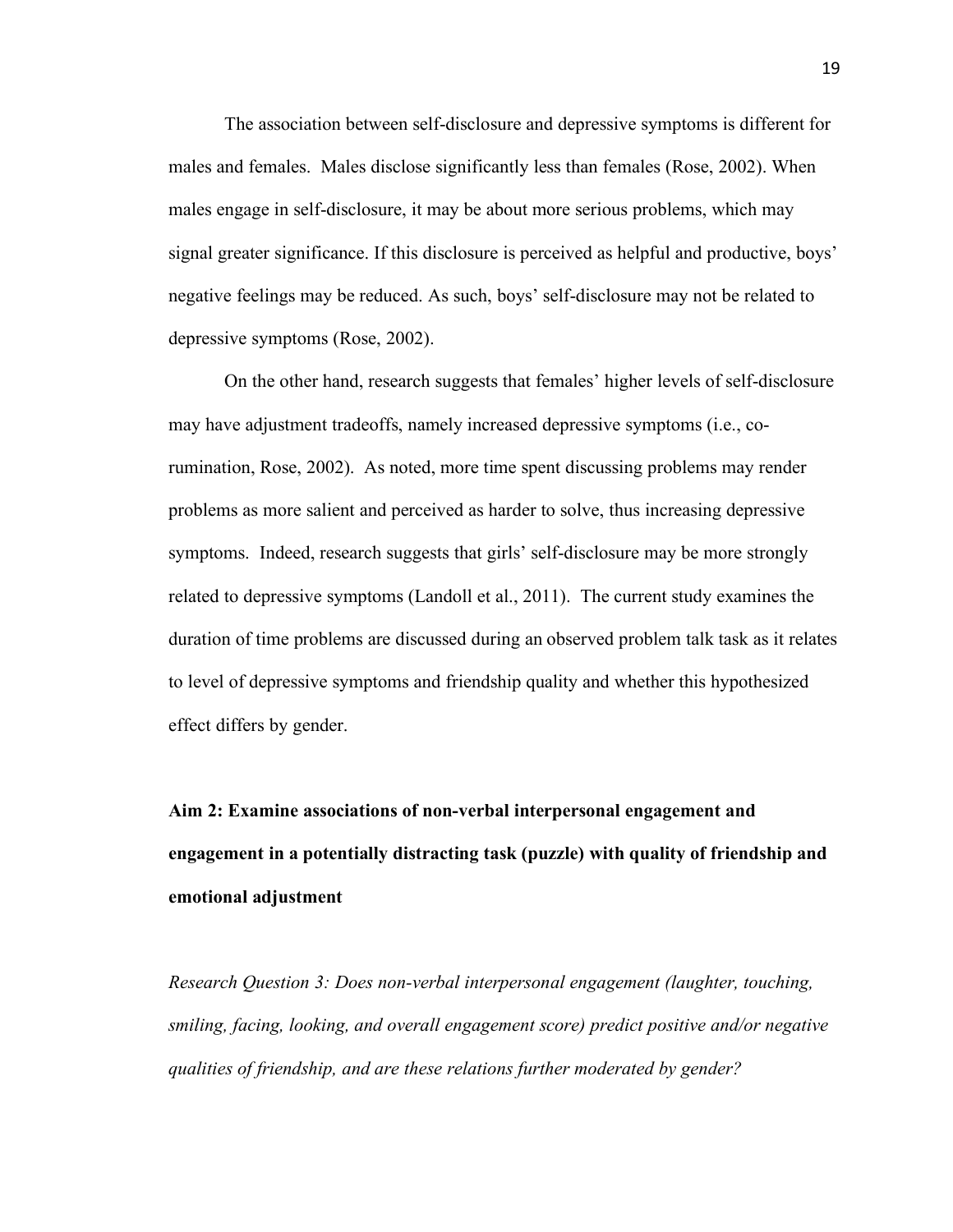Non-verbal language, also referred to as body language, is the use of facial expressions, tone of voice, eye contact, posture, and personal spacing (Foot et al., 1977). Body language comprises 55% of all communication (Mehrabian, 1971). The actual words spoken communicate only 7% of an individual 's judgment of a conversation, whereas 38% is tone of voice (Mehrabian, 1971). This suggests that non-verbal communication during interactions is extremely important.

Body language can be created both consciously and unconsciously. Many body positions are simply reflexes that are deeply rooted in evolution, such as tensing the body when angry, or sitting on the edge of a chair as if "ready to flee" in an uncomfortable situation (Nelson, 2005). Individuals may engage in other behaviors without thinking, such as, playing with one's hair while bored. People may also consciously manipulate their body in a desire to convey a specific message (Mehrabian, 1971). Consideration of context is important while trying to gauge someone's body language. Crossing one's arms can mean they are cold or that they are angry. Observing a sufficient sample of body language is essential to make proper inferences.

Negative body language tends to be associated with emotions such as boredom, anger, nervousness, and insecurity (Blatner, 2009). The movement and position of one's eyes can be a key component to determine how someone is feeling. When eyes are focused on an unimportant object or focused purposefully away from the speaker, negative emotion may be assumed. These cues can occur in multiple scenarios including being scared, feeling threatened, or feeling unsure.

Positive body language is typically associated with emotions such as excitement, attentiveness, and joy (Blatner, 2009). Opening the body to the speaker (i.e. relaxed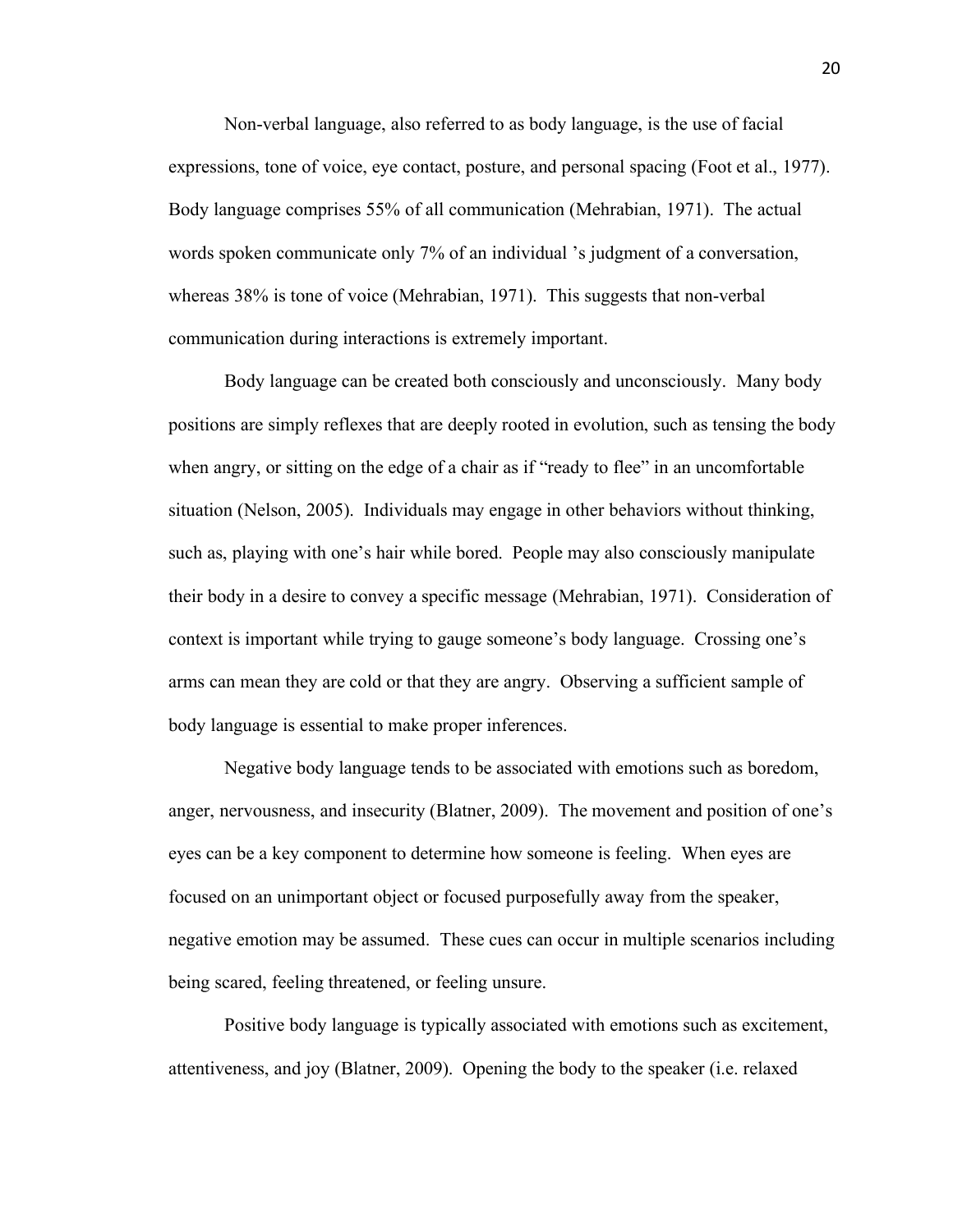posture, arms in a non-threatening position) demonstrates that one is comfortable exposing vital organs and that she or he is not threatened. Rapidly blinking or nodding can express that one is intrigued in the speaker's topic. Direct and prolonged eye contact may be a prime indicator of interest and engagement in the subject matter (Blatner, 2009). Touching between friends in particular exhibits feelings of intimacy or closeness (Nguyen, Heslin, & Nguyen, 1975). Looking at a friend in an intimate situation indicates awareness and attachment (Russo,1975). Smiling typically displays attachment and positive feelings, yet can also be employed to mask anxiety (Patterson, 1976).

People tend to be more comfortable expressing themselves in situations that involve friends rather than in those involving less familiar individuals or strangers (Foot et al., 1977). As such, positive, non-verbal indicators may be frequently displayed in friendship interactions. If a friend is discussing a problem, the expectation is that the listener is more supportive and engaged because he or she has concern for the other person's feelings. As boys tend to be more uncomfortable with self-disclosure and intimate situations than girls, they may exhibit more negative non-verbal behaviors because they feel uneasy (Foot et al., 1977). Boys may even physically withdraw from situations involving personal disclosure (Coyne, 1976).

Empirical studies of non-verbal behavior with adolescent friends are extremely limited. Those that do exist are with younger populations and did not examine associations of non-verbal behavior with friendship quality and/or emotional adjustment (e.g., Foot et al., 1977). The current study explores different aspects of non-verbal interpersonal behavior as it relates to both quality of friendship and to depressive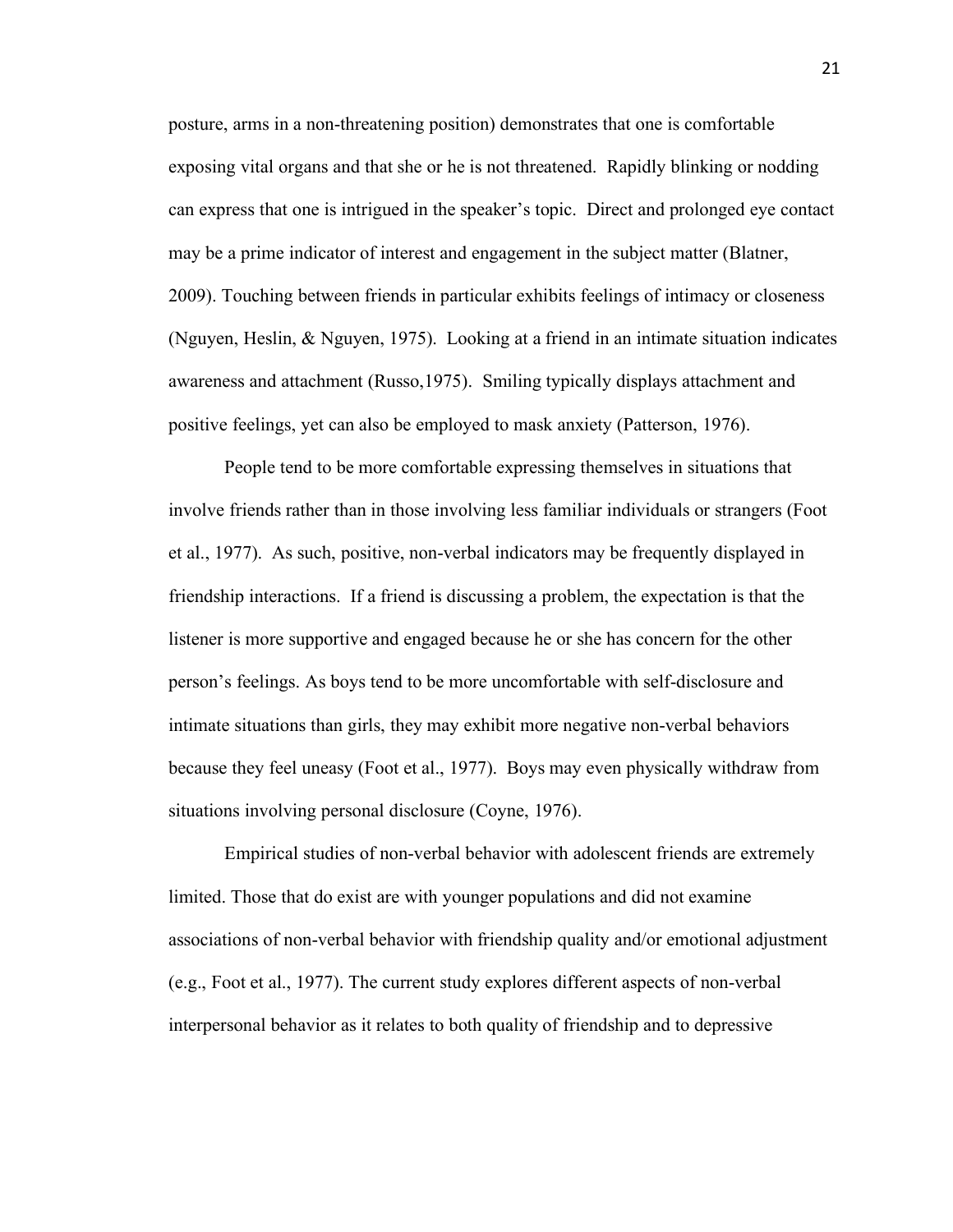symptoms. It is hypothesized that greater levels of non-verbal engagement will be associated with higher levels of positive quality and lower levels of conflict in friendship.

Mean-level gender differences favoring girls are expected for each of the nonverbal engagement variables (laughter, touching, smiling, facing, looking, and overall engagement score). It is expected that girls become more invested in their friend's problem both emotionally and physically. Girls engage mostly in smiling at one another and touching each other (Foot et al., 1977). Boys may feel uncomfortable with problemtalk and physically withdraw. Boys may engage in predominately laughing and looking at one another (Foot et al., 1977).

Gender differences also are expected in associations of non-verbal behavior with friendship quality. The association between non-verbal behavior and positive friendship quality is expected to be stronger for girls compared to boys.

*Research Question 4: Does non-verbal interpersonal engagement (laughter, touching, smiling, facing, looking, and overall engagement score) predict level of depressive symptoms, and are these relations further moderated by gender?*

Few studies have investigated whether an association exists between non-verbal interpersonal engagement and emotional adjustment indices, such as depressive symptoms. Some studies suggest that depressed persons exhibit lower levels of nonverbal communication skills as compared to their non-depressed peers. In one study, depressed individuals were less able to identify the emotional meaning of facial expressions, and register the indication of tone of the speaker's voice in conversation (Carton, Kessler, & Pape, 1999). One inference from this research might be that depressed individuals may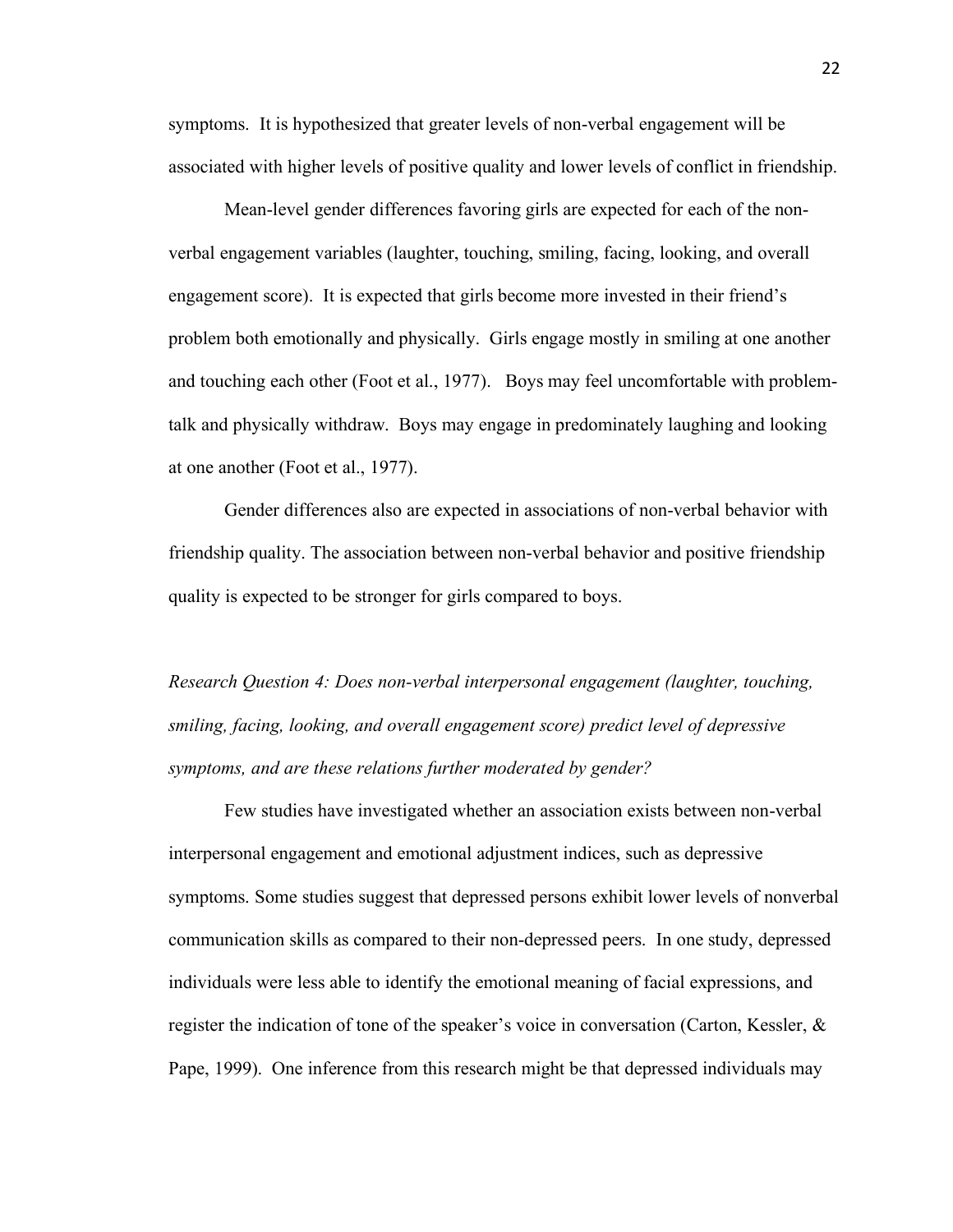have more difficulty initiating nonverbal communication as well as deciphering the message. The result is that they might be more reserved during personal interactions because they are unsure of which emotion accompanies facial expressions. They may also display the typical posture of feeling sad, such as slouching or looking down, and have difficulty positioning themselves away from the down mood.

It is hypothesized that higher levels of nonverbal engagement will be associated with lower levels depressive symptoms in each member of the dyad. Gender may moderate the relationship between nonverbal communication and depressive symptoms, as girls may exhibit higher levels of non-verbal engagement than boys if a friend is depressed.

*Research Question 5: Does engagement in the puzzle (playing with puzzle, time spent playing with puzzle) predict positive and/or negative qualities of friendship, and are these relations further moderated by gender?* 

In the current study, a puzzle is placed on the table during the adolescents' observational task in which they discuss problems. The puzzle in this experiment is employed as a possible distraction during the time the adolescents are asked to talk about their problems.

Few previous studies that used observational methods have allowed for a potential distraction task such as the puzzle (c.f., Rose et al., 2014). The distraction could facilitate the level of intimacy between two people and encourage a deeper conversation. Some adolescents may utilize the puzzle to occupy their hands and eyes while discussing potential uncomfortable topics. The adolescents may be able to more easily discuss and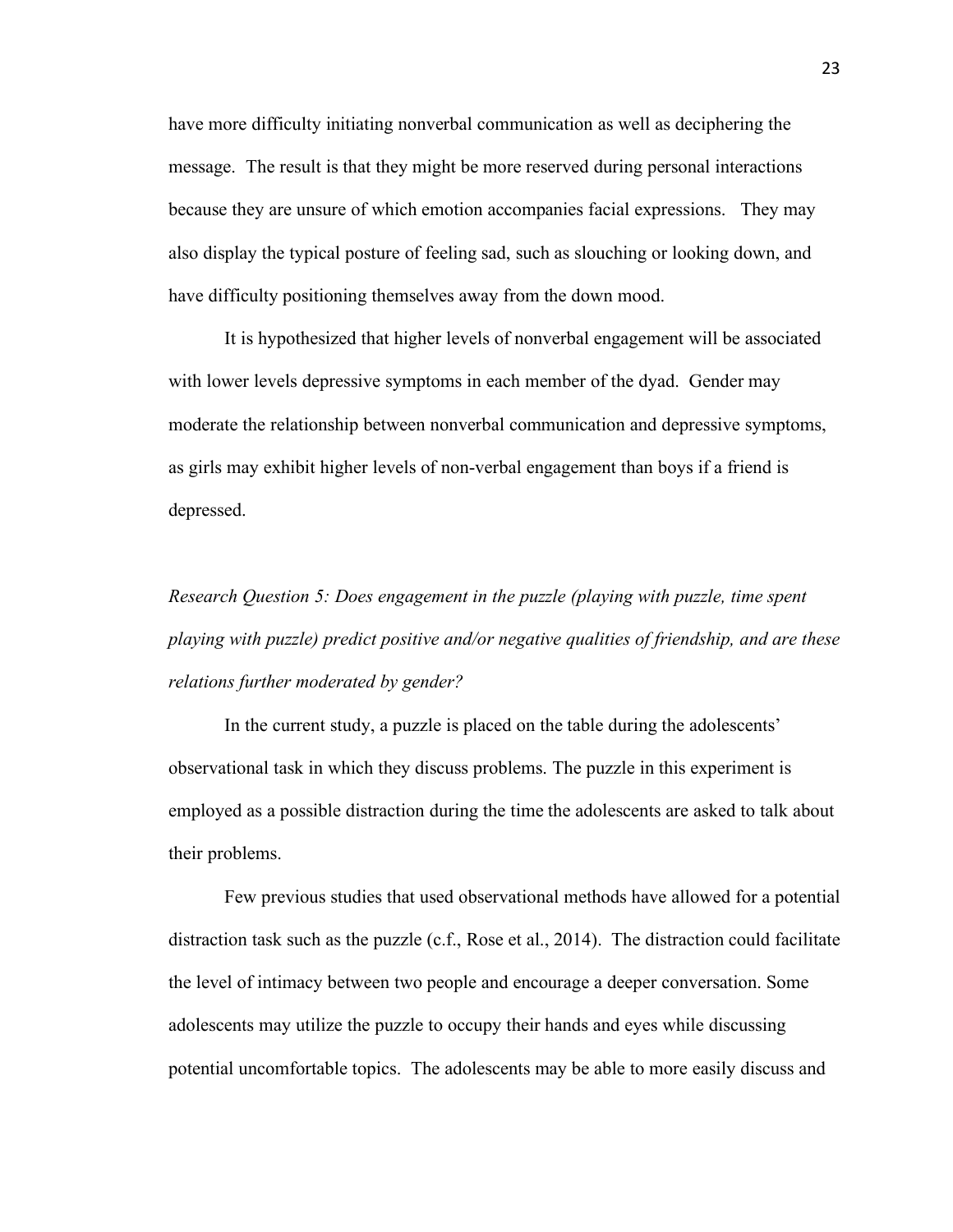focus on the problems when the dyad is able to decrease the level of intimacy present in the situation. Or it could be that engagement with the puzzle detracts from talking and inhibits disclosure altogether.

Gender is expected to moderate the relation between engagement with the puzzle and friendship quality. Specifically, for girls, engagement with the puzzle is expected to relate to lower levels of positive friendship quality. This is because girls are thought to value disclosure more than boys, and any detraction from disclosure may be perceived as a friendship transgression. For boys, however, engagement with the puzzle is expected to relate to higher levels of positive friendship quality, given that boys may prefer to rely on an activity to facilitate intimacy. No specific hypotheses are put forth for negative friendship quality, as it is unclear how engagement with the puzzle may or may not relate to conflict between friends.

*Research Question 6: Does engagement with the puzzle (playing with puzzle, time spent playing with puzzle) predict depressive symptoms, and are these relations further moderated by gender?*

To date, no research has examined whether engagement in a distracting activity during a disclosure task is directly associated with depressive symptoms. It may be that the distraction of the puzzle helps facilitate conversation between those who are depressed and their friend (Carton et al., 1999). It could be that engagement with the puzzle may be associated with greater depressive symptoms. Depressed adolescents may feel like withdrawing socially from intimate conversations and instead focus on any available distraction, such as the puzzle. On the other hand, boys' friendships in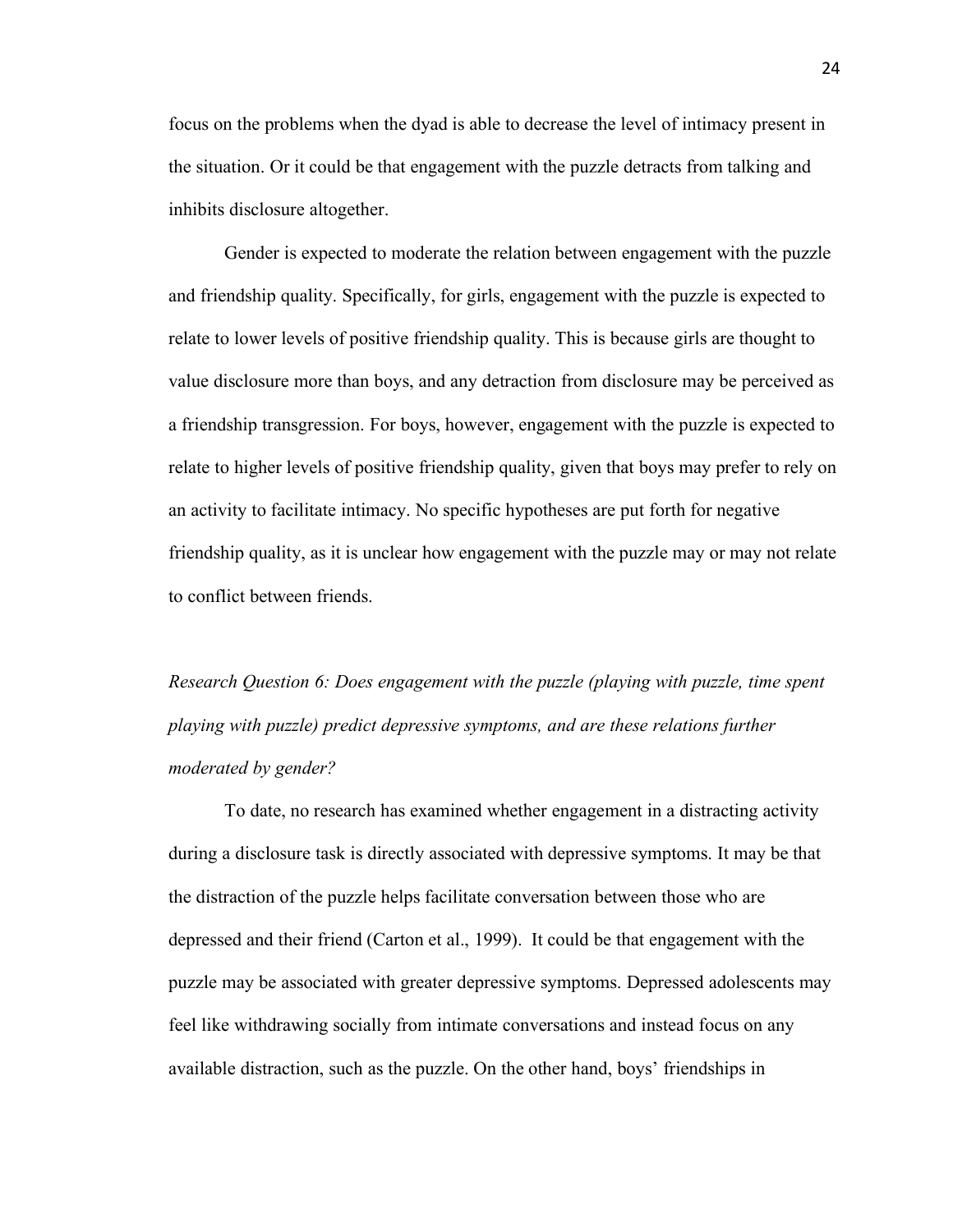particular are characterized by a higher level of engagement in shared activities. Therefore, boys' engagement with the puzzle during disclosure is viewed positively by boys and is actually associated with fewer depressive symptoms. No firm hypotheses are put forth regarding the association of engagement with the puzzle and depressive symptoms and moderation of this effect by gender; however, these effects will be explored in study analyses.

#### **Method**

The present study is being completed in conjunction with the ongoing study *Maine Adolescent Peer Project* (MAPP). The primary investigator for MAPP is Rebecca Schwartz-Mette Ph.D. The University of Maine Institutional Review Board reviewed and approved this project prior to data collection (#2015 10 01).

### **Participants**

Participants were 60 adolescents (12-19 years old; 32 females, 28 males) that were grouped into 30 same-sex friendship dyads. Participants were predominantly Caucasian (n=57, 95%), with one self-identified African American participant (1.7%), one self-identified American Indian participant (1.7%), and one self-identified Asian participant (1.7%).

#### **Procedure**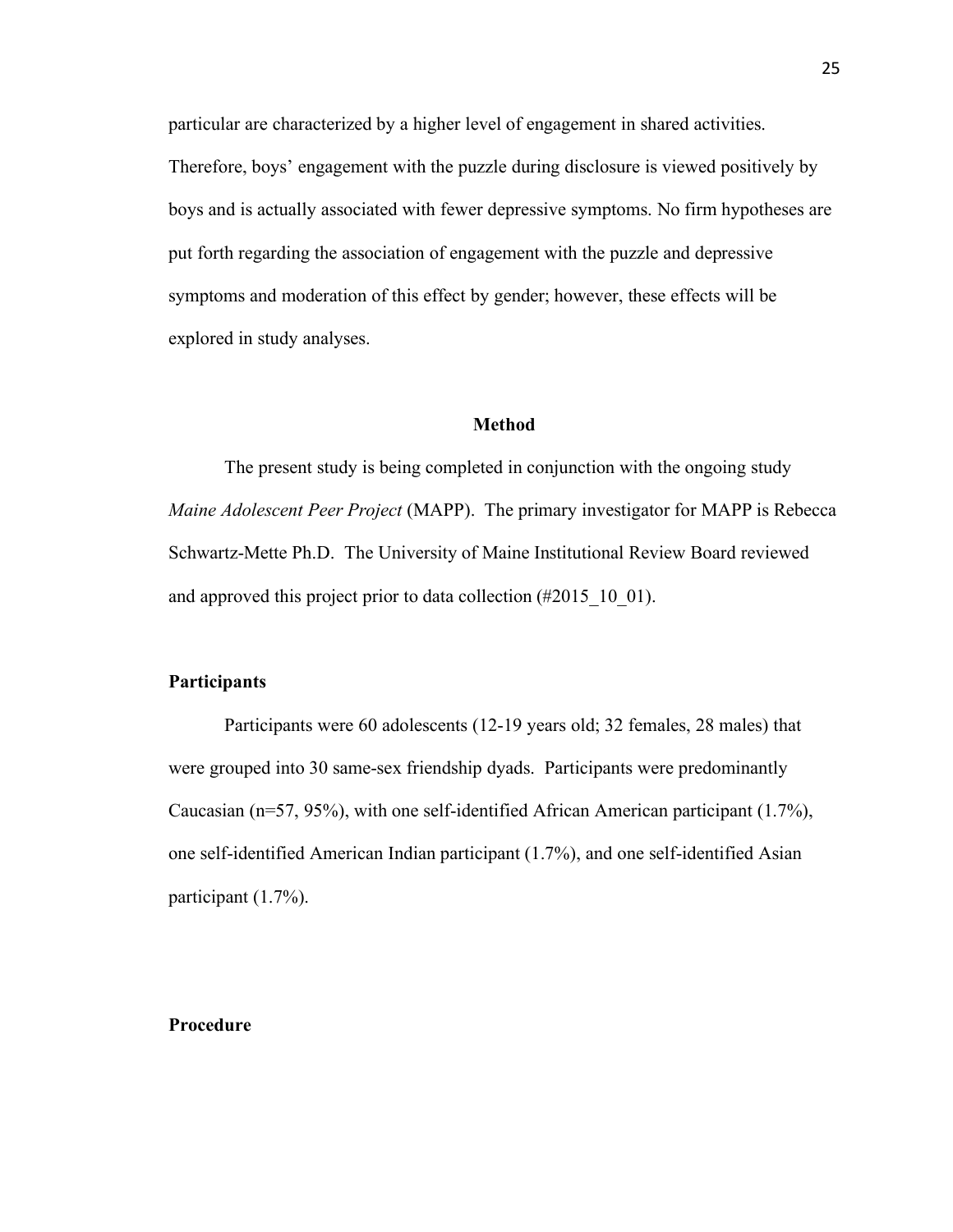Participants were recruited in-person and via flyers posted in the community. Inperson recruitment occurred at local high school sporting events, community events, and at locations where adolescents were likely to visit (e.g., area malls). Youth who were interested in participating in the study contacted the Peer Relations Lab at the University of Maine and provided contact information for their parent(s)/guardian(s). This youth was referred to as the "target" youth. Lab staff next contacted the target youth's parent(s)/guardian(s) and obtained parental consent for the youth to participate. Parental consent was obtained via mail (e.g., hard copies of consent form mailed to and returned by family) or via password-protected Qualtrics© survey. Individual passwords were given to parents/guardians via phone to ensure that the consent form was only completed by the appropriate parent/guardian. Youth then identified and provided contact information for a same-sex friend who was within two years of their own age. The identified friend was referred to as the "friend." Lab staff contacted the friend and the friend's parent(s)/guardian(s) to obtain consent for the friend online or by mail.

The target youth and his or her same-sex friend then came to the university for the lab visit. Upon arrival at the lab, each member of the dyad went into a separate room that contained a computer. Participants then took a survey via Qualitrics© that began with a child assent form. Also included on the survey were several questionnaires regarding their friendship with the other member of the dyad and depressive symptoms (see Measures, below).

After completing the questionnaires, both members of the dyad then met in an observation room that held a table, two chairs, and an iMac computer with a built-in video camera and an external microphone for recording the dyad's interaction. The dyad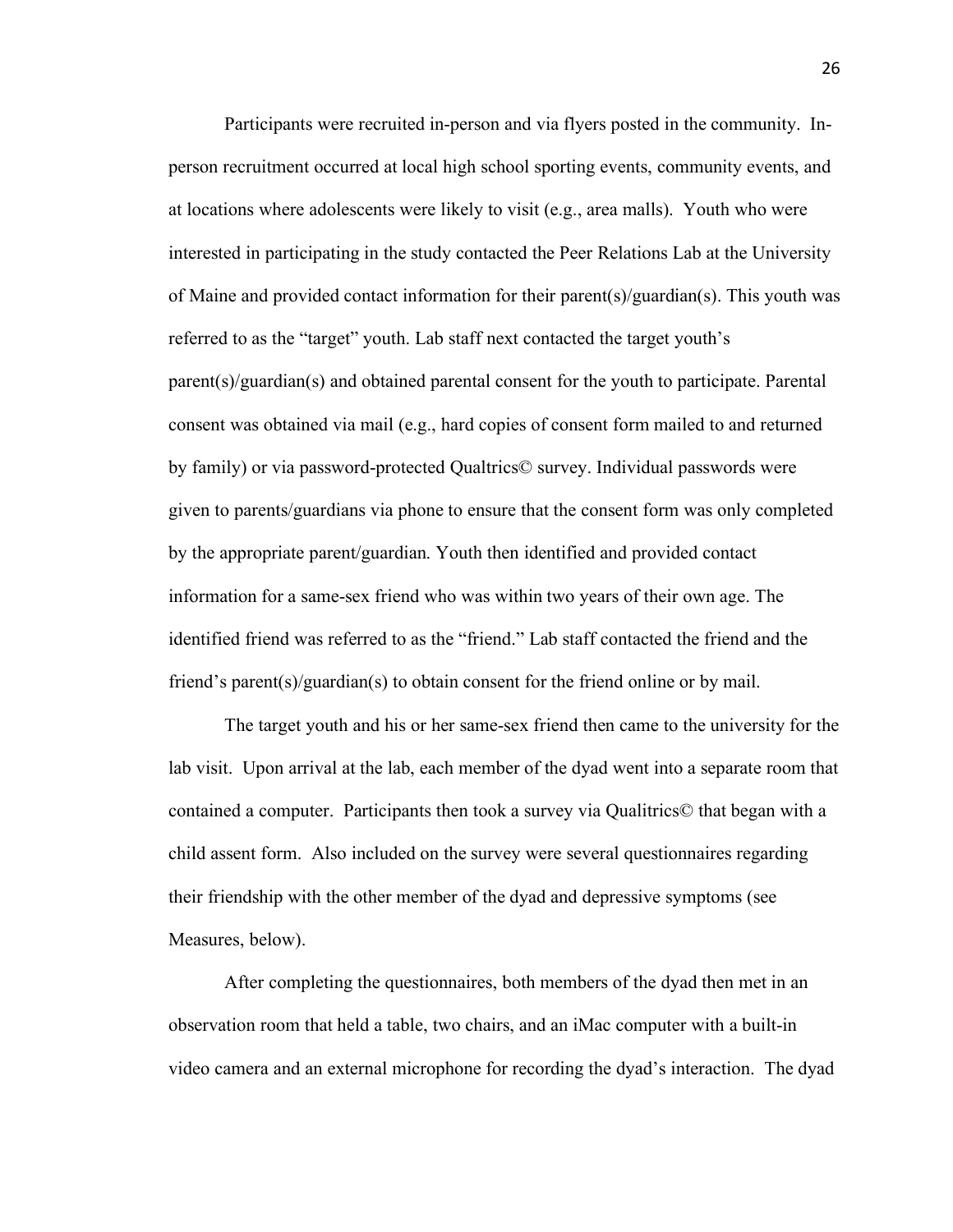then engaged in a warm-up ("Plan a Party") task in which they planned a party for approximately seven minutes (*Appendix C*).

Following the warm-up task, the dyad was separated again to complete another questionnaire in which they were asked to generate a problem that they were currently experiencing (*Appendix D*). The experimenter then asked the participants if they would be comfortable discussing this problem with their friend who attended the lab visit with them. If they both responded yes, both members of the dyad were taken back to the observation room. If one of the members of the dyad answered no, they were given a paper copy of the problem generation sheet to complete with a problem they felt more comfortable discussing.

The experimenter then led each youth back to the observation room and placed a puzzle on the table. The youth were told they were going to be discussing the problems they had just generated for about 15 minutes (*Appendix E*). They were instructed that they could talk about anything they wanted to about the problem, it did not matter who went first or how long they talked, so long as they talked about each person's problem. They were also told that when they were finished discussing their problems, they could talk about anything else they wanted to talk about or play with the puzzle. Following this task, the dyad completed additional questionnaires that are not of interest to the current study.

Prior to the dyad's departure from the lab, youths' responses to measures of depression, non-suicidal self-injury, and suicidality were reviewed by research staff. Note that the measures of non-suicidal self-injury and suicidality were not of interest to the current study. For any youth reporting clinically significant depressive symptoms (CESD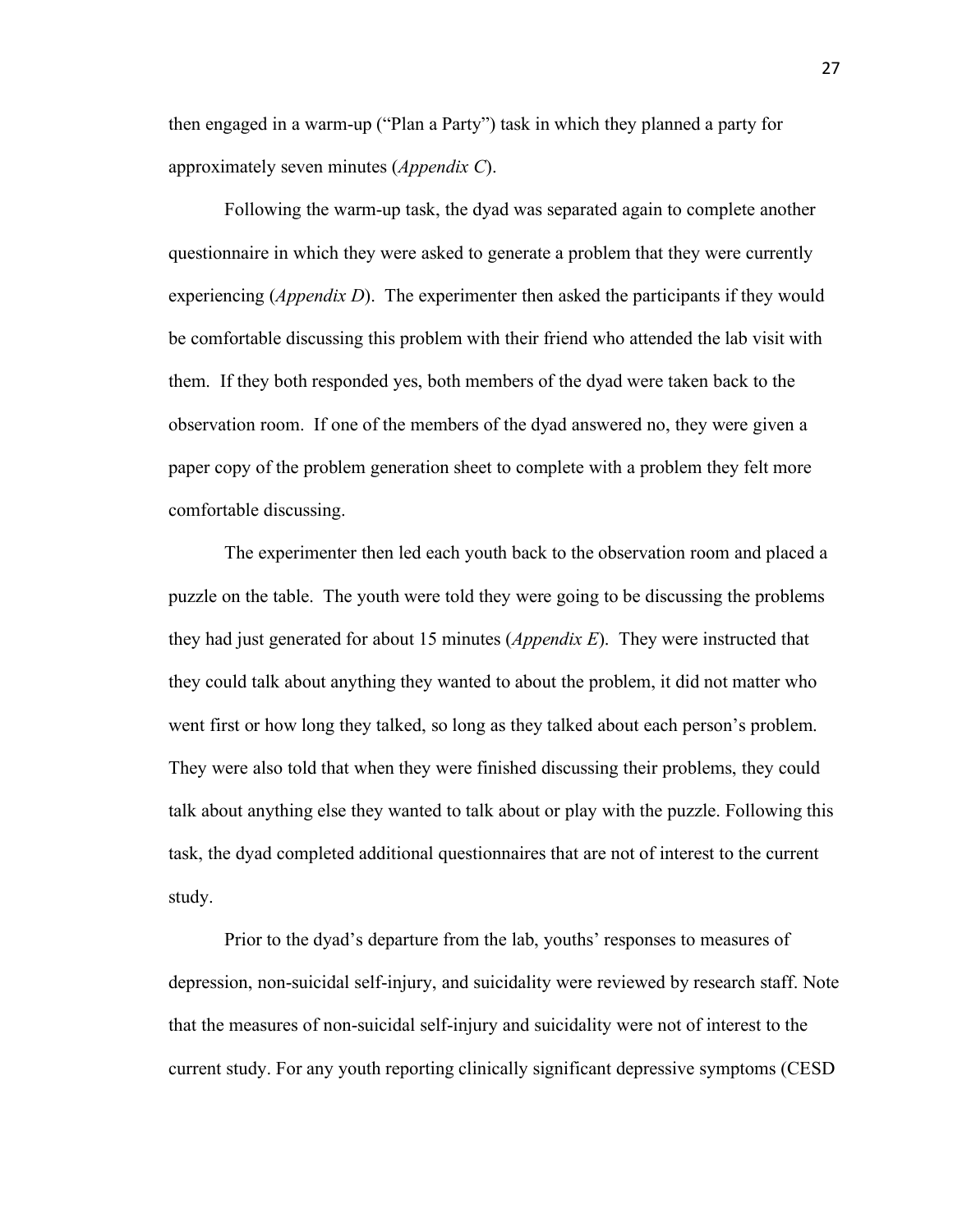scores of 19 or above), self-injury (5-10x in last year), and/or any level of suicidality (e.g., "I have had a plan to kill myself"), a follow-up risk assessment was conducted to determine whether the participant was experiencing any current risk for suicide. Parents/guardians of any participant whose responses to the questionnaires indicated some level of risk were contacted by lab staff to relay this information. All participants were given a list of community resources if they felt they needed support following the lab-visit. Both members of the dyad were given \$40 along with a university water bottle as compensation.

#### **Measures**

#### *Demographics*

At the beginning of each survey participants responded to items assessing age, gender, level of friendship (best friend, good friend, just a friend, not a friend), ethnicity, and race.

#### *Depressive Symptoms*

The Center for Epidemiological Studies Depression (CESD) questionnaire was used to assess the level of depressive symptoms experienced by each participant (CES-D; Radloff, 1977). The measure includes 20 questions that ask about depressive symptoms experienced in the last week by the individual. Participants rate each item on a 0-2 scale reflecting the degree to which each item is characteristic of them. Items assess affective, somatic, interpersonal, behavioral, and cognitive symptoms of depression. Internal consistency of items was high ( $\alpha$  = .91; see *Appendix A*).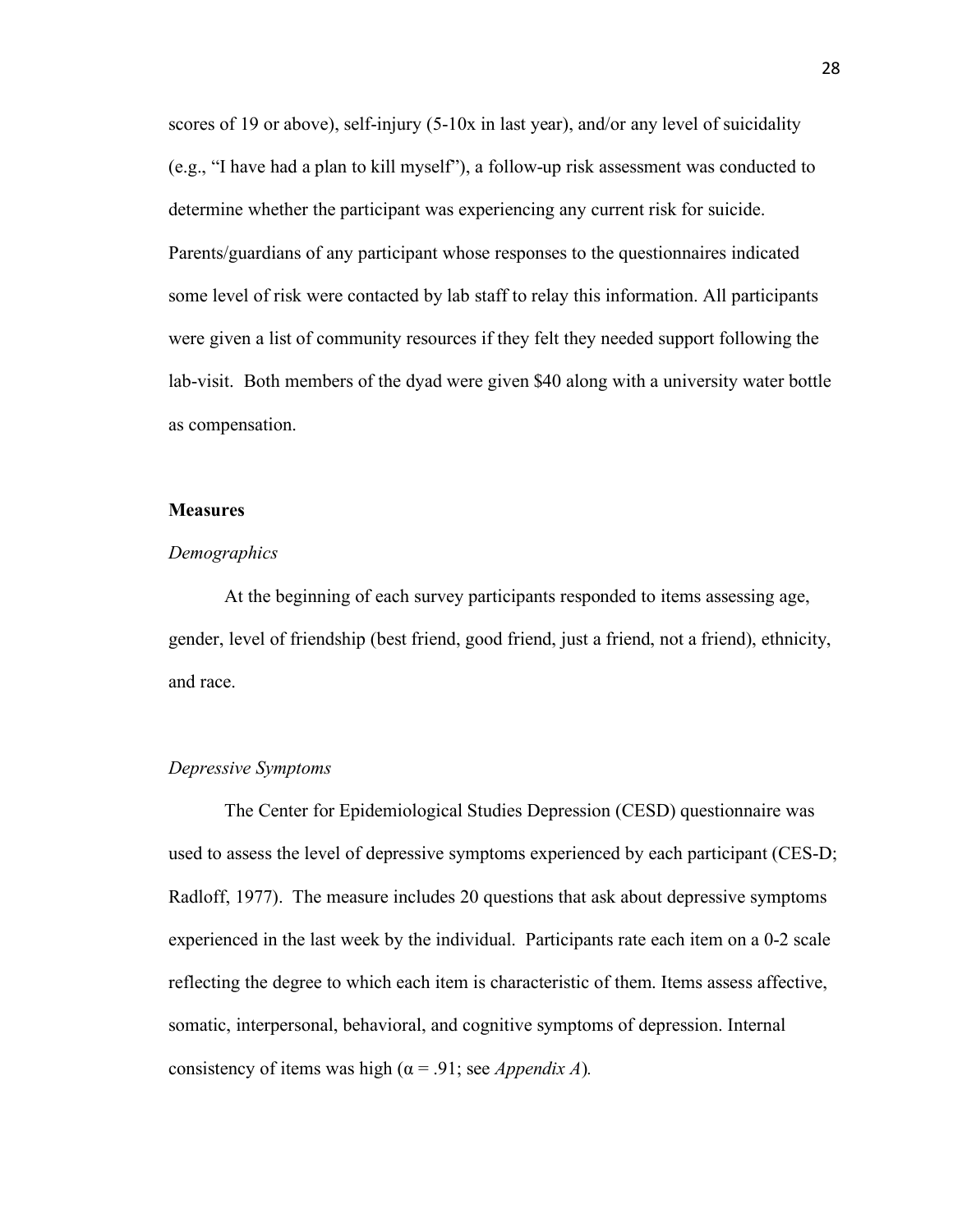#### *Friendship Quality*

Positive and negative friendship quality was assessed with the Revised Friendship Quality Questionnaire (Rose, 2002, revision of Parker & Asher, 1993). This questionnaire includes 25 items designed to gain perspective on the quality of the relationship between the target and the friend they selected to bring to the lab. These items assess a range of friendship domains including companionship and recreation, conflict resolution, help and guidance, intimate exchange, validation and caring, conflict, emotional closeness, and relationship satisfaction. Each item is rated on a 1-5 scale reflecting the degree to which each item is characteristic of the friendship. The three conflict items were averaged to create a negative friendship quality score ( $\alpha$  = .69), and the remaining 22 items were averaged to create a positive friendship quality score ( $\alpha$  = .88). See *Appendix B* for this measure.

#### *Problem Generation*

The Problem Generation and Salience Questionnaire (Rose, Swenson, & Carlson, 2004) was used to help the participants generate a current problem to discuss with their friend (see *Appendix D*). The questionnaire also includes items assessing the salience of the problem that were not used in the current study.

#### *Observational Coding*

The problem talk videos were coded to assess the engagement level of the dyad. The coded aspects included whether or not the dyad played with the available puzzle (coded as yes/no), the time (in minutes and seconds) they played with the puzzle, and the time (in minutes and seconds) spent talking about their two selected problems. Puzzle time was measured from the opening of the box during the time which the dyad was also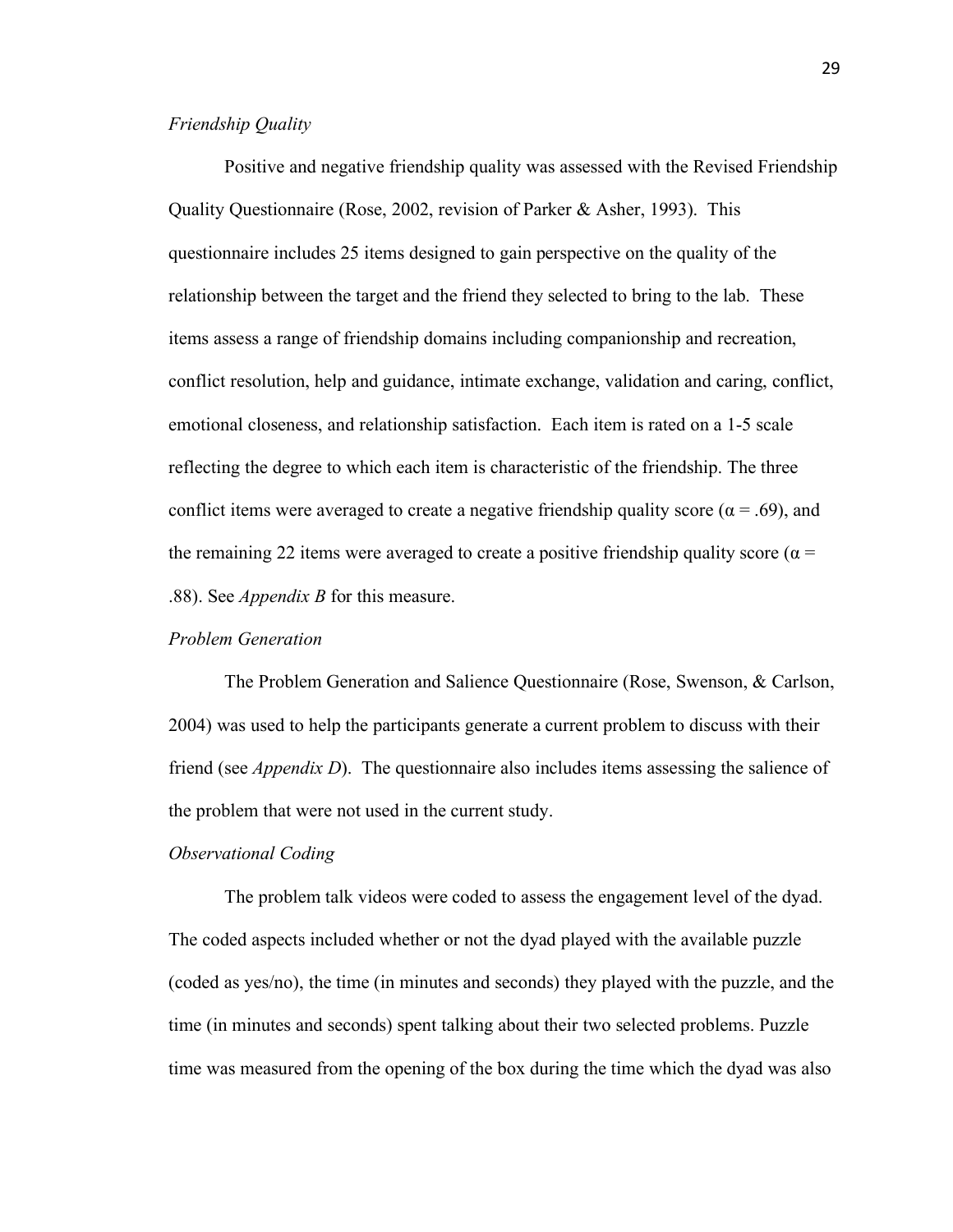talking about their problems. Talk time was measured from the start to the end of any conversation about the selected problems. If the dyad stopped talking about the problems (or playing with the puzzle) and then started again, the timing was resumed.

Also coded were the levels of laughter (coded on a 1-5 scale), touching (coded on a 1-5 scale), smiling (coded on a 1-5 scale), facing each other (coded on a 1-5 scale), and looking at each other (coded on a 1-5 scale). An overall engagement variable also was calculated from the mean of each aspect of interpersonal engagement. For these constructs, a score of 1 would indicate very low or non-existent levels, and a score of 5 would be very high levels (see *Appendix F & G*).

Prior to coding all variables, two female raters were trained by a faculty mentor in coding, and inter-rater reliability was assessed using intra-class correlation coefficients. After completing a series of two training videos, raters then coded just over 25% of the recordings ( $n = 7$ ). Inter-rater reliability estimates were as follows: puzzle (*ICC* = 1.00), puzzle time (*ICC*= .99), talk time (*ICC*= .99), laughter (*ICC*= .83), smiling (*ICC*= .93), touching (*ICC*=.80), looking at each other (*ICC*=.69), and facing each other (*ICC*=.95). Any discrepancies were decided through collaborative reviews of the videos in question. Following achievement of acceptable reliability, coders then independently coded the remainder of the recordings.

### **Data Analysis Plan**

Multilevel models were used to test all primary hypotheses of interest. Because data from friends are not considered independent observations, traditional regression analysis was not appropriate. The multilevel modeling accounts for the interdependence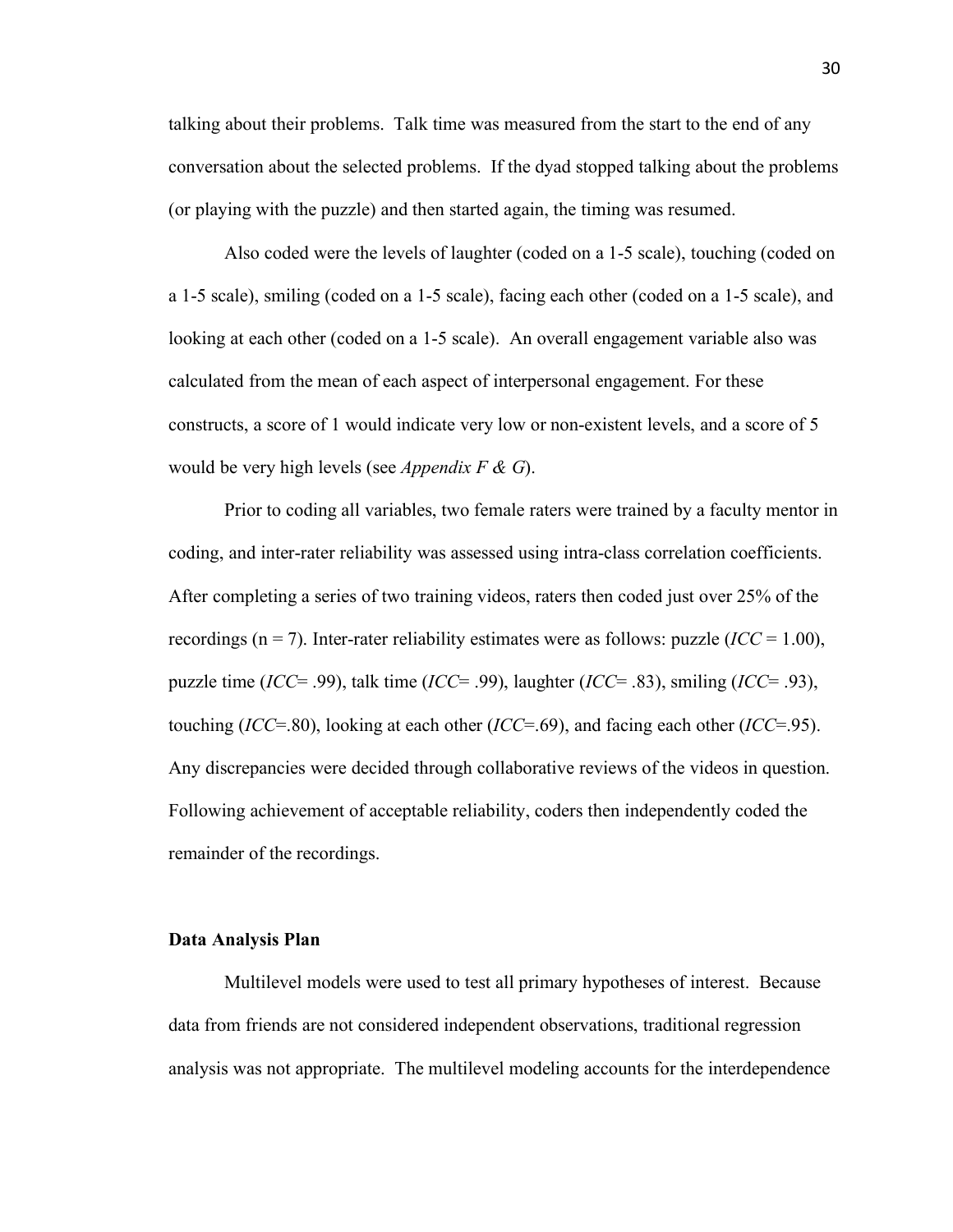of friends' data. This allowed for prediction of individual (level 1) outcomes (e.g., depression) by dyadic level (level 2) variables (e.g., engagement).

#### **Results**

#### **Descriptive Statistics and Correlations**

Descriptive statistics can be found in Table 1. The mean level of positive friendship quality was moderate  $(M = 3.16, SD = .58)$ , while the mean level of negative friendship quality was quite low  $(M = 0.69, SD.88)$ . Relatively low levels of depressive symptoms also were observed  $(M = 9.91, SD = 8.71)$ ; however, 40% of the sample reported depressive symptoms that exceeded clinical cutoffs (American Psychiatric Association, 2013).

Approximately 37% of the dyads played with the puzzle. The average amount of time adolescents played with the puzzle was 1.27 minutes  $(SD = 2.22)$ . The average amount of time a dyad spent talking about problems was higher at 3.88 minutes (*SD* =2.72). Mean levels of laughter (*M* = 2.43, *SD* = .89), smiling (*M* = 3.30, *SD* = .94), looking ( $M = 3.27$ ,  $SD = .97$ ), and facing ( $M = 3.23$ ,  $SD = 1.03$ ) were moderate, while the mean level of touching was low  $(M = 1.10, SD = .30)$ .

Correlations among study variables are presented in Table 2. Positive friendship quality was significantly and positively correlated with laughter ( $r = .27$ ,  $p = .04$ ), smiling  $(r = .39, p = .00)$ , touching  $(r = .34, p = .01)$  and looking  $(r = .34, p = .01)$ . Higher levels of positive friendship quality were associated with lower levels of negative friendship quality ( $r = -20$ ), but this association was only marginally significant ( $p = 0.09$ ). Negative friendship quality was not significantly correlated with any other study variable.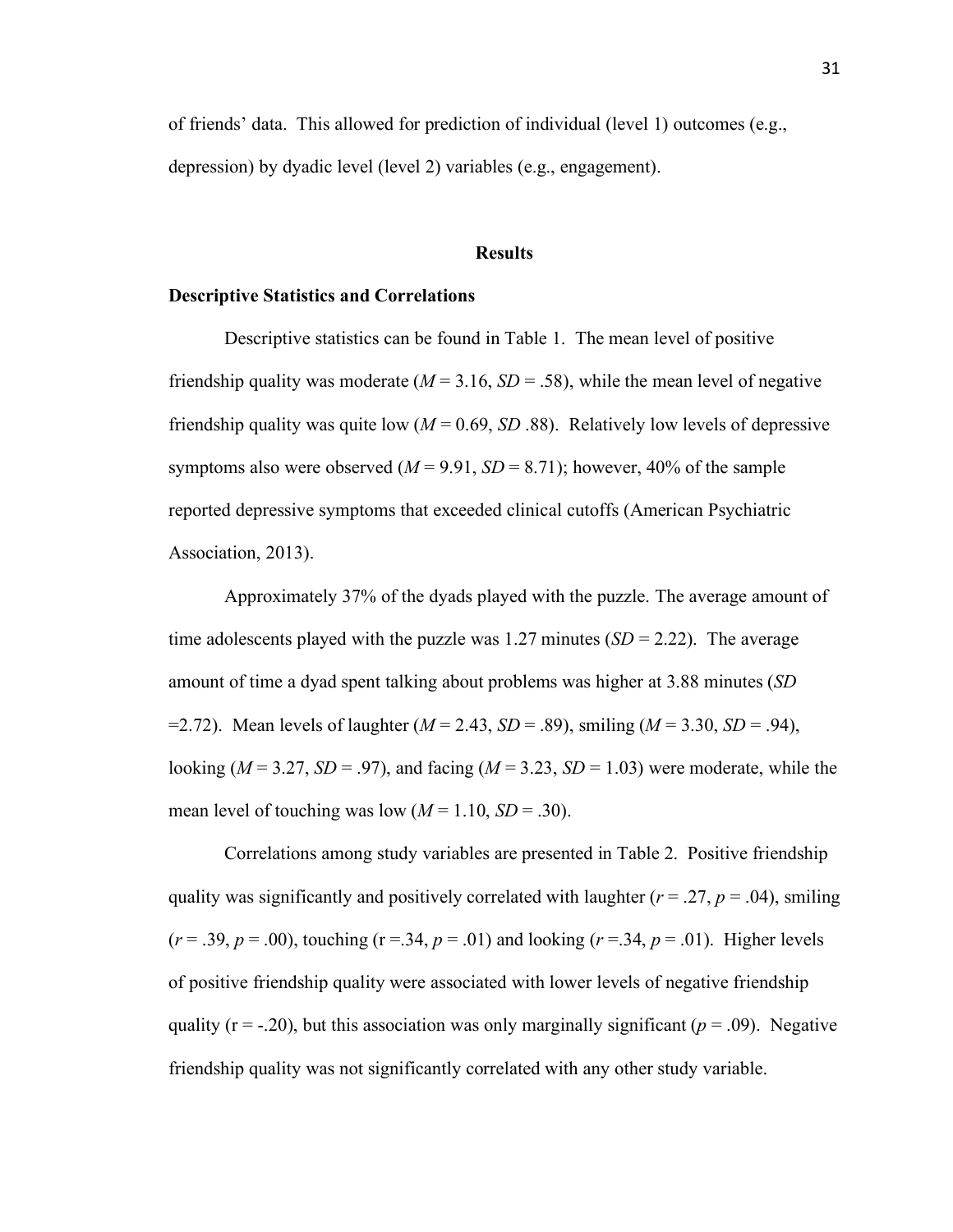Depressive symptoms were significantly and positively correlated with laughter  $(r = .27)$ .  $p = .04$ ).

Whether or not the dyad played with the puzzle was positively associated with how long the dyad played with the puzzle  $(.76, p = .00)$  and how long they talked about problems  $(r = .31, p = .02)$ . However, playing with the puzzle was negatively correlated with facing  $(r = -.38, p = .00)$  and looking  $(r = -.43, p = .00)$ . Playing with the puzzle was also marginally associated with lower levels of smiling  $(r = -.24, p = .06)$ . Time spent playing with the puzzle varied significantly and positively with time spent talking  $(r =$ .39,  $p = .00$ ) and negatively with looking  $(r = -.43, p = .00)$ .

Time spent talking about problems was marginally positively associated with looking  $(r = .24, p = .07)$ . Laughter was significantly and positively correlated with smiling ( $r = .57$ ,  $p = .00$ ), facing ( $r = .44$ ,  $p = .00$ ), and looking ( $r = .17$ ,  $p = .04$ ). Smiling varied positively and significantly with looking  $(r = .32, p = .01)$ , and marginally with touching ( $r = .25$ ,  $p = .06$ ). Facing varied significantly and positively with looking ( $r =$ .41,  $p = .00$ ). No other significant associations with touching were observed.

#### **Mean-Level Gender Differences**

T-tests were used to evaluate mean-level gender differences in each variable (see Table 1). Girls reported significantly higher levels of positive friendship quality (*M* girls  $= 3.34$ , *M* boys  $= 2.81$ ;  $t = 3.53$ ,  $p = .00$ ) and marginally lower levels of negative friendship quality (*M* girls = .55, *M* boys = .95;  $t = 1.70$ ,  $p = .10$ ) than did boys. Girls were observed to exhibit significantly more laughter  $(M \text{ girls} = 2.69, M \text{ boys} = 2.08)$ ; *t*=2.87, *p* = .01), smiling (*M* girls = 3.57, *M* boys = 2.92; *t*=2.62), touching (*M* girls = 1.17, *M* boys  $= 1.00$ ;  $t = 2.65$ ) than were boys. No significant gender differences were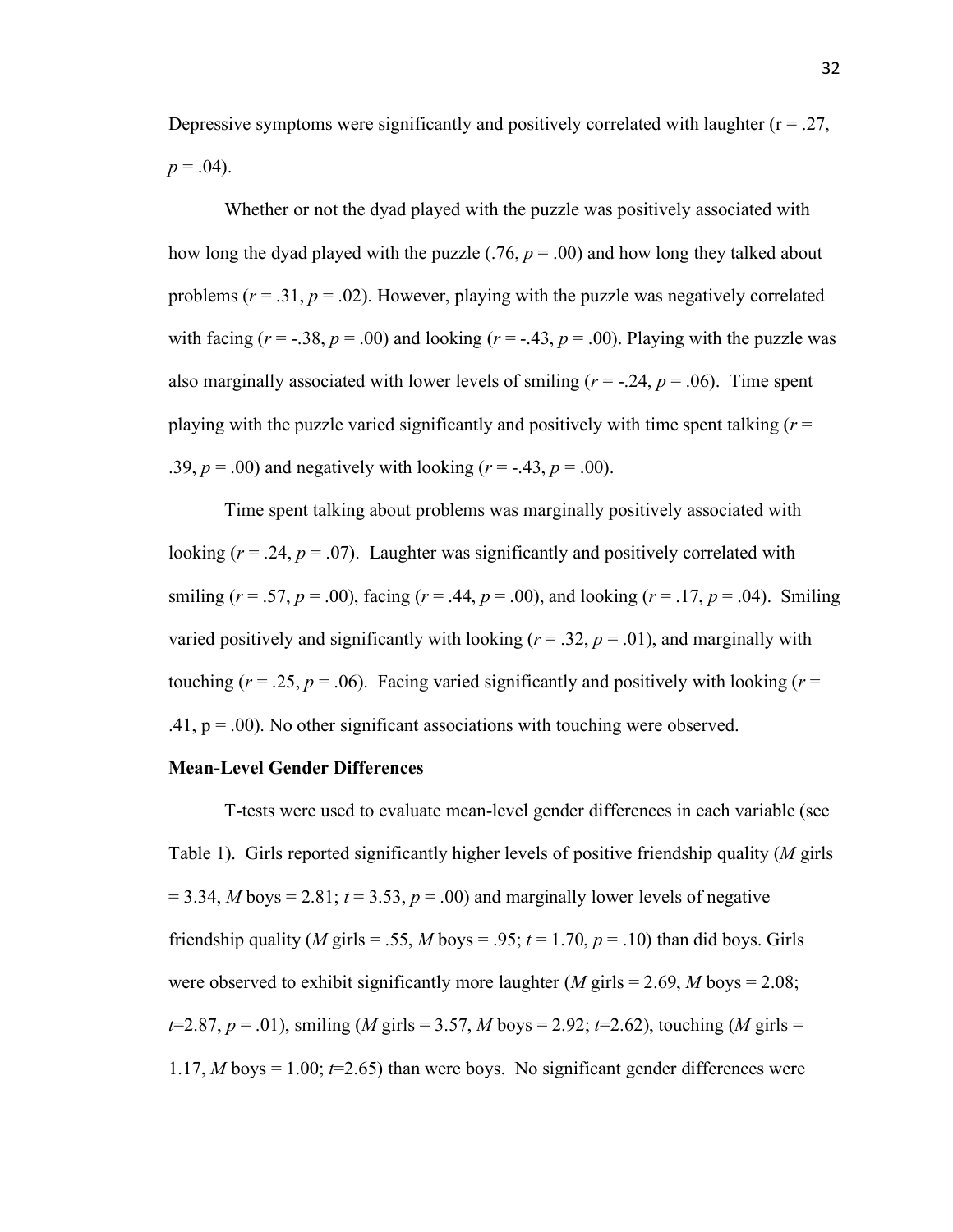observed for depressive symptoms, whether or not they played with the puzzle, length of time the dyad played with the puzzle, time spent talking about problems, facing, or looking.

#### **Associations of Non-Verbal Engagement Variables with Positive Friendship Quality**

Analyses first tested associations of the observed friendship interaction variables (laughter, smiling, touching, facing, looking, amount of time spent talking about problems, whether the dyad played with a puzzle, and how long they played with the puzzle). In each model, positive friendship quality was predicted by a single independent variable (see Table 3). Higher levels of general observed engagement significantly predicted higher levels of positive friendship quality ( $PE = .42$ ,  $p = .01$ ). In terms of the components of observed engagement, smiling ( $PE = .24$ ,  $p = .02$ ), touching ( $PE = .65$ ,  $p = .02$ )  $= .04$ ), and looking (*PE*  $= .20$ ,  $p = .04$ ) each predicted higher levels of positive friendship quality. There were no significant effects of time spent talking about problems, facing, laughing, or whether or how long the dyad played with the puzzle on positive friendship quality.

Whether these relations were further moderated by gender was next tested in a series of multilevel models in which positive friendship quality was predicted by one independent variable, gender, and their interaction. The effect of touching on positive friendship quality was significantly moderated by gender ( $PE = -.47$ ,  $p = .00$ ). Simple slope analyses indicated that the effect of touching on positive friendship quality was significant for girls ( $PE = .44$ ,  $p = .006$ ) but not boys. None of the other interactions with gender were significant.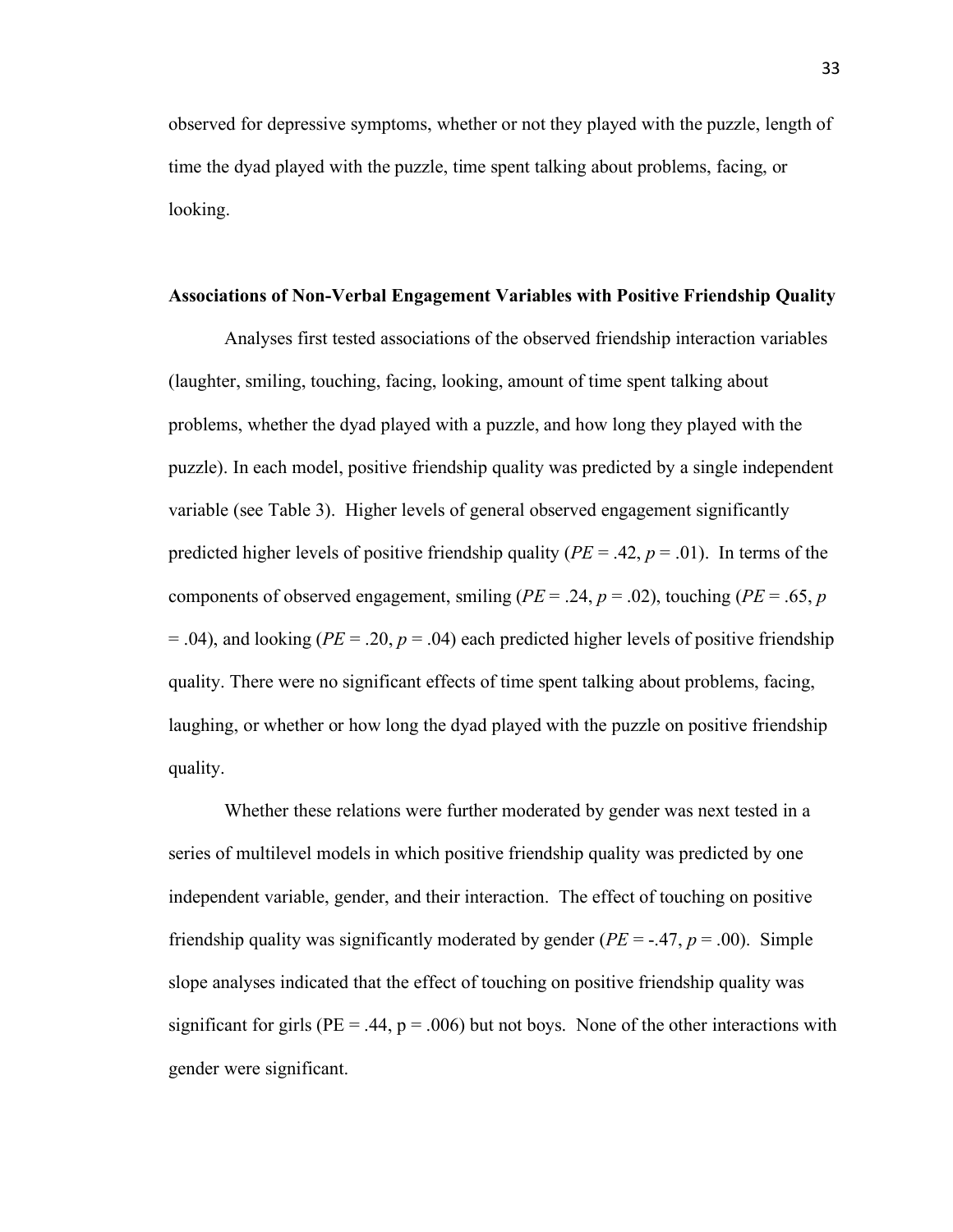# **Associations of Non-Verbal Engagement Variables with Negative Friendship Quality**

Analyses next tested associations of the observed friendship interaction variables with negative friendship quality. A parallel set of models was used to test these associations except that negative friendship quality was the dependent variable. No significant effects of any observed friendship interaction variable were observed for negative friendship quality. Analyses next tested whether gender moderated any relations of interest, but none of the moderated effects were significant.

### **Associations of Non-Verbal Engagement Variables with Depressive Symptoms**

Analyses next tested associations of the observed friendship interaction variables with depressive symptoms. Only one marginally significant effect emerged. In particular, the effect of laughter on depressive symptoms was marginally significant, such that higher levels of laughter were associated with higher levels of depressive symptoms (*PE*  $= 2.80, p = .09$ ). None of the effects of any other friendship interaction variable on negative friendship quality were significant. Additionally, gender did not significantly moderate any relation.

### **Discussion**

The purpose of this study was to examine associations of dyadic interpersonal engagement with friendship quality and depression. Interactions ("problem talk" conversations) between adolescent same-sex friends were coded for laughter, touching,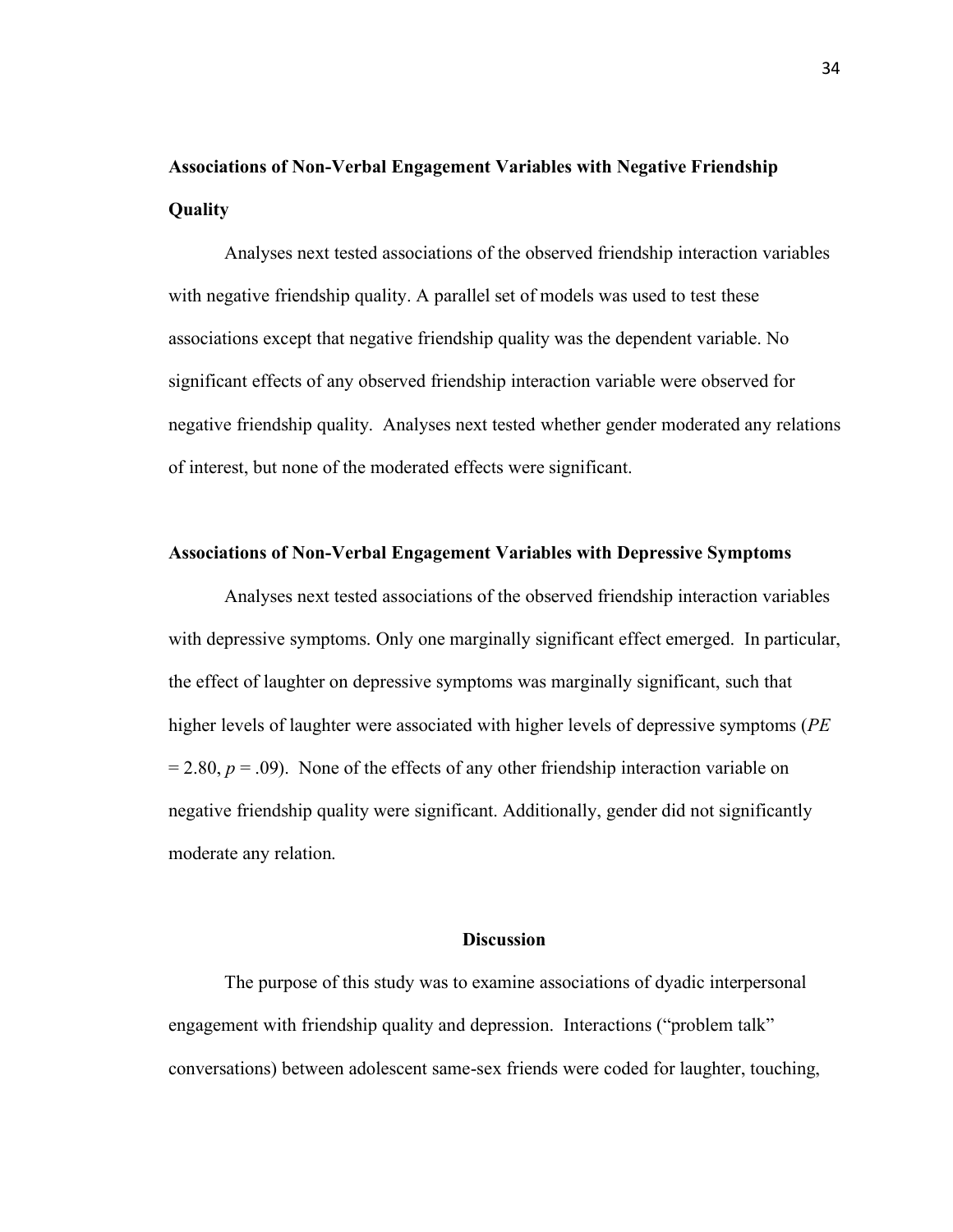smiling, facing each other, and looking at each other. Additionally, the time spent talking about problems and whether or not friends engaged in a potentially distracting task (playing with a puzzle) also were coded. Youth completed self-report measures of both positive and negative friendship quality as well as depressive symptoms.

### **Mean-Level Gender Differences**

Mean-level gender differences that emerged were generally consistent with hypotheses and prior research. First, the amount of laughter expressed within dyads varied by gender which was consistent with past research (Foot, Chapman, & Smith, 1977) suggesting girls tend to laugh together more than boys. Girls may use laughter to increase intimacy in a situation where they feel intimacy may be lacking (Berlyne, 1969). In the current study, dyads were discussing very personal problems in a somewhat artificial setting. Girls may not have felt the atmosphere was intimate enough for them to talk about problems and used laughter as a way to deal with this.

Girls also engaged in a larger amount of smiling as compared to boys, which is also consistent with past research (Foot et al., 1977). As noted, girls are more comfortable expressing positive attachment behaviors and emotions to each other than boys (Storch, Sweeney, Danner, & Dove, 2002). As smiling is the physical display of warm feelings towards another person (Patterson, 1976), it is perhaps not surprising that girls engaged in more smiling at one another than boys. Finally, gender differences in touching also emerged. Again, consistent with past research (Foot et al., 1977), girls were observed to engage in more touching than were boys. Friends use physical contact as a sign of intimacy (Nguyen, Heslin, & Nguyen, 1975). It has been noted that girls'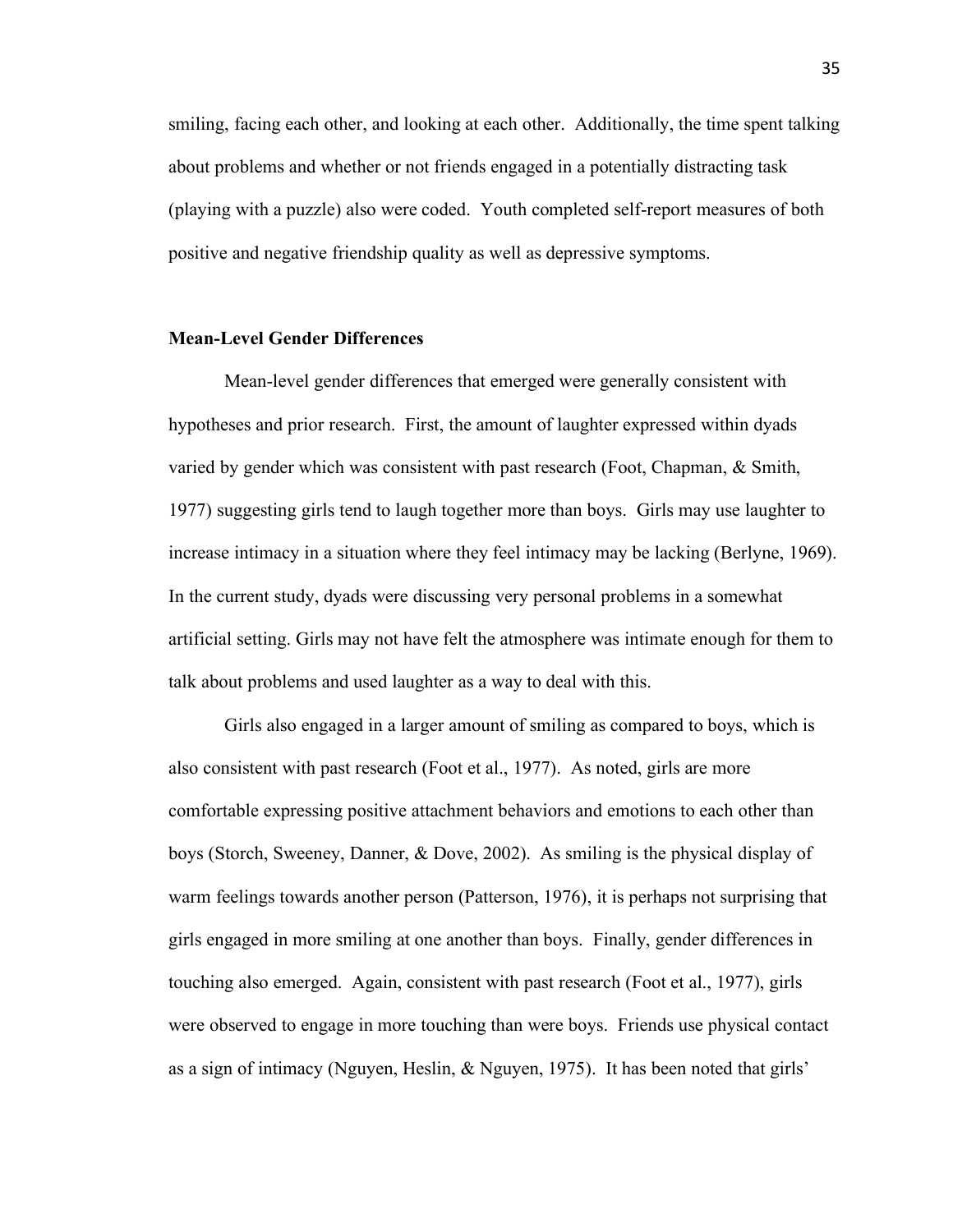friendships appear to be more intimate than those of boys, so it follows that they engaged in a greater amount of touching.

In terms of self-reported friendship quality, gender differences also emerged as expected in favor of girls. Specifically, girls reported higher levels of positive friendship quality than boys. This was consistent with past research (Ford, 1982) and may be because girls consistently seem to value friendship more than boys and also incorporate their friendships into their self-identity (Rose  $\&$  Rudolph, 2006). Girls have higher levels of both sensitivity and empathy in their friendships (Storch, Sweeney, Danner, & Dove, 2002). These feelings are typically thought of as key components of a high-quality relationship. A marginally significant gender difference was observed for self-reported negative friendship quality. Girls reported lowered levels of negative friendship quality than boys, but this effect did not quite reach statistical significance.

Other mean-level gender differences tested did not emerge as expected. With regard to non-verbal engagement, gender differences were not significant for facing (i.e., opening up the body to the other person) or looking. It was hypothesized that girls would engage in a greater amount of open body language (i.e., greater facing and looking), because at times boys may physically withdraw from intimate situations (Copeland  $\&$ Hess, 1995). Girls were generally thought to be more comfortable in these situations and did not feel the need to remove themselves. It may be that facing and looking are lessintimate forms of non-verbal engagement and that gender differences are more pronounced for signs of engagement that signal greater intimacy (e.g., touching).

Time spent talking about problems also did not vary significantly by gender. This was unexpected, as previous research suggested that girls would engage in more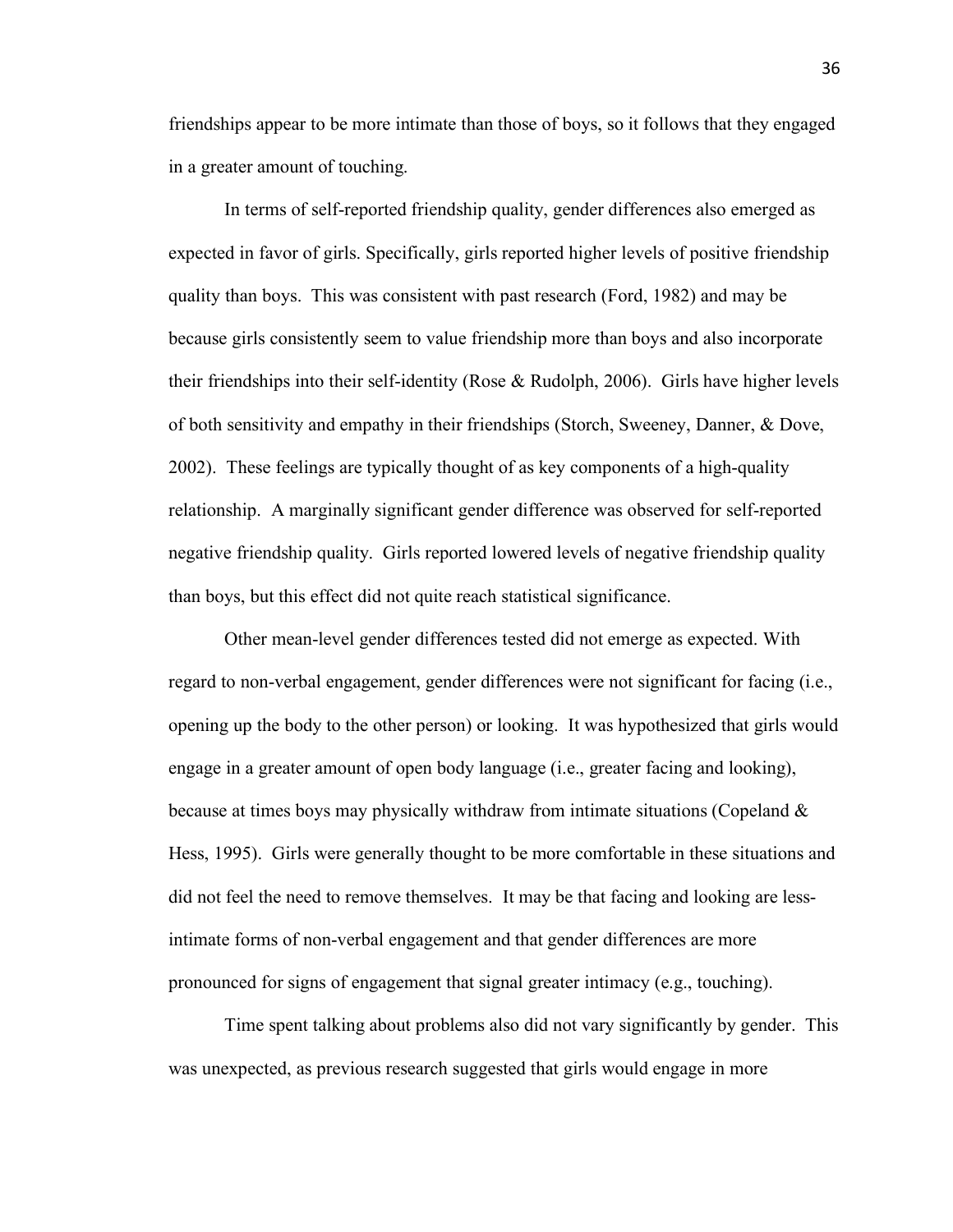"problem-talk" than boys (McGuire & McGuire, 1982). Interactions among girls tend to focus more on social conversations while boys may be more apt to play competitive games (Rose & Rudolph, 2006). As these intimate exchanges between females tend to occur in dyads (Rose & Rudolph, 2006), it would be expected for girls to talk about their problems for a longer period of time over boys. It may be that boys who participated in the current study agreed to do so, in part, because they were asked to converse about problems and were compliant with study instructions. Engagement with the available distraction task, the puzzle, also did not vary by gender. While boys have previously been found to engage in distraction tasks during intimate situations (Copeland  $\&$  Hess, 1995), boys in the current study were not observed to play with the puzzle at greater frequencies or with greater duration than girls. It may be that the puzzle was not an appealing or competitive enough distraction from the problem talk task or that boys felt comfortable disengaging from the problem talk task by discussing other topics instead.

Surprisingly, no gender differences were observed for depressive symptoms. This finding was not consistent with expected results (see Rose & Rudolph, 2006). Past research demonstrates that girls are at an increased risk for depressive symptoms and that this sex-difference begins during adolescence (Nolen-Hoeksema, 2001). Given that gender differences in depression are well-documented in the literature, it is likely that gender differences would emerge with a larger sample.

#### **Interpersonal Engagement and Friendship Quality**

The first of two primary study aims was to examine associations of interpersonal engagement with relationship quality. With regard to associations of engagement with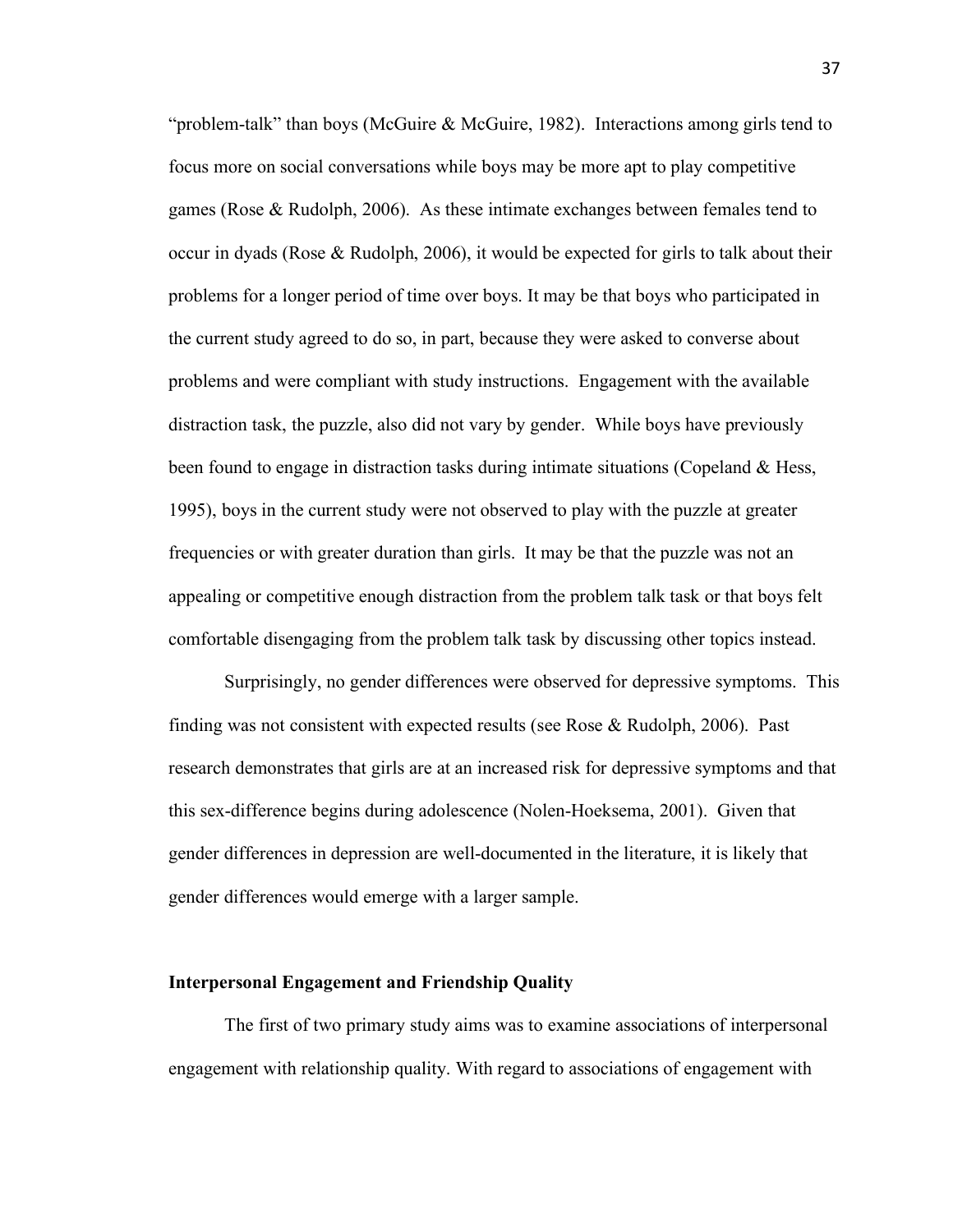relationship quality, it was hypothesized that higher levels of observed interpersonal engagement (e.g., laughter, touching, smiling, facing, looking, and overall engagement) would be related to higher levels of positive friendship quality and lower levels of negative friendship quality (conflict). Some results emerged as consistent with hypotheses, and other results were somewhat surprising. Expected findings are discussed first.

Level of overall engagement significantly predicted positive friendship quality as expected. Touching (for girls only), smiling, and looking also each predicted positive friendship quality. An increased level of comfort between members of a high-quality friendship is likely to be responsible for the finding. People who are comfortable may be more expressive, more excited, and more likely to "open" their body up to another person (Blatner, 2009). Smiling at a friend shows attachment and affection (Patterson, 1976), and sustained looking at a friend is another gesture that may reflect attachment and affection (Russo, 1975).

Laughter did not significantly predict positive friendship quality. This may be due to the laughter variable itself. It was based on only the amount of laughter during the problem talk, not throughout the entire conversation the dyad had. Many problems reported by members of the dyads were serious in nature and may not have been conducive to humorous conversations. Thus, laughter may not be a good indicator of friendship quality in the context of a problem talk task. Facing one another also did not predict positive friendship quality. The lack of significance in this effect may have been due to the seating arrangement in the observation room. Participants were placed in specific seats around a table. They may not have felt comfortable turning their seats to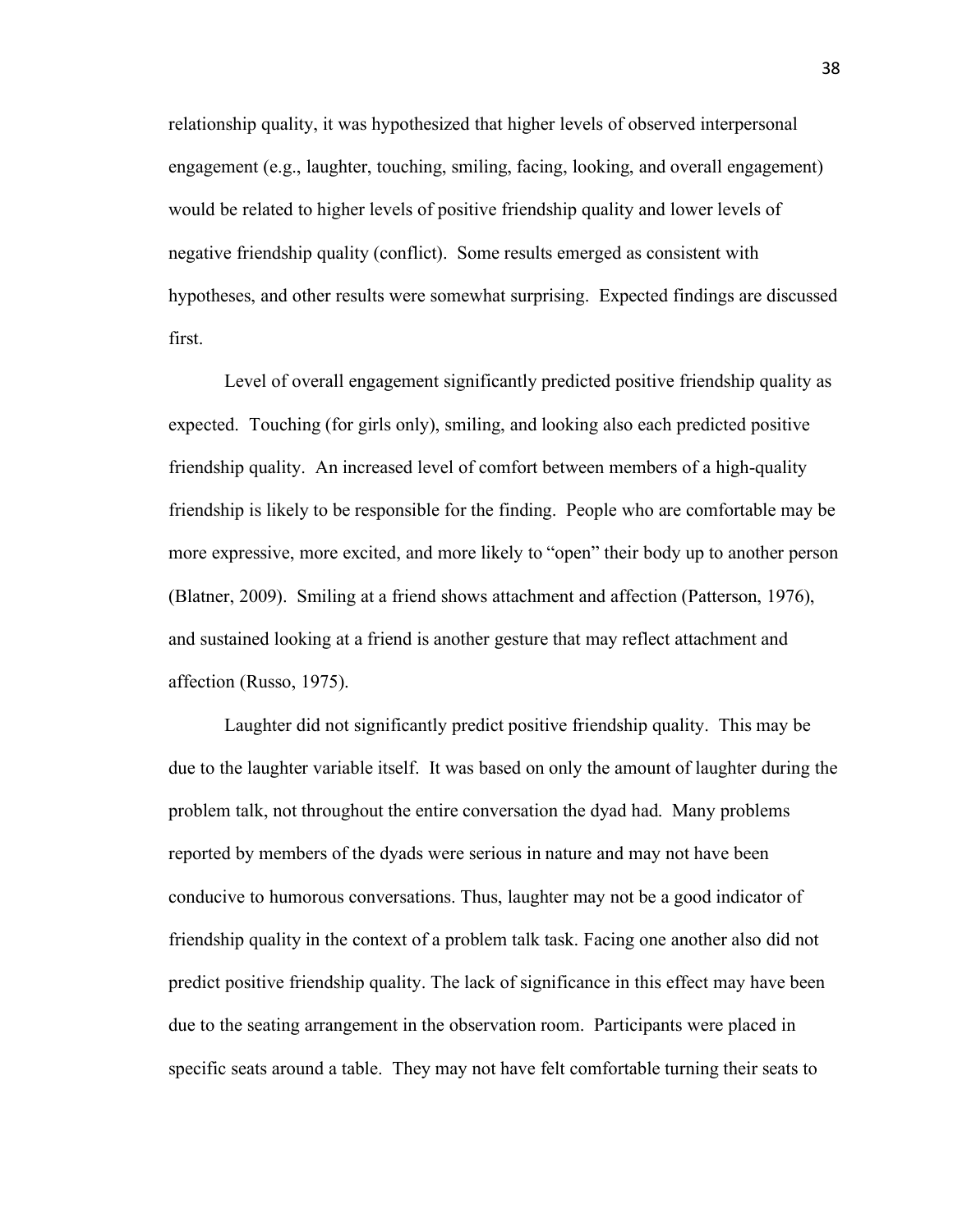face their friend more squarely. Thus, the artificiality of the observation room set up may have limited the range of facing behavior that could be exhibited.

It was thought that dyads that reported high levels of friendship quality may have talked more about problems and avoided engaging in a potentially distracting task, playing with a puzzle. Neither talk time nor engagement with the puzzle was related to positive friendship quality. As participants were close friends, it may be that they had already talked a great deal about their problems and did not need or want to discuss them more in the context of the study. It also could be that the environment was experienced as artificial or uncomfortable and was therefore not conducive to extended problem talk.

In terms of the puzzle, it was thought to be a negative engagement task in that being engaged with the puzzle could preclude positive friendship quality, at least for girls. Some participants of both genders, however, expressed great interest in the puzzle, even before learning the directions for the problem talk task (e.g., one participant exclaimed, "I just want to play with the puzzle!" as soon as the experimenter left the room). This level of excitement about the distraction task was unexpected and may have inadvertently swayed some youth who normally would have focused on problem talk to play with the puzzle instead. As little to no research has examined the impact of potential distractor tasks on problem talk conversations, future studies should attempt to replicate this finding.

No variables (non-verbal engagement, time spent talking about problems, engagement with puzzle) predicted negative friendship quality. While few studies have examined these research questions, it could have been that friendships characterized by conflict would display fewer signs of interpersonal engagement and higher levels of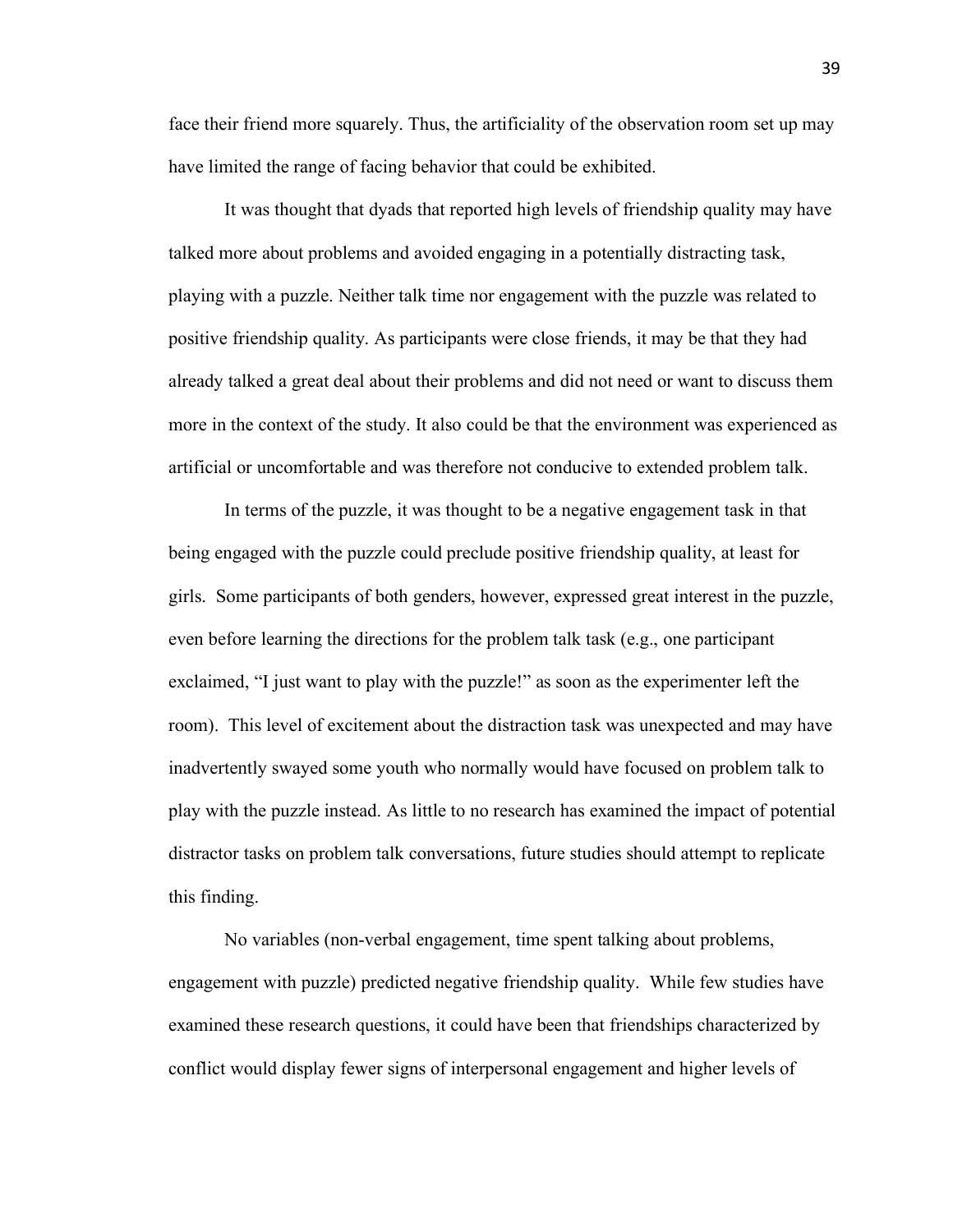engagement with the distraction (puzzle). Given that participants in the current study reported generally low levels of friendship conflict, the ability to detect differences in negative friendship quality as a function of engagement could have been limited by a restricted range. Perhaps future studies of friendships that varied more in quality would be able to detect such effects.

### **Interpersonal Engagement and Emotional Adjustment**

With regard to associations of engagement with emotional adjustment, it was hypothesized that higher levels of observed interpersonal engagement would be associated with lower levels of depressive symptoms. Conversely, higher levels of depressive symptoms were expected to be associated with higher levels of puzzle use and time spent playing with the puzzle.

Overall, engagement was not associated with individuals' depressive symptoms. Touching, smiling, facing, or looking did not predict level of depressive symptoms in the dyad. It was thought that depressed individuals may not feel as comfortable in engaging non-verbally with friends, but perhaps the closeness of friendships in this situation overrode any potential negative effect of depressive symptoms on interpersonal engagement. In other words, the relationship between expressivity and depressive symptoms may not be present when individuals were in an environment in which they felt comfortable. Talking with one of their closest friends may have excited them and allowed them to feel closer to their friend, which brings pleasant feelings. A relationship between body language and depressive symptoms may only exist in situations where the comfort level is decreased. Moreover, it could be that interpersonal engagement is not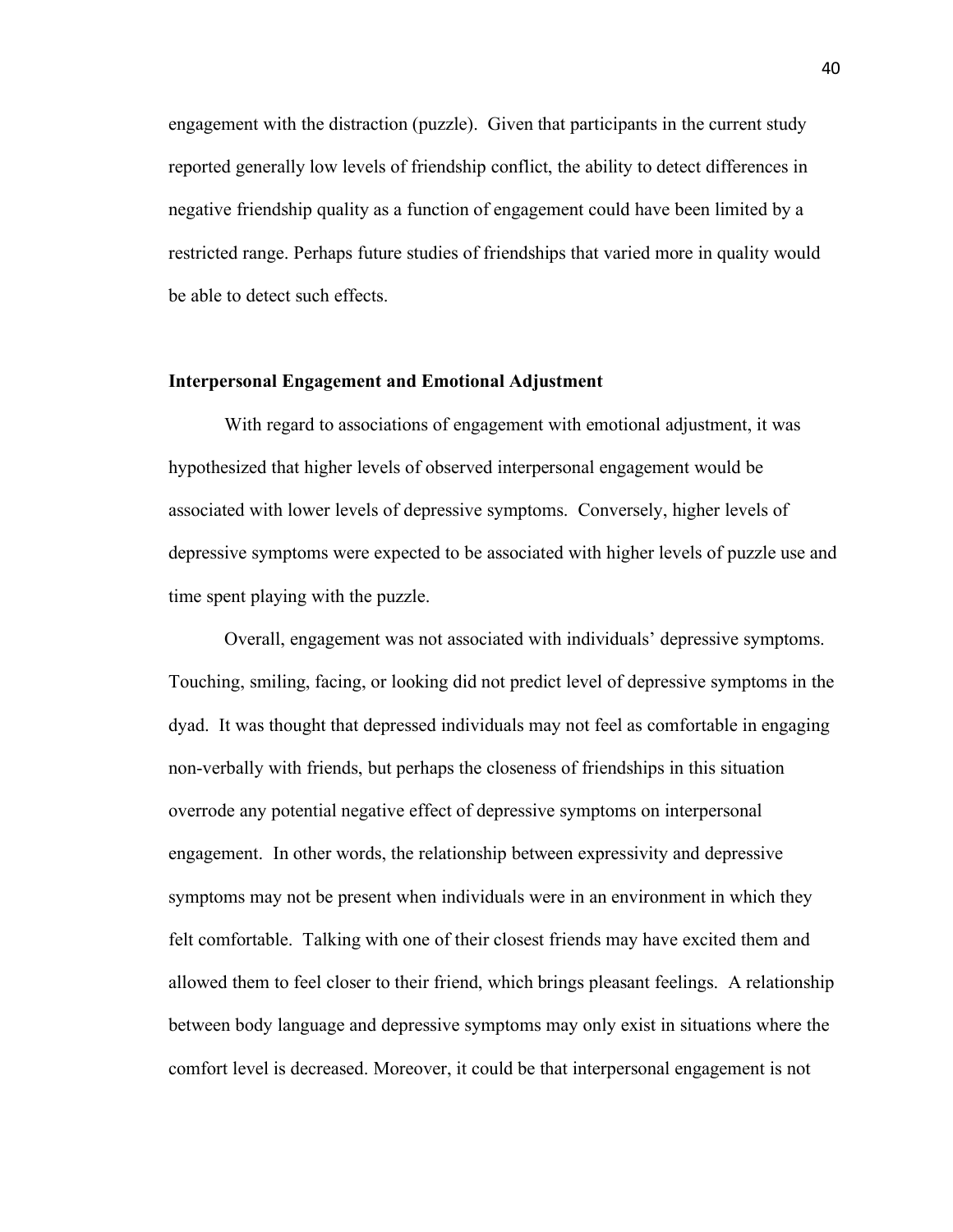necessarily reflective of depressive symptoms and/or does not necessarily impact individuals' depressive symptoms.

Interestingly, however, one aspect of interpersonal engagement, laughter, had a marginally significant effect on depressive symptoms. Specifically, more laughter observed between members of a dyad was associated with higher levels of depressive symptoms in the dyad members. While laughter was expected to predict a lower depressive symptoms score, it could be that depressed individuals felt uncomfortable in the problem talk context and used laughter as a way to alleviate distress felt in the intimate situation. Depressed adolescents may not want to exhibit their symptoms to friends and engaged in laughter as a way to make the situation seem happier or the problem less intense than it really was.

Time spent talking about problems also did not significantly predict level of depressive symptoms, and this relation was not moderated by gender. This result was not expected. It was thought that depressed youth would have serious problems that they would want to discuss with a friend. If a problem was intense or serious, it would seem that this would lead to a longer discussion about how to manage the problem and feelings about the problem would warrant more discussion. While a range of problem seriousness was observed in the current study (e.g., "my dog hurt her paw"; "My parents do not accept that I am transgender"), it could be that more serious problems do not necessarily warrant greater discussion or result in higher levels of depressive symptoms. Or it could be that adolescents with very serious problems (and perhaps higher levels of depressive symptoms) already spend a great deal of time talking about problems with friends and did not feel the need to do so in the context of the current study.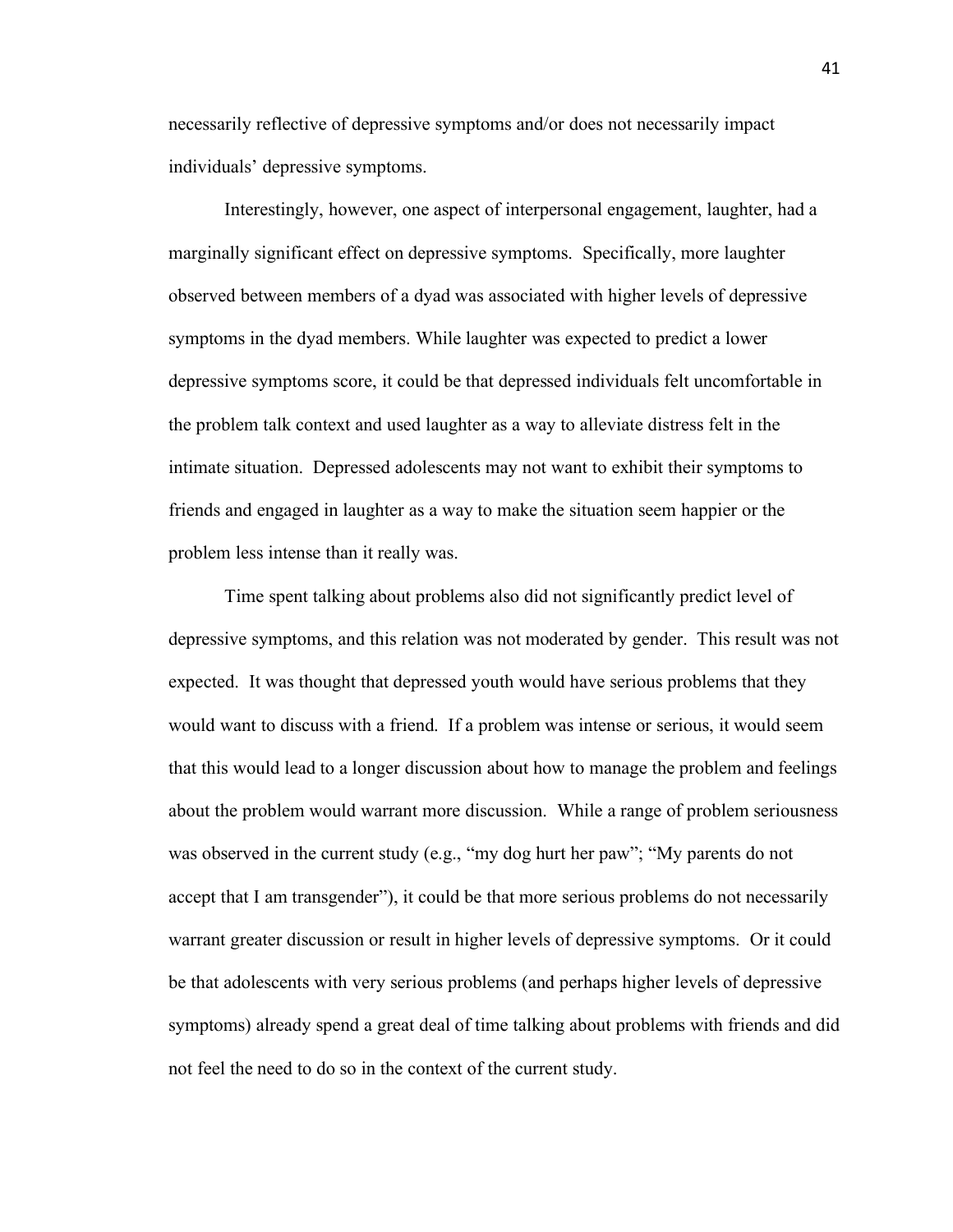Whether the dyad played with the puzzle and the duration of playing did not predict level of depressive symptoms present in the members of the dyad. This could have been due to the level of excitement most adolescents had when they saw the puzzle on the table. The puzzle may have been viewed more as an attractive task, as opposed to something that could be used by depressed adolescents to either facilitate or avoid talking about problems. Adolescents who suffered from elevated depressive symptoms were as likely to use the puzzle during problem talk as those who were not.

### **Limitations and Future Research Directions**

Limitations of the current study should be mentioned. First, the sample size was small and cross-sectional. Future studies with larger sample sizes and a longitudinal design may be better able to detect significant effects and/or further moderation of these effects by gender. Additionally, the sample, while reflective of the general population of Maine's youth, was not necessarily very diverse in terms of race, ethnicity, gender identity, sexual orientation, or other important demographic variables. Future studies should incorporate greater diversity in order to maximize generalizability of study results.

Aspects of the problem talk task could be altered in order to examine the effects of potentially distracting (or enhancing) tasks. For some youth, the puzzle may have been boring; for others, exciting. Using a more clearly boring or exciting distraction in future studies may make it easier to detect the effects of distraction on problem talk engagement.

Future studies should also expand to include friendships lower in quality and nonfriends. This may allow for body language to be assessed in an individual displaying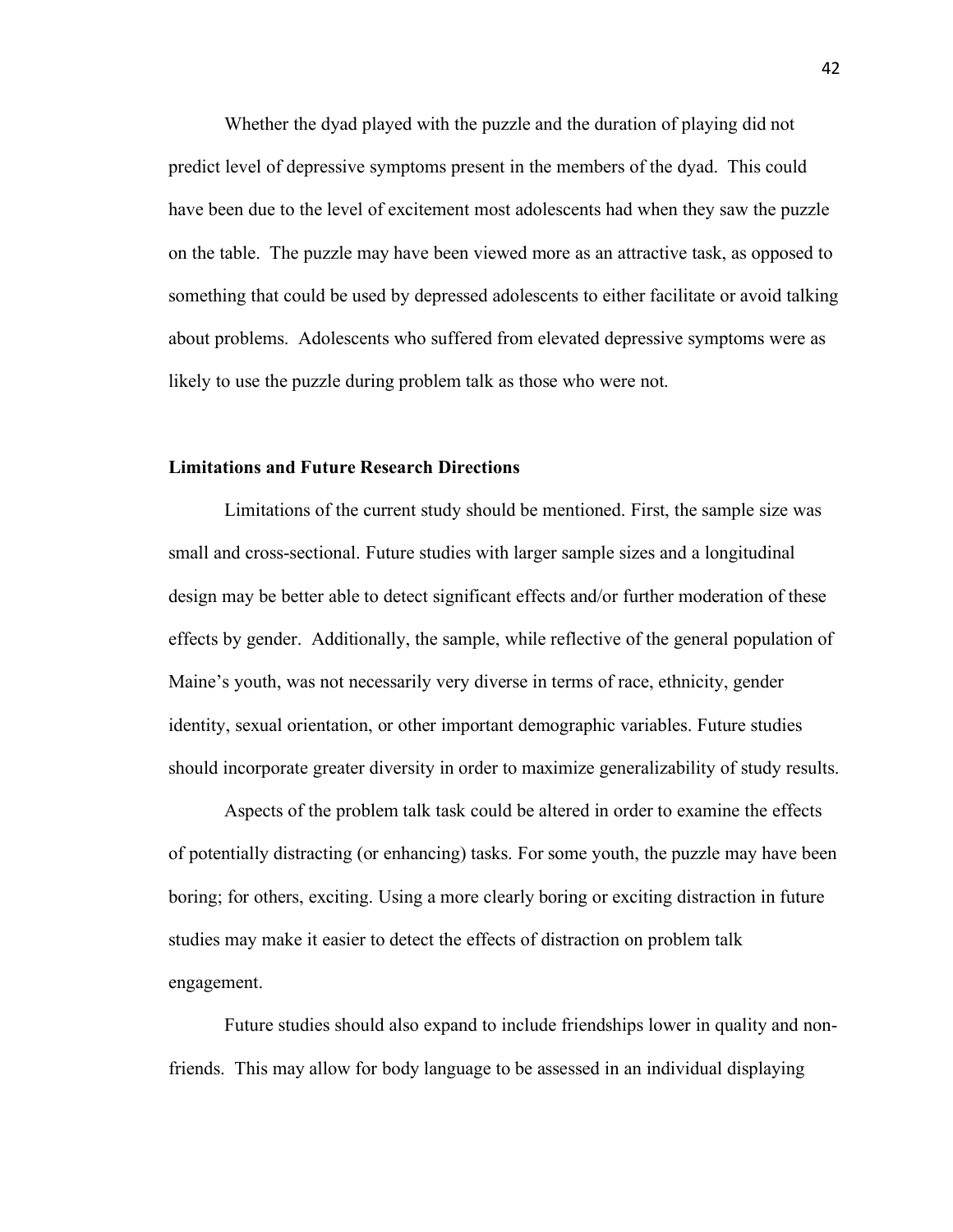depressive symptoms in an uncomfortable situation. A difference in physical engagement between depressed and non-depressed youth may become evident in such studies.

Future studies also could incorporate study of important third variables that may further elucidate hypothesized effects. One such variable might be the construct of corumination. Co-rumination is a phenomenon characterized by friends frequently and extensively discussing problems (Rose, 2002). Co-rumination has been found to be related to feelings of closeness and comfort within a friendship (Rose, 2002). Corumination is also associated with increased levels of both depression and anxiety (Stone et al., 2011). Co-rumination also may be the explanation as to why girls have been found to have more positive relationship qualities but also greater depression. Future studies involving assessment of self-reported and observed co-rumination may shed greater light on associations of friendship engagement with friendship quality and depressive symptoms. Specifically, it could be that co-rumination is a more appropriate variable to consider in the context of these hypothesized associations than merely time spent talking about problems.

Friends self-disclose with each other more than non-friends (Newcomb  $\&$ Bagwell, 1995), and self-disclosure among friends has been linked with many positive relationship attributes such as helping and companionship (Parker & Asher, 1993). Although it is not clear whether co-rumination between the dyad leads to increased interpersonal engagement or if close friendships characterized by high levels of engagement allow for the comfort needed to rehash problems via co-rumination, it is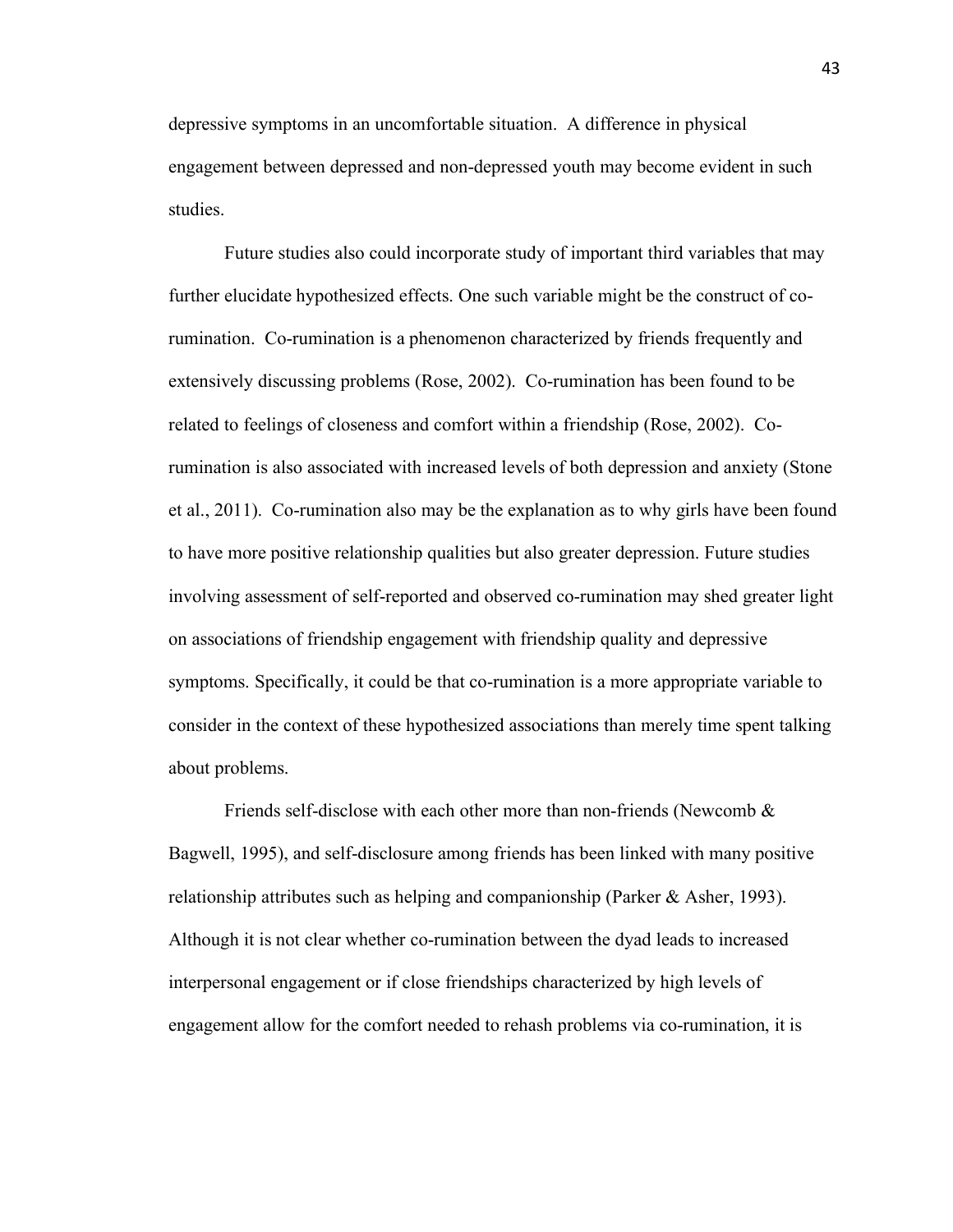likely that both directions of effect are present. Future studies incorporating assessment of co-rumination should test these associations.

Co-rumination can also lead to negative consequences and increased depressive symptoms (Rose, 2002). Co-rumination is thought to be associated with depression, at least in part, due to the focus of negative feelings during co-ruminative conversations. Friends may begin to dwell on their problems when together due to the pleasantness that came with the increased feelings of closeness. Dwelling on negative thoughts, feelings, and events with a friend, however, may make problems appear more salient and harder to solve, which could increase risk for depression.

Interestingly, the associations of overall engagement (and individual indices of engagement—smiling, touching, looking) with positive friendship quality and with depressive symptoms were not further moderated by gender. The study may have been underpowered to detect these two-way interactions, and future research should incorporate larger samples, as previously suggested. However, assessing co-rumination also may help to extricate hypothesized gender differences that did not emerge in the current study. For instance, girls have been found to engage in a greater amount of corumination when compared to boys (Rose, 2002). It could be that girls' co-rumination in particular is characterized by high levels of interpersonal engagement. Boys' corumination may be facilitated by engagement in shared activities. As such, future studies that assess co-rumination along with gender differences in engagement, positive friendship quality, and depressive symptoms may be better able to tease apart the associations of these closely related constructs.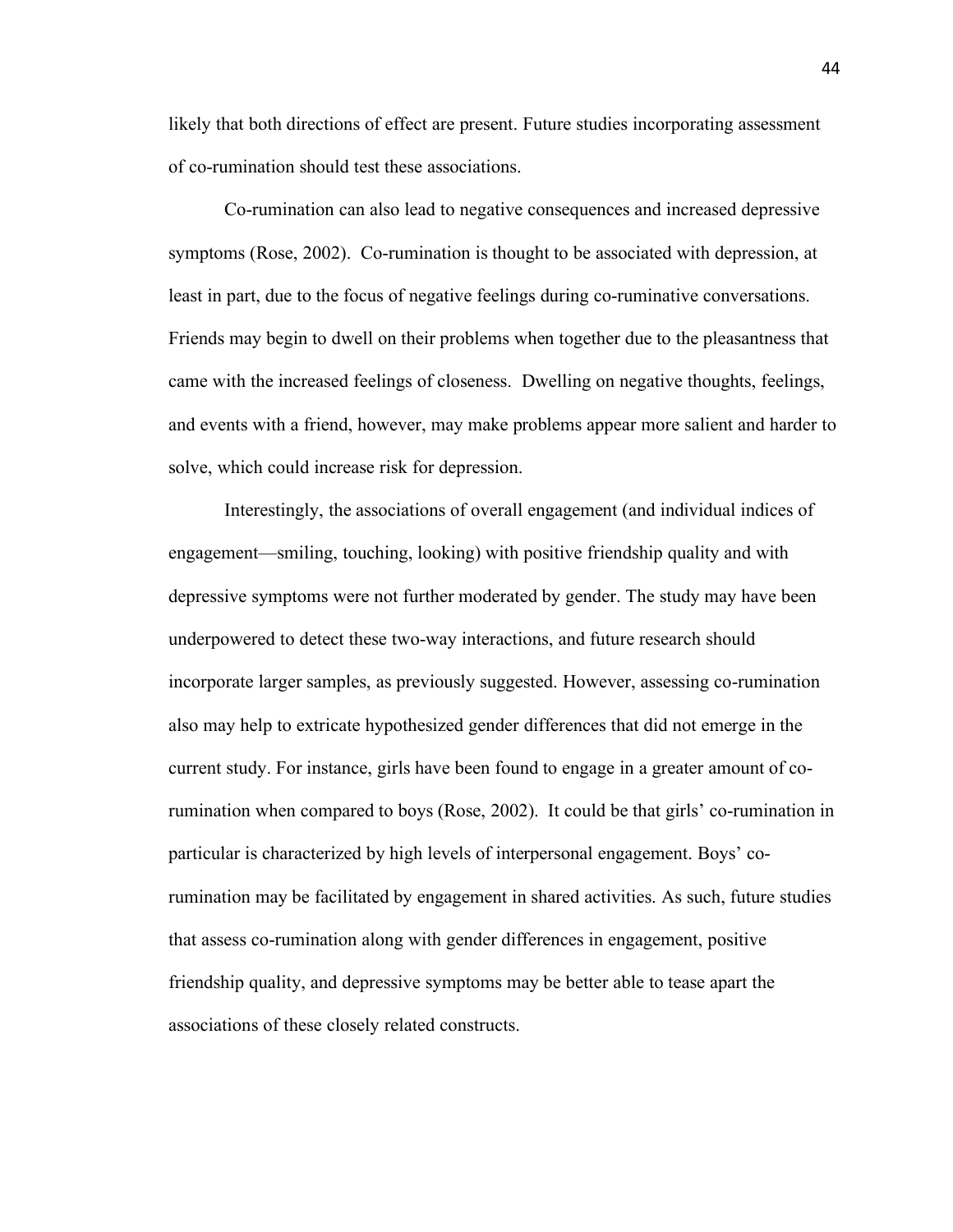### **Conclusion**

Despite the limitations of this research and the directions suggested for future study, the current study does offer potential contributions to our understanding of positive engagement factors (i.e. laughter, touching, smiling, facing each other, and looking at each other) and important aspects of adolescent mental health (i.e. positive friendship quality, negative friendship quality, and level of depressive symptoms). This study involved a multi-method assessment, development of a reliable and valid observational coding system, and sophisticated statistical techniques to examine the ways in which friends' non-verbal engagement with one another impacts friendship quality and emotional adjustment. What is more, the study revealed important new information about associations of certain aspects of interpersonal engagement (e.g., touching, smiling, looking) with positive friendship quality and other aspects of interpersonal engagement (e.g., laughter) with depression.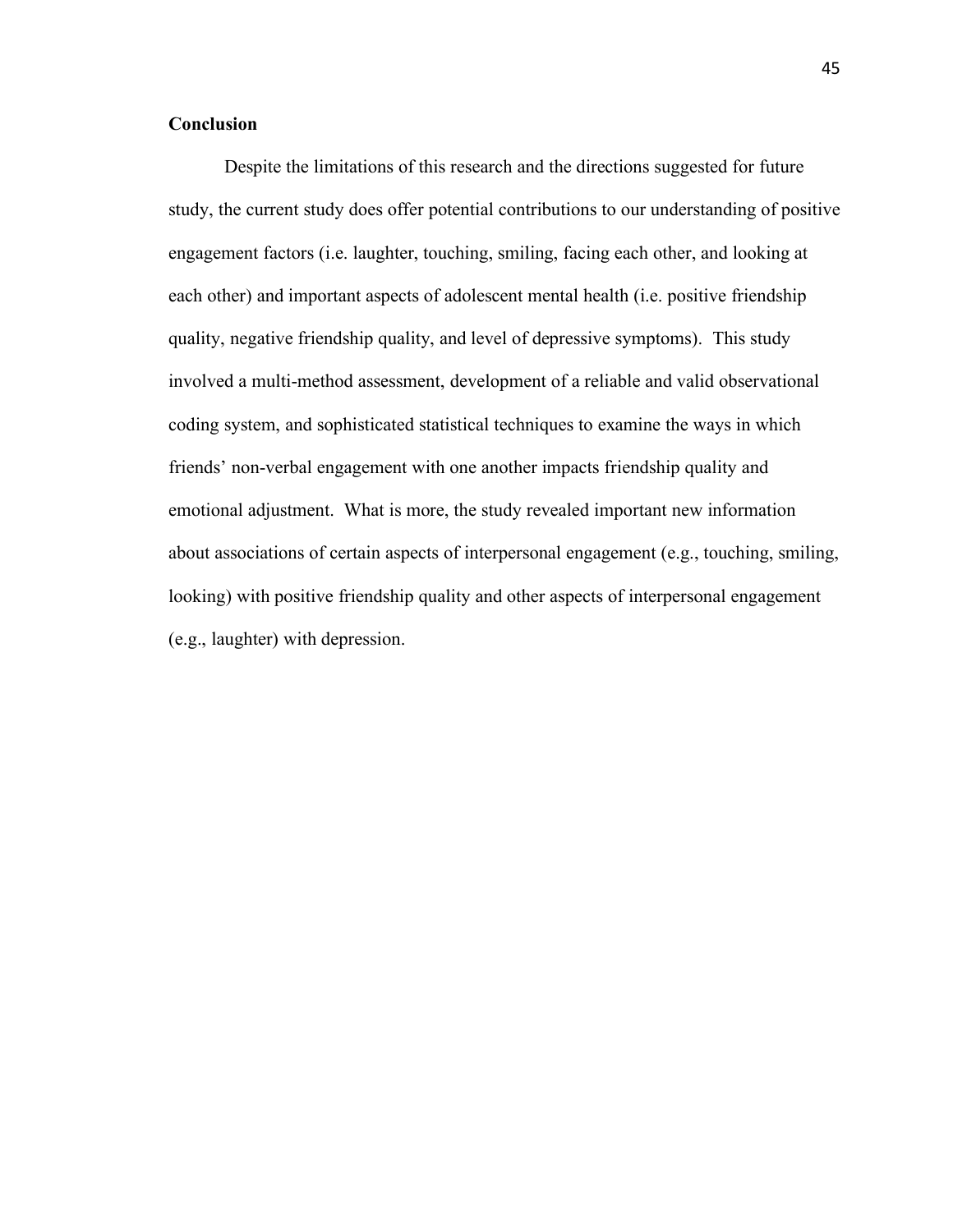### **References**

- Abela, J. R. Z., Brozina, K., & Haigh E. P. (2002). An examination of the response of styles theory of depression in third- and seventh-grade children: A short-term longitudinal study. *Journal of Abnormal Child Psychology 30*(5), 515-527. doi:10.1023/A:1019873915594.
- Abela, J. R. Z., Sakellaropoula, M., & Taxel, E. (2007). Integrating two subtypes of depression psychodynamic theory and its relation to hopelessness depression in early adolescence. *The Journal of Early Adolescence 27*(3), 358-372. doi:10.1177/0272431607302004.
- American Psychiatric Association. (2013). *Diagnostic and statistical manual of mental disorders (5th ed.)*. Washington, DC: American Psychiatric Association.
- Benenson J. F., Apostoleris N. H., & Parnass J. (1997). Age and sex differences in dyadic and group interaction. *Developmental Psychology, 33*, 538–543.
- Berlyne, D. E. (1969). Laughter, humor and play. *Handbook of Social Psychology 3*(2)*.*
- Birmaher, B., Ryan, N. D., Williamson, D. E., Brent, D. A., Kaufman, J., Dahl, R. E., Perel, H., & Nelson, B. (1996). Childhood and adolescent depression: A review of the past 10 years, part I. *Journal of the American Academy of Child and Adolescent Psychiatry, 35*(11)*,* 1427-39. doi:10.1097/00004583-199611000- 00011.
- Blatner, A. (2009). Nonverbal Communications. Retrieved from, http://www.blatner.com/adam/level2/nverb1.htm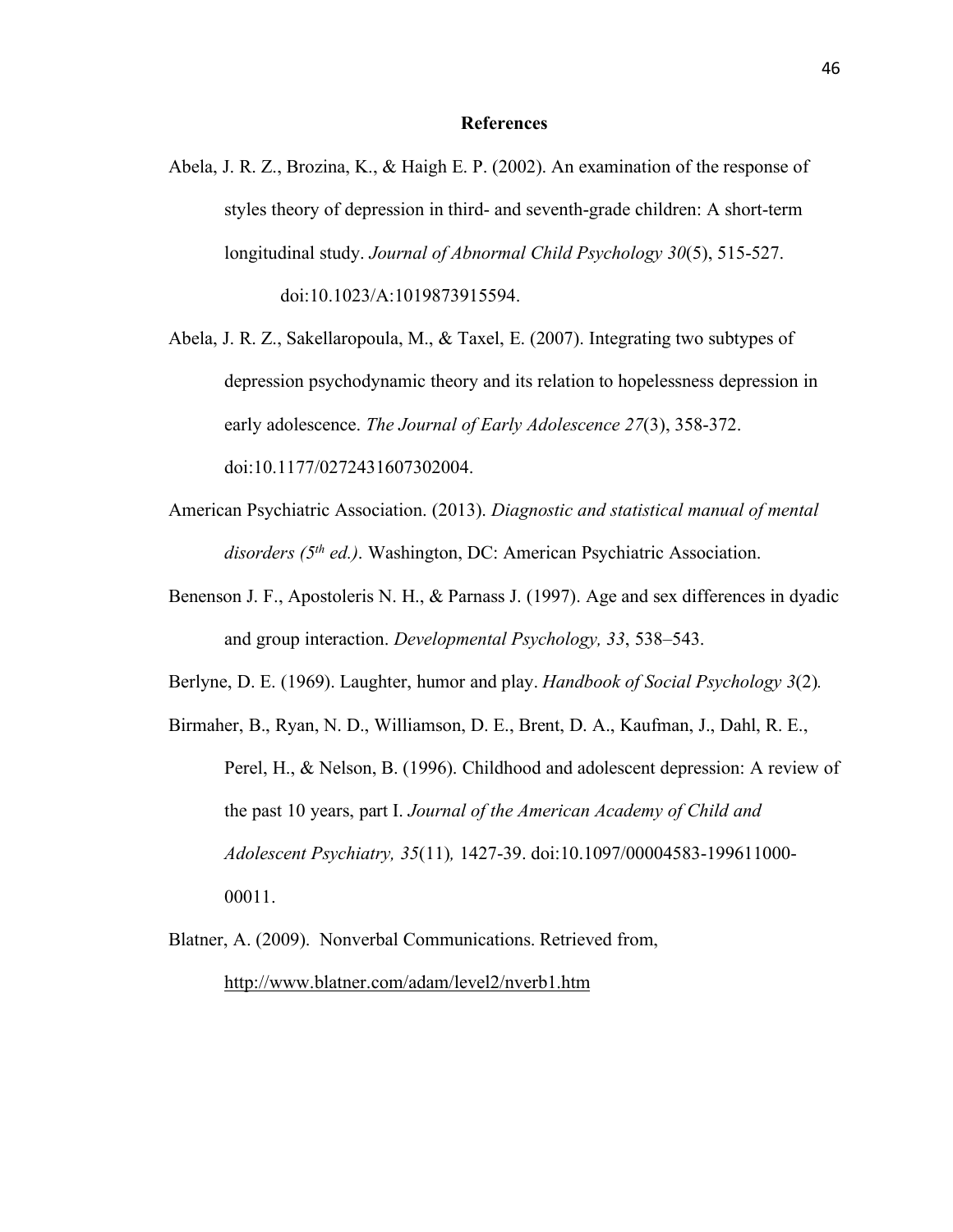- Blatt, S. J., Hart, B., Quinlan, D. M., Leadbeater, B., & Auerbach, J. (1993). Interpersonal and self-critical dysphoria and behavior problems in adolescents. *Journal of Youth and Adolescence, 22*, 253–269.
- Boivin, M., Poulin, F., & Vitaro, F. (1994). Depressed mood and peer rejection in childhood. *Development and Psychopathology, 6,* 483-498.
- Brendgen, M., Markiewicz, D., Doyle, A. B., Bukowski, W. M. (2016). The relations between friendship quality, ranked-friendship preference, and adolescents ' behavior with their friends. *Merrill-Palmer Quarterly 47*(3), 395–415.
- Carton, J. S., Kessler, E. A., & Pape, C. L. (1999). Nonverbal decoding skills and relationship well-being in adults. *Journal of Nonverbal Behavior*, *23*(1), 91–100. doi:10.1023/A:1021339410262
- Cillessen, A., Jiang, X. L., West, T., & Laszkowski, D. (2005). Predictors of dyadic friendship quality in adolescence. *International Journal of Behavioral Development*, *29*(2), 165–172. doi:10.1080/01650250444000360
- Cole P. M., Michel M. K., & Teti L. O. D. (1994). The development of emotion regulation and dysregulation: A clinical perspective. *Monographs of the Society for Research in Child Development, 59*(23), 73–100.
- Copeland E. P., & Hess R. S. (1995). Differences in young adolescents' coping strategies based on gender and ethnicity. *Journal of Early Adolescence, 15*, 203–219.
- Costello, E. J., Mustillo, S., Erkanli, A., Keeler, G., Angold, A. (2003) Prevalence and development of psychiatric disorders in childhood and adolescence. *Archives of General Psychiatry. 60*(8)*,* 837-844. doi:10.1001/arc.hpsyc.60.8.83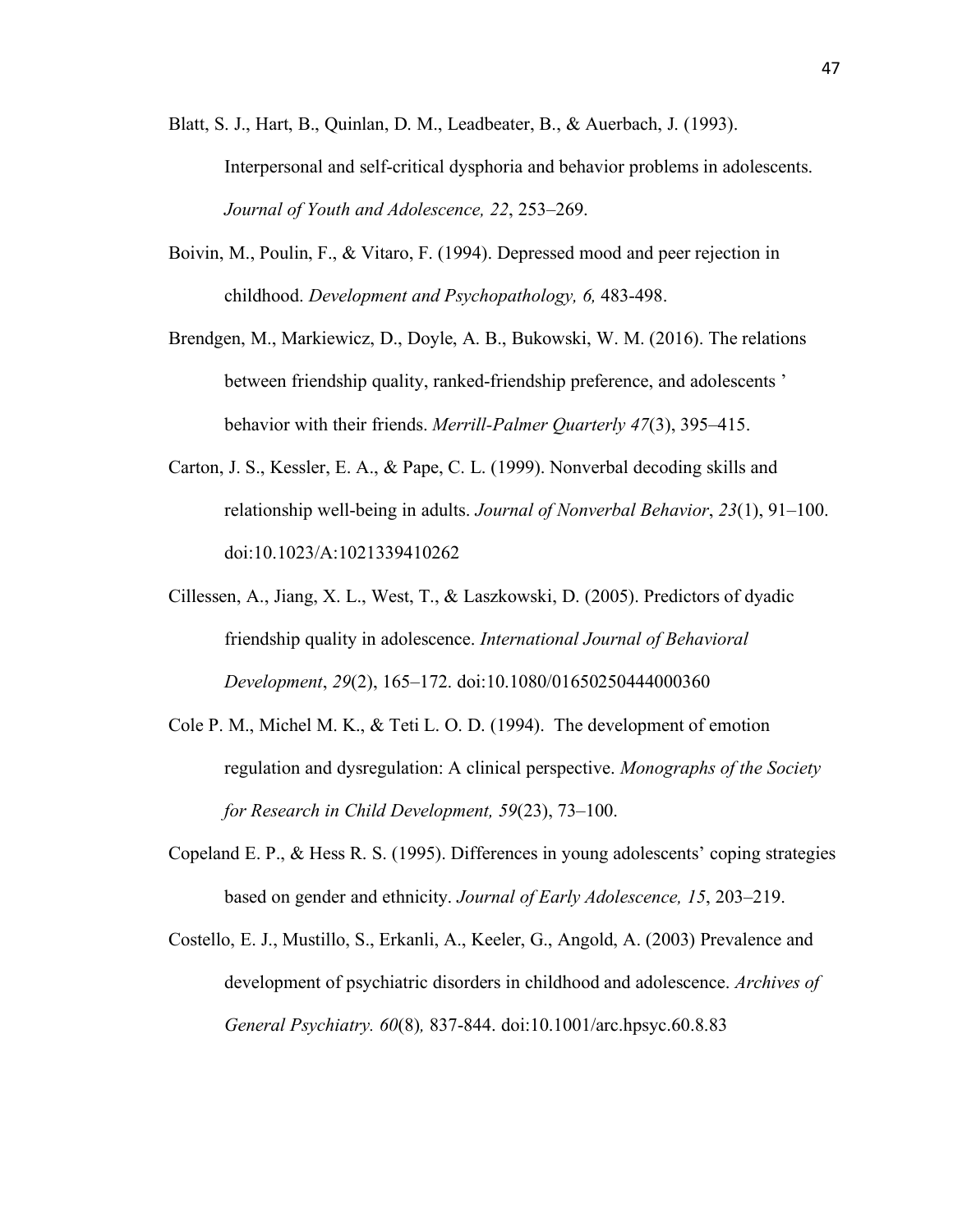- Costello, E. J., Foley, D. L., & Angold, A. 2006. 10-year research update review: The epidemiology of child and adolescent psychiatric disorders: II. Developmental epidemiology. *Journal of American Academy of Child and Adolescent Psychiatry, 45*, 8-25.
- Coyne, J. C. (1976). Toward an interactional description of depression. *Psychiatry*, *39*, 14-27.
- Demir, M., & Urberg, K. A. (2004). Friendship and adjustment among adolescents. *Journal of Experimental Child Psychology*, *88*(1), 68–82. http://doi.org/10.1016/j.jecp.2004.02.006
- Douvan, E., & Adelson, J. (1966). *The adolescent experience*. New York: Wiley.
- Dunn, V., & Goodyer, I. (2006). Longitudinal investigation into childhood-and adolescence-onset depression: Psychiatric outcome in early adulthood. *The British Journal of Psychiatry*. http://doi.org/10.1192/bjp.188.3.216
- Foot, H. C., Chapman, A. J., & Smith, J. R. (1977). Friendship and social responsiveness in boys and girls. *Journal of Personality and Social Psychology*, *35*(6), 401–411. doi:10.1037//0022-3514.35.6.401
- Ford M. E. (1982). Social cognition and social competence in adolescence. *Developmental Psychology, 18*, 323–340.
- Furman W., & Buhrmester D. 1992. Age and sex differences in perceptions of networks of personal relationships*. Child Development, 63*:103–115. doi: 10.2307/1130905.
- Gauze, C., Bukowski, W. M., Aquan-Assee, J., & Sippola, L. (1996). Interactions between family environment and friendship and associations with self-perceived well-being during early adolescence. *Child Development, 67*, 2201-2216.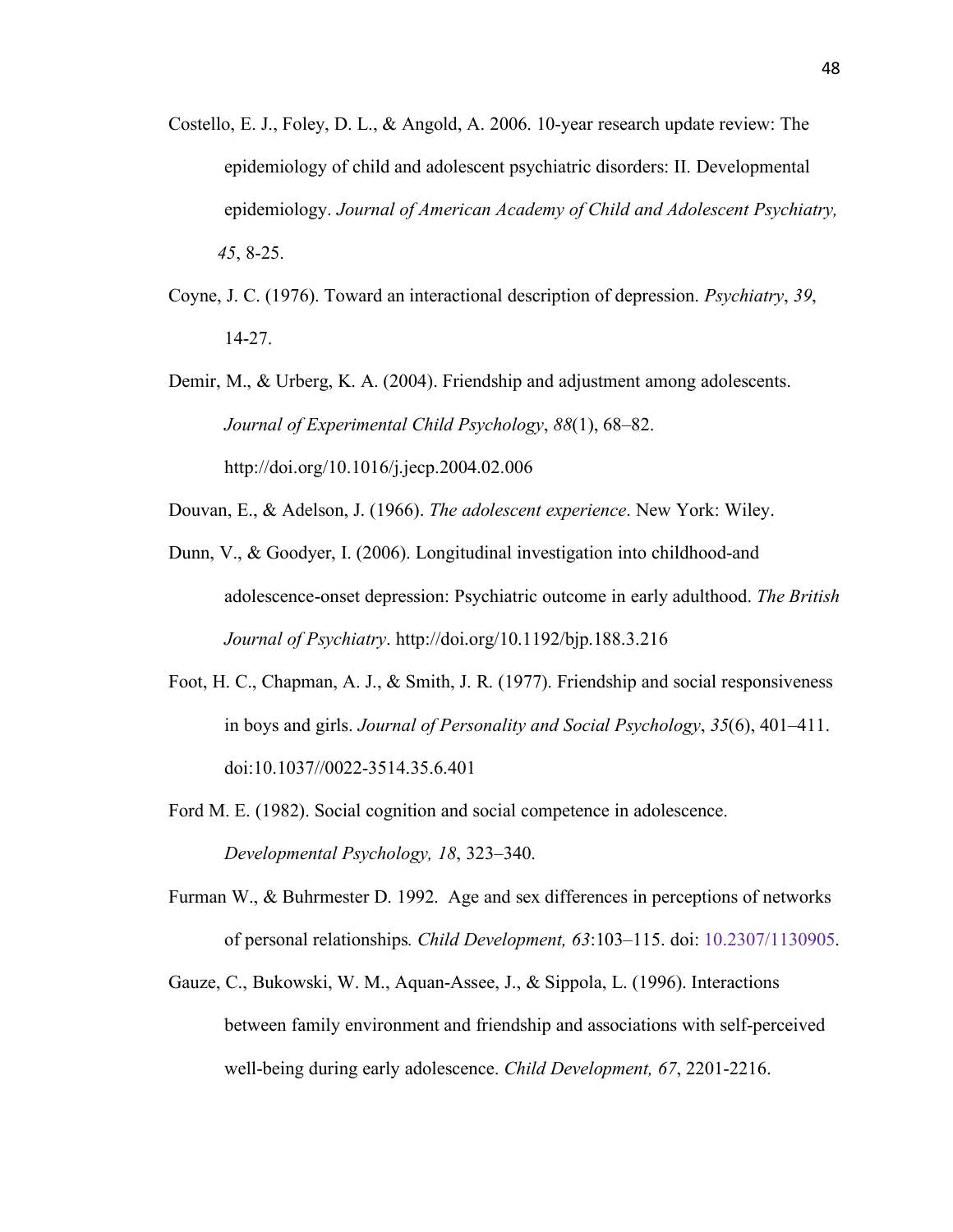- Geary, D. C., (1998). *Male, female: The evolution of human sex differences*. Washington, DC: American Psychological Association.
- Giedd, J. N. (2008). The teen brain: Insights from neuroimaging. *Journal of Adolescent Health 42*(4), 335-343.
- Goodyer, I. M., Park, R. J, & Herbert J. 2001. Psychological and endocrine features of chronic first-episode major depression in 8-16 year olds. *Biological Psychiatry 50*(5), 351-357. doi:10.1016/S0006-3223(01)01120-9.
- Hampel, P., & Petermann, F. (2006). Perceived stress, coping, and adjustment in adolescents. *Journal of Adolescent Health*, *38*(4), 409–415. http://doi.org/10.1016/j.jadohealth.2005.02.014
- Helgeson, V. S. (1994). Relation of agency and communion to well-being: Evidence and potential explanations. *Psychological Bulletin*, *1994 (116),* 412–428.
- Hibbard, D. R., & Buhrmester, D. (1998). The role of peers in the socialization of gender-related social interaction styles. *Sex Roles*, *39*(3-4), 185-202.
- Hoffman, K. B., Cole, D. A., Martin, J. M., Tram, J., & Seroczynski, A. D. (2000). Are the discrepancies between self- and others' appraisals of competence predictive or reflective of depressive symptoms in children and adolescents: A longitudinal study, part II. *Journal of Abnormal Psychology 109*(4), 651-662. doi:10.1037?0021-843X.109.4.651.
- Joiner, T. E., & Coyne, J. C. (1999). *The interactional nature of depression: Advances in interpersonal approaches*. Washington, DC: American Psychiatric Association.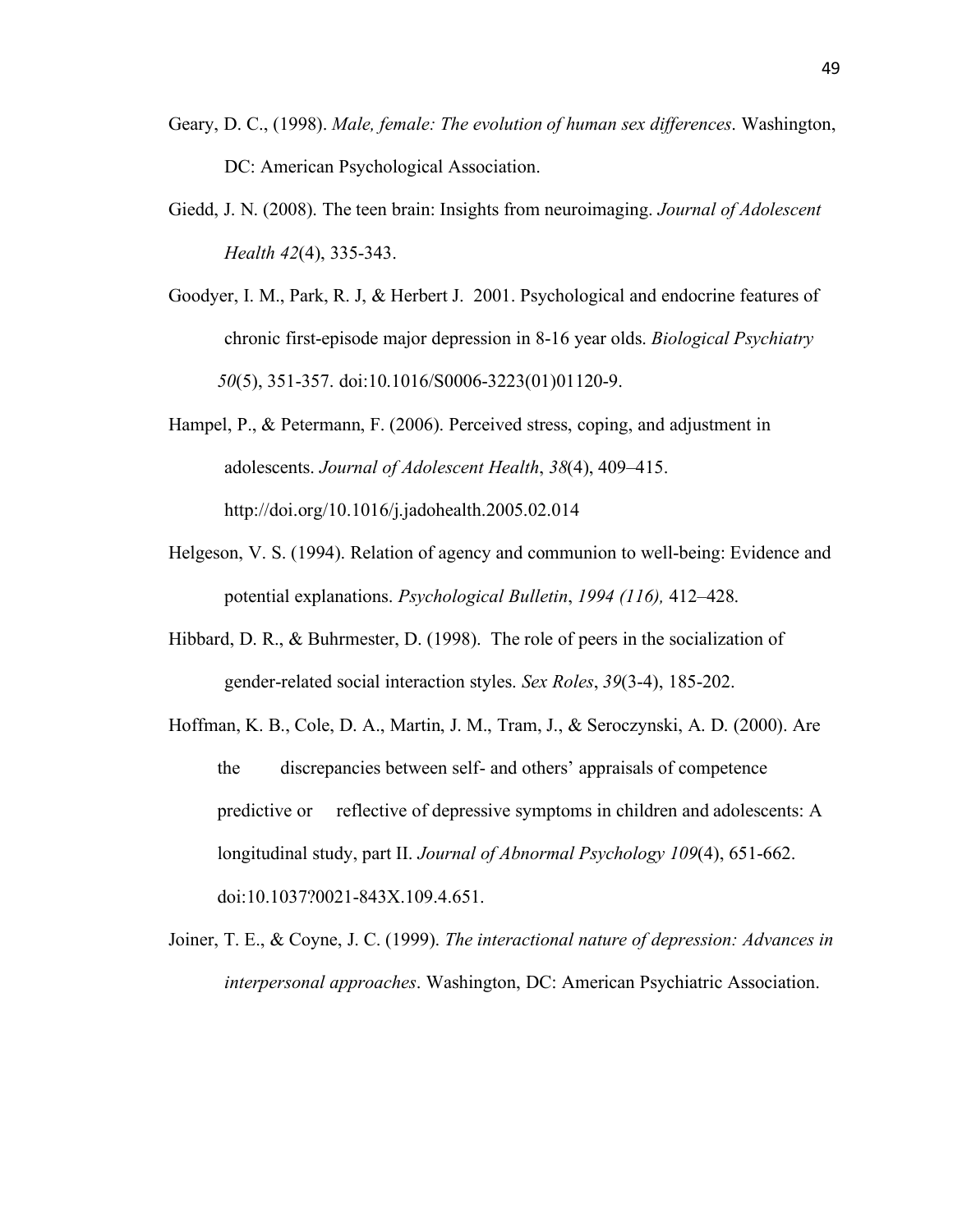- Kaltiala-Heino, R., Kosunen, E., & Rimpela, M. (2003). Pubertal timing, sexual behavior and self-reported depression in middle adolescence. *Journal of Adolescence 26*(5)*,* 531-545. Doi:10.1016/S0140-1971(03)00053-8.
- Kandel, D. B. (1978). Similarity in real-life adolescent friendship pairs. *Journal of Personality and Social Psychology, 36*(3), 306-312. doi.org/10.1037/0022- 3514.36.3.306
- Landoll, R. R., Schwartz-Mette, R. A., Rose, A. J., & Prinstein, M. J. (2011). Girls' and boys' disclosure about problems as a predictor of changes in depressive symptoms over time. *Sex Roles*, *65*(5), 410–420. doi:10.1007/s11199-011-0030-5
- Markievicz, D., Brendgen, M., Markiewicz, D., Doyle, A. B., Bukowski, W. M., Quarterly, S. M., … Bukowski, W. M. (2016). The relations between friendship quality, ranked-friendship preference, and adolescents' behavior with their friends. *Social Development, 18(1),* 395–415.
- McCauley, E., Mitchell, J. R., Burke, P., & Moss, S. (1988). Cognitive attributes of depression in children and adolescents. *Journal of Consulting and Clinical Psychology 56*(6)*,* 903-908. Doi:10.1037/0022-006X.56.6.903.
- McGuire, W. J., & McGuire, C. V. (1982). Significant others in self-space: Sex differences and developmental trends in social self. *Psychological Perspectives on the Self, 1,* 71-96.
- McNelles, L.R., & Connolly, J. A. (1999). Intimacy between adolescent friends: Age and gender differences in intimate affect and intimate behaviors. *Journal of Research on Adolescence, 9*, 143-159.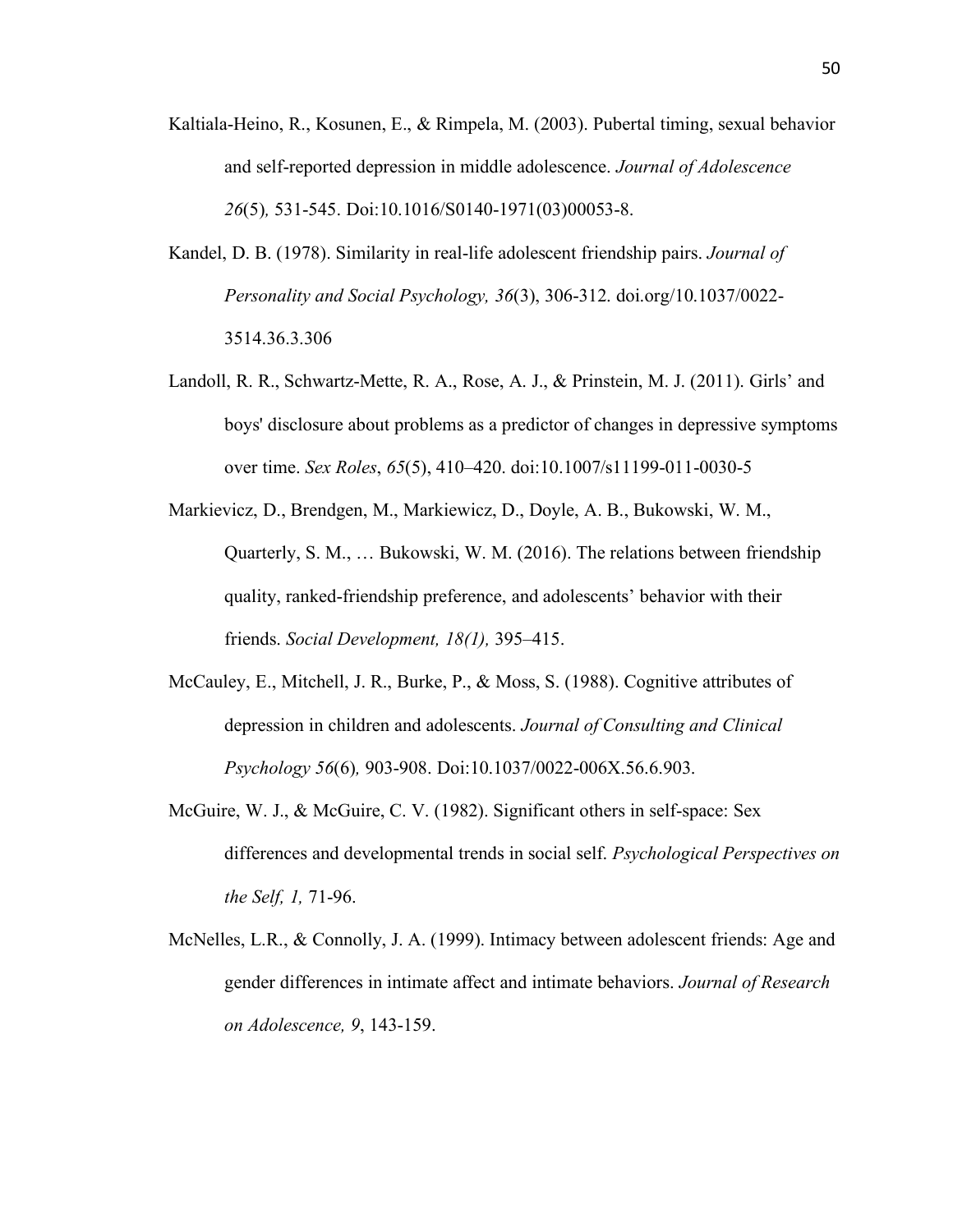- Mehrabian, A. (1971). Nonverbal betrayal of feeling. *Journal of Experimental Research in Personality, 5,* 64-73.
- Merikangas, K. R., Nakamura, E. F., & Kessler, R. C. (2009). Epidemiology of mental disorders in children and adolescents. *Dialogues in Clinical Neuroscience*, *11*(1),  $7 - 20$ .
- Moussavi, S., Chatterii. S., Verdes, E., Tandon, A., Patel., V, & Ustun, B. (2007). Depression, chronic diseases, and decrements in health: Results from the World Health Surveys. *The Lancet*, 370, 851 – 858
- Nelson, R. J., (2005). *An Introduction to Behavioral Endocrinology*. Sunderland: Sinauer Associates, Inc.
- Nguyen, T., Heslin, R., & Nguyen, M L. (1975). The meaning of touch: Sex differences. *Journal of Communication, 25,* 92-103
- Nolen-Hoeksema, S. (1990). *Sex differences in depression*. Stanford, CA: Stanford University Press.
- Nolen-Hoeksema S., & Girgus, J. S. (1994). The emergence of gender differences in depression during adolescence. *Psychological Bulletin, 115,* 424–443.
- Papini, D. R., Farmer, F. F., Clark, S. M., Micka, J. C., & Barnett, J. K. (1990). Early adolescent age and gender differences in patterns of emotional self-disclosure to parents and friends. *Adolescence, 25*, 959-976.
- Parker, J. G., & Asher, S. R. (1993). Friendship and friendship quality in middle childhood: Links with peer group acceptance and feelings of loneliness and social dissatisfaction. *Developmental Psychology, 29*, 611-621. doi: 10.1037/0012- 1649.29.4.611.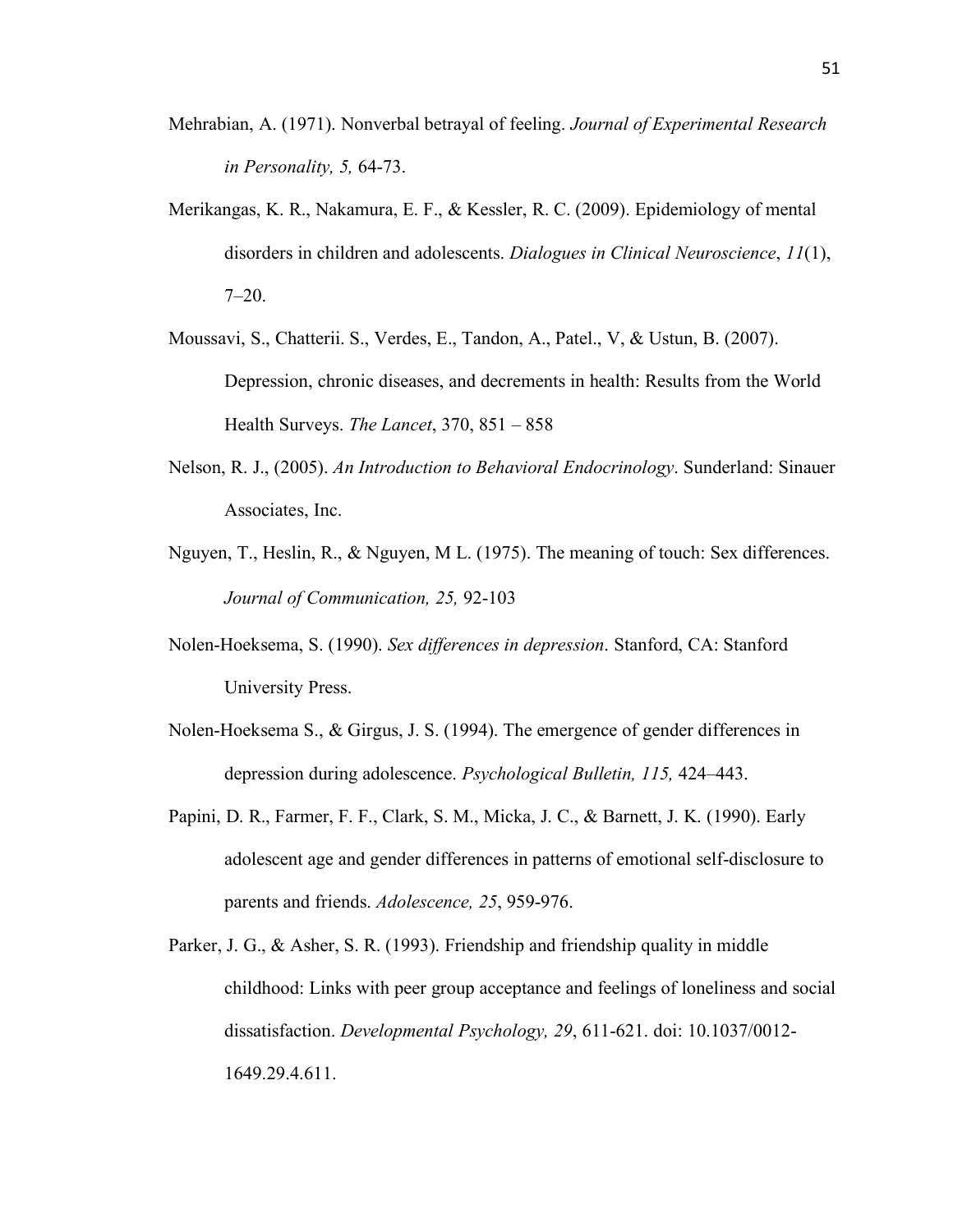- Patterson, M. L. (1976). An arousal model of interpersonal intimacy. *Psychological Review, 83,* 235-245.
- Radloff, L. S. (1977). The CES-D scale: A self-report depression scale for research in the general population. *Applied Psychological Measurement, 1*(3), 385-401.

Roeser, R. W., Eccles, J. S., Strobel, K. R. (1998). Linking the study of schooling and mental health: Selected issues and empirical illustrations at the level of the individual. *Educated Psychologist 33* (4), 153-76. doi:10.1207/s15326985ep3304\_2.

- Rose, A. J. (2002). Co-rumination in the friendships of girls and boys. *Child Development 73*(6), 1830-1843.
- Rose A. J., & Asher S. R. (1999). Children's goals and strategies in response to conflicts within a friendship. *Developmental Psychology 35,* 69–79.
- Rose, A. J., & Rudolph, K. D. (2011). A review of the sex differences in peer relations processes: Potential trade-offs for the emotional and behavioral development of girls and boys. *Psychological Bulletin*, *132*(1), 98–131. doi:10.1037/0033- 2909.132.1.98.
- Rose, A. J., Schwartz-Mette, R. A., Smith, R. L., Glick, G. C., & Luebbe, A. (2014). An observational study of co-rumination in adolescent friendships. *Developmental Psychology, 50,* 2199-2209.
- Rose, A. J., Swenson, L. P., & Carlson, W. (2004). Friendships of aggressive youth: Considering the influences of being disliked and of being perceived as popular. *Journal of Experimental Child Psychology, 88*, 25– 45. doi:10.1016/j.jecp.2004.02.005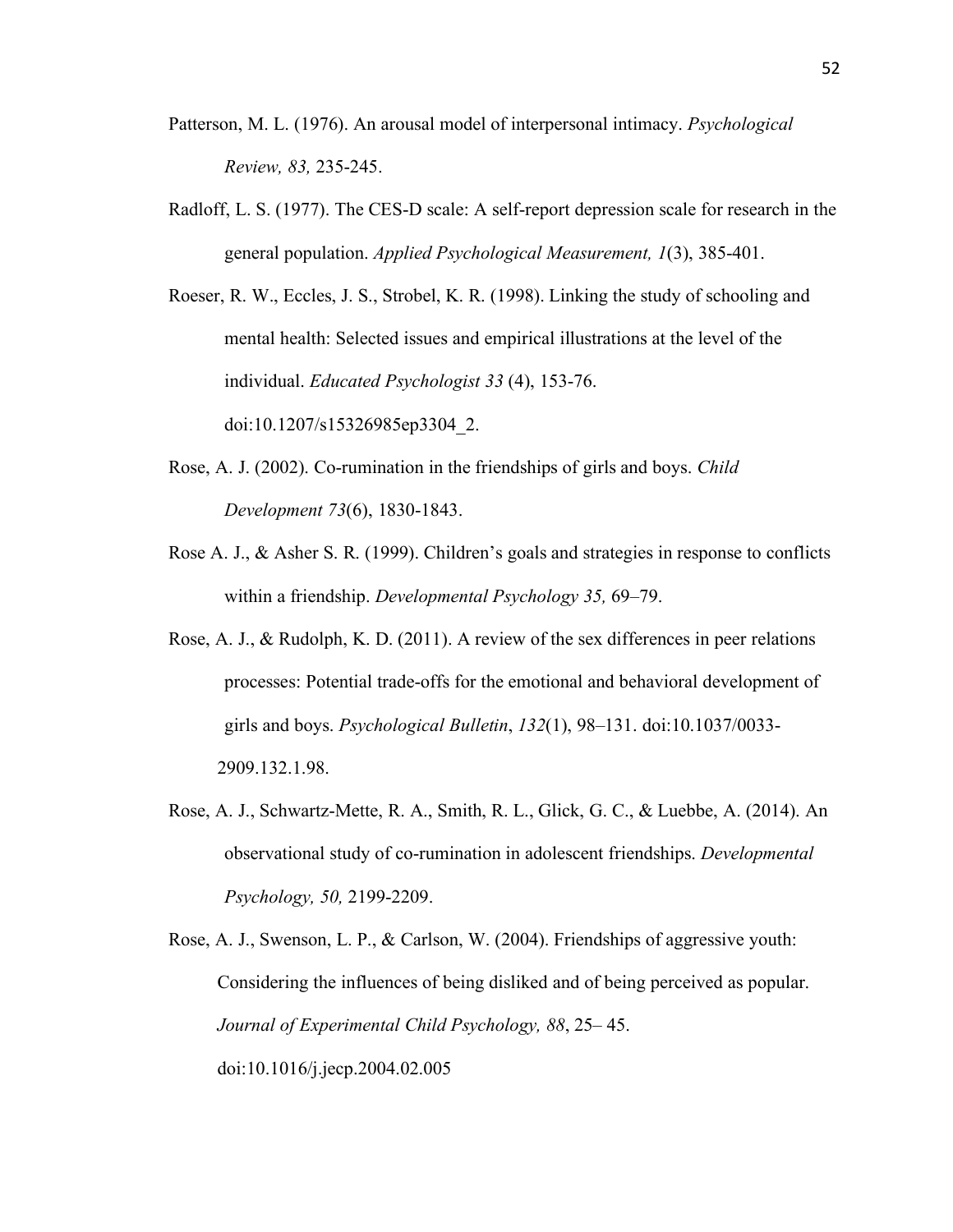- Rubin, K. H., Bukowski, W., Parker, J. G. (1998). Peer interactions, relationships, and groups. *Handbook of child psychology, 3*, 619-700.
- Russo, N. F. (1975). Eye contact, interpersonal distance, and the equilibrium theory. *Journal of Personality and Social Psychology, 31,* 497-502.

Schwartz-Mette, R. A., Lawrence, H. R., Nangle, D. W., Erdley, C. A., Andrews, L. A.,

- & Jankowski, M. S. (2016). *Depression in childhood and adolescence: A guide for practitioners*. New York, NY: Momentum Press.
- Schwartz-Mette, R. A., Rose, A. J. (2012). Co-rumination mediates contagion of internalizing symptoms within youths' friendships*. Developmental Psychology, 48(5)*, 1355-1365. http://dx.doi.org/10.1037/a0027484
- Schwartz-Mette, R. A., & Smith, R. L. (in press). When does co-rumination mediate depression contagion in adolescent friendships? Investigating intrapersonal and interpersonal factors. *Journal of Clinical Child and Adolescent Psychology*
- Shores, M. M., & Matsumoto, A. M. (2014). Testosterone, aging and survival: Biomarker or deficiency. *Current Opinion in Endocrinology, Diabetes, and Obesity*, *21*(3), 209–16. dio:10.1097/MED.0000000000000057
- Steinberg, L. D. (2017). *Adolescence*. New York: McGraw-Hill Higher Education.
- Stice, E., Presnell, E., & Bearman, S. K. (2001). Relation of early menarche to depression, eating disorders, substance abuse, and comorbid psychopathology among adolescent girls. *Developmental Psychology, 37*(5), 608-619.
- Stone, L. B., Hankin, B. L., Gibb, B. E., & Abela, J. R. Z. (2011). Co-rumination predicts the onset of depressive symptoms during adolescence. *Journal of Abnormal Psychology, 120*(3), 752-757. doi:10.1037/a0023383.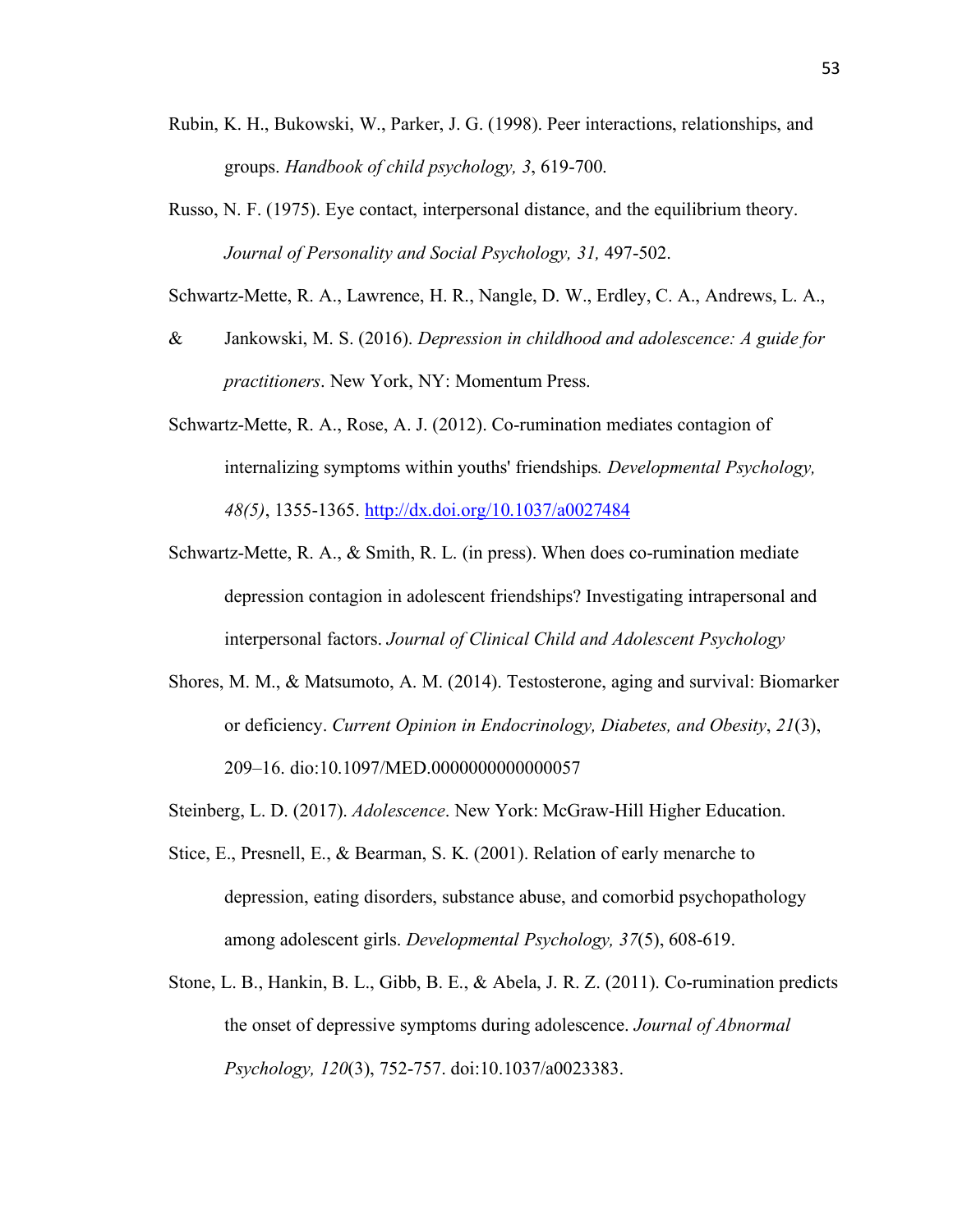- Storch E. A., Zelman E., Sweeney M., Danner G., & Dove S. (2002). Overt and relational victimization and psychosocial adjustment in minority preadolescents. *Child Study Journal, 32*, 73–80.
- Sullivan, H. S. (1953). *The Interpersonal Theory of Psychiatry*. New York: Norton.
- Thapar, A., Collishaw, S., Pine, D. S., & Thapar, A. K. (2012). Depression in adolescence. *Lancet*, *379*(9820), 1056–1067. doi:10.1016/S0140 6736(11)60871-4
- Timmons, K. A., & Joiner, T. E. (2008). Reassurance seeking and negative feedback seeking. *Risk factors in depression*, 429-446.
- Townsend, A. R., McCracken, H. E., & Wilton, K. M. (1988). Popularity and intimacy as determinants of psychological well-being in adolescent friendships. *Journal of Early Adolescence, 8*, 421-436.
- Twenge, J. M., & Nolen-Hoeskesma, S. (2002). Age, gender, race,socioeconomic status, and birth cohort differences on the Children's Depression Inventory: A metaanalysis. *Journal of Abnormal Psychology, 111*,578–588. doi:10.1037/0021- 843X.111.4.578.
- Windle, M. (1994). A study of friendship characteristics and problem behavior among middle adolescents. *Child Development, 65*, 1764–1777.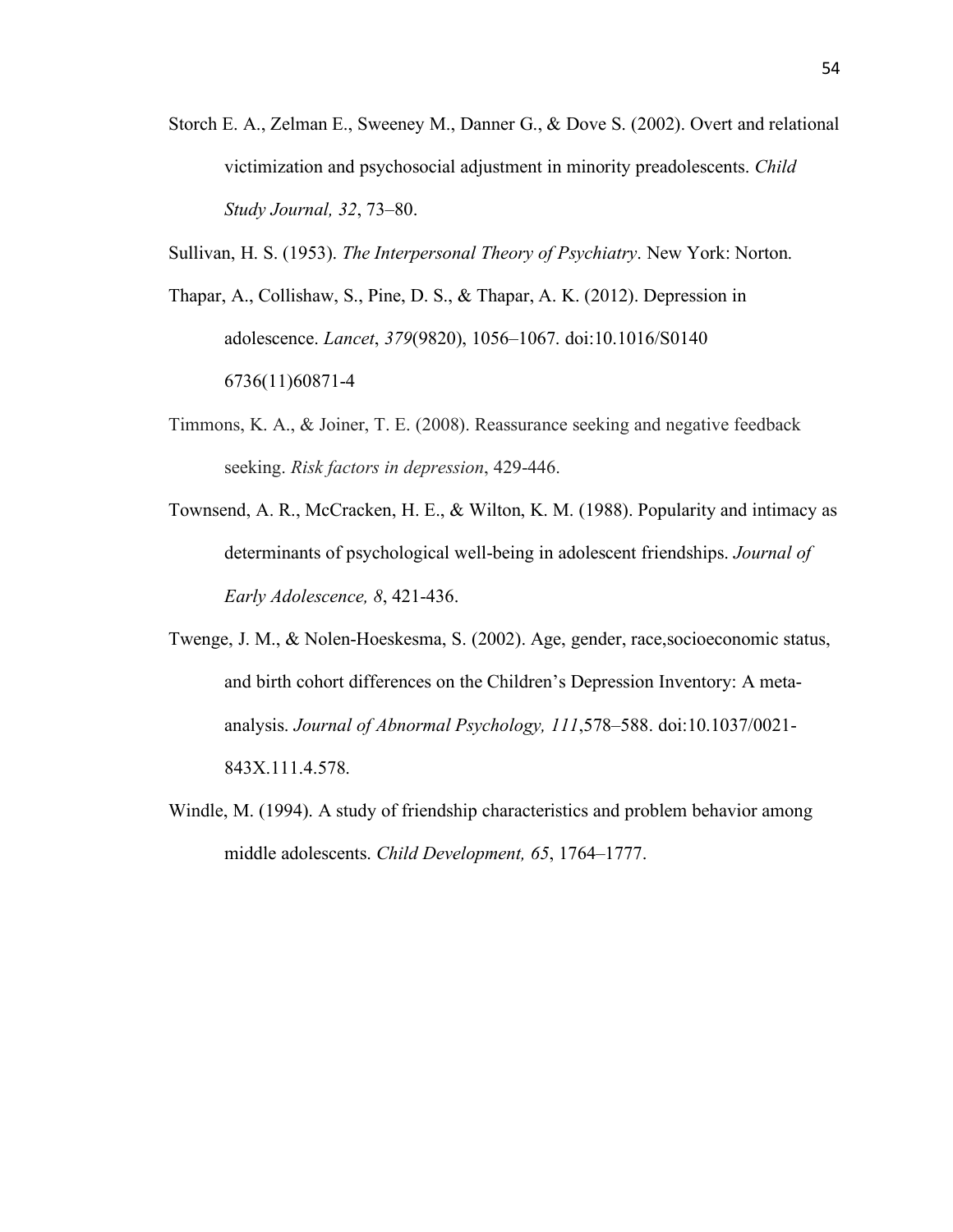|                                   | Sample<br>Overall<br>Mean<br>(SD) | Mean<br>Girls<br>(SD) | Boys<br>Mean<br>(SD) |           |                |
|-----------------------------------|-----------------------------------|-----------------------|----------------------|-----------|----------------|
| Friendship<br>Positive<br>Quality | 3.16(.58)                         | 3.34(41)              | 2.81 (.70)           | $3.53***$ | $\overline{0}$ |
| Friendship<br>Negative<br>Quality | (88)                              | (77)                  | $(00.1)$ $56$        | $-1.70$ † | 10             |
| Depressive<br>symptoms            | 9.91 (8.71)                       | 10.12(8.40)           | 9.51 (9.44)          | 27        | .79            |
| (yes/no)<br>Puzzle                | I                                 | ł                     | ł                    | $-44$     | .66            |
| Puzzle<br>Time                    | 1.27(2.22)                        | .95(1.74)             | 1.72(2.73)           | $-1.24$   | $\ddot{c}$     |
| lk Time<br>$\mathbf{F}$           | 3.88(2.74)                        | 3.81(2.42)            | 3.98 (3.20)          | $-22$     | .823           |
| Engagement<br>Overall             | 2.67(.57)                         | 2.85(.52)             | 2.42(.54)            | $3.10**$  | .003           |
| Laughter                          | 2.43 (.89)                        | 2.69(0.93)            | 2.08 (.70)           | $2.87**$  | ā              |

**Table 1.** Descriptive statistics and mean-level gender differences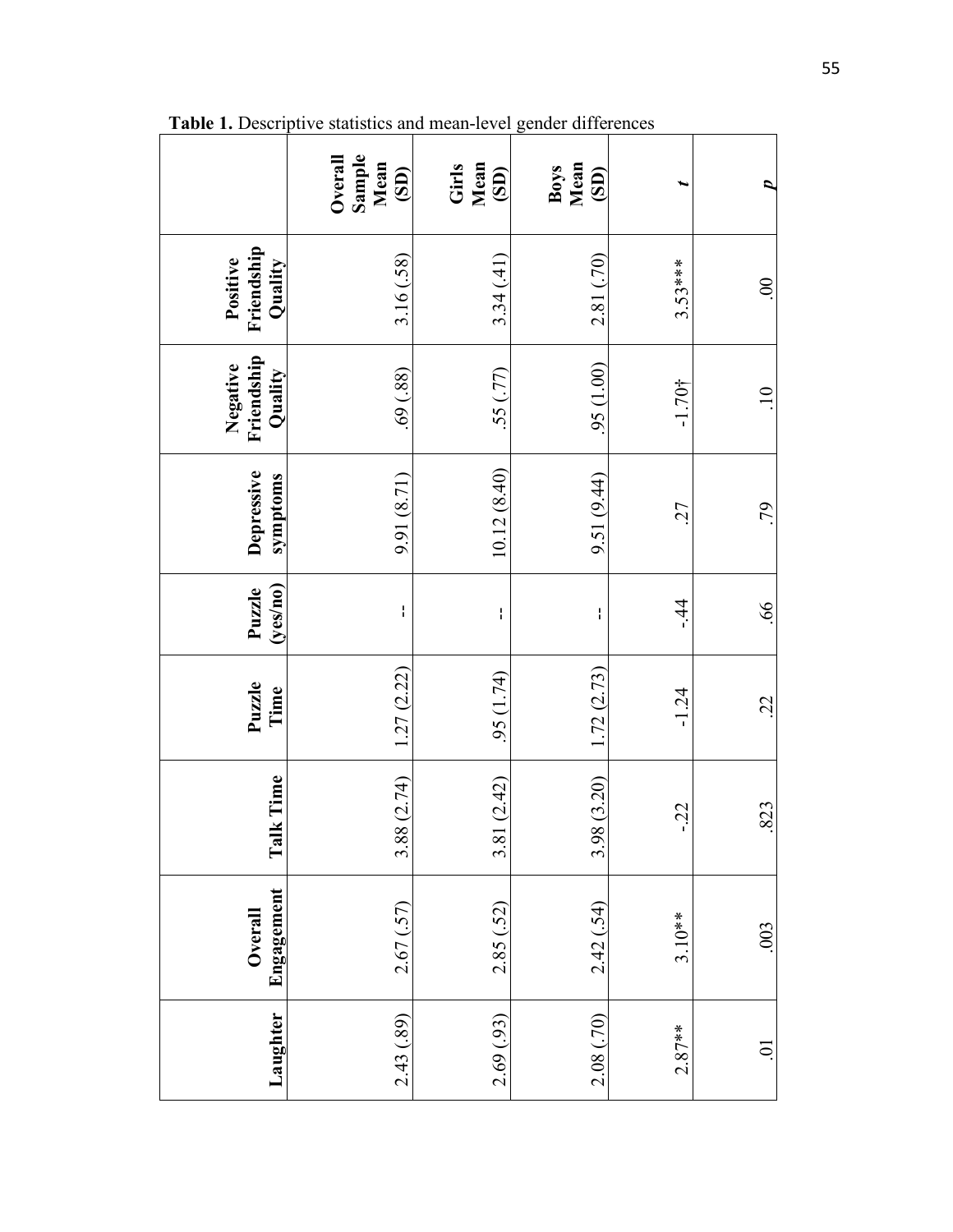|          | Sample<br>Overall<br>Mean<br>(SD) | Mean<br>Girls<br>(SD) | Mean<br>Boys<br>$\overline{\textbf{(S)}}$ |         | c      |
|----------|-----------------------------------|-----------------------|-------------------------------------------|---------|--------|
| Smiling  | 3.30 (.94)                        | 3.57(.74)             | 2.92 (1.08)                               | $2.62*$ | ā      |
| Touching | 1.10(0.30)                        | 1.17(38)              | 1.00(0.00)                                | $2.65*$ | $\sum$ |
| Facing   | 3.23 (1.03)                       | 3.40 (.98)            | 3.00(1.08)                                | 1.47    | 15     |
| Looking  | 3.27 (.97)                        | 3.40(.85)             | 3.08(1.11)                                | 1.21    | 23     |

*Notes.*  $\frac{1}{7}p < .10, \frac{*p}{5} < .05, \frac{*p}{5} < .01, \frac{*p}{5} < .001$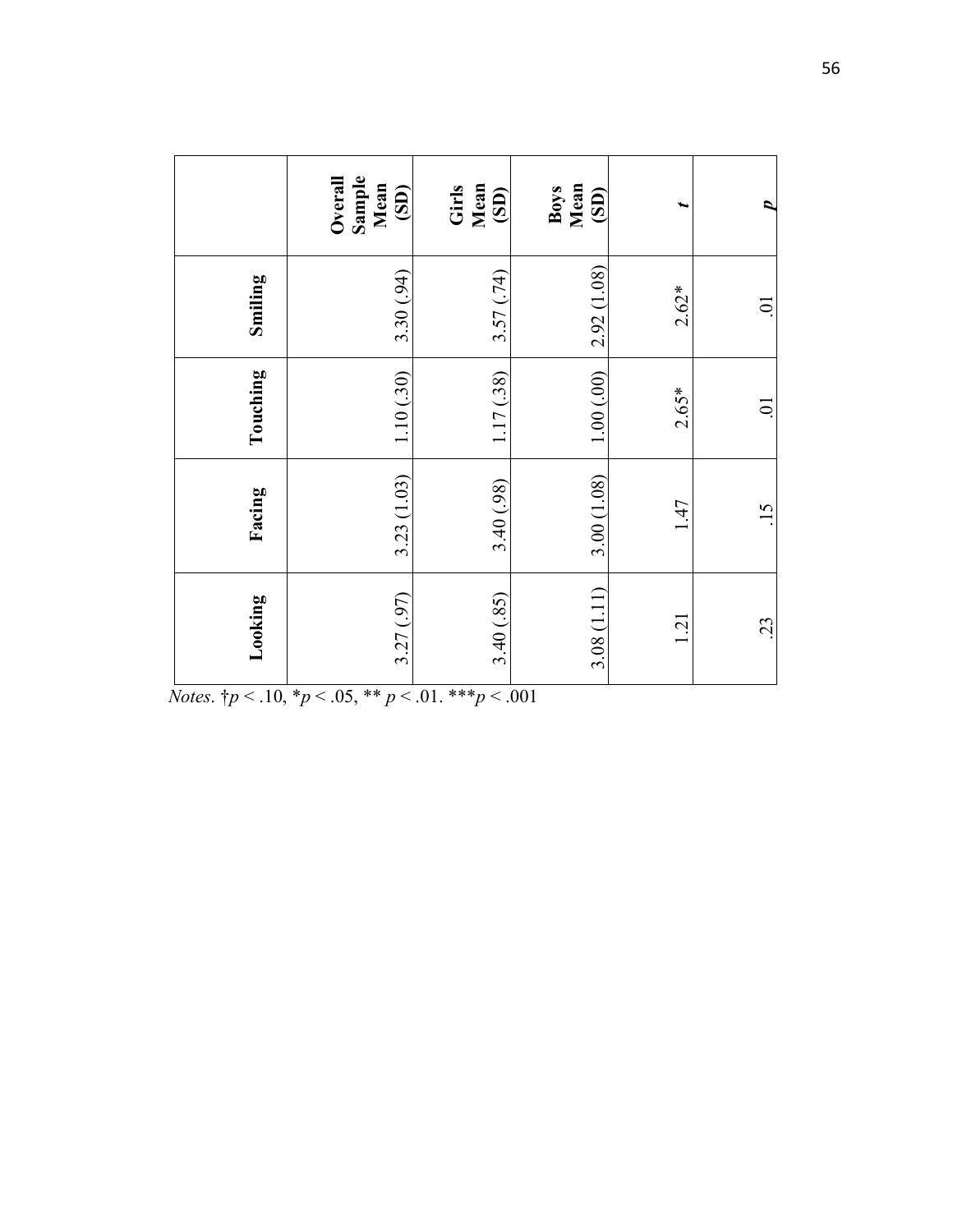|                                    | Positive Friend-<br>ship Quality | Negative<br>Friend-ship<br>Quality | <b>CESD</b> Score | Puzzle  | Puzzle Time | <b>Talk Time</b> | Laughter | <b>Smiling</b> | Touching | Facing | Looking |
|------------------------------------|----------------------------------|------------------------------------|-------------------|---------|-------------|------------------|----------|----------------|----------|--------|---------|
| Positive<br>Friend-ship<br>Quality |                                  |                                    |                   |         |             |                  |          |                |          |        |         |
| Negative<br>Friend-ship<br>Quality | $-20^{4}$                        | I.                                 |                   |         |             |                  |          |                |          |        |         |
| CESD<br>Score                      | $-18$                            |                                    | ı                 |         |             |                  |          |                |          |        |         |
| Puzzle                             | $-18$                            | 0 <sup>3</sup>                     | $\overline{12}$   | ı       |             |                  |          |                |          |        |         |
| Puzzle Time                        | $-0.5$                           | $\overline{0}$                     | $\overline{12}$   | $76***$ | ı           |                  |          |                |          |        |         |
| Talk Time                          | $\overline{0}$                   | $\overline{4}$                     | $\overline{15}$   | $31*$   | $.39**$     | $\blacksquare$   |          |                |          |        |         |
| Laughter                           | $27*$                            | 18                                 | $27*$             | $-14$   | $-0.4$      | $-13$            | I.       |                |          |        |         |

**Table 2.** Correlations among study variables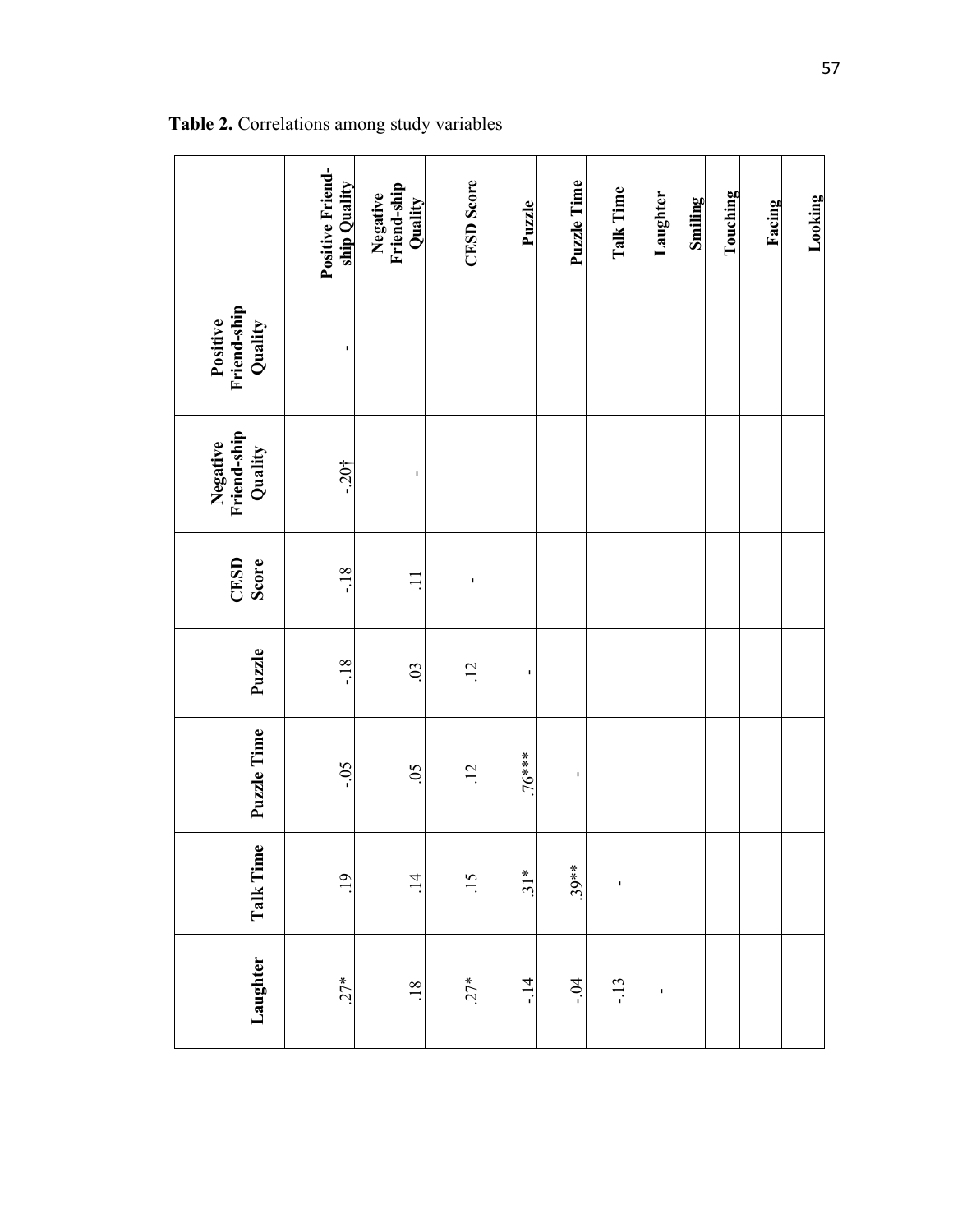|          | Friend-ship<br>Positive<br>Quality | Negative<br>Friend-ship<br>Quality | CESD<br>Score | Puzzle             | Puzzle<br>Time | Talk Time       | Laughter       | Smiling        | Touching       | Facing | Looking |
|----------|------------------------------------|------------------------------------|---------------|--------------------|----------------|-----------------|----------------|----------------|----------------|--------|---------|
| Smiling  | $.39**$                            | $-13$                              | $-12$         | $-24$ <sup>+</sup> | $-19$          | 13              | $.57***$       | I.             |                |        |         |
| Touching | $.34**$                            | $\overline{.16}$                   | 070           | $-0.2$             | $-0$ .         | $-0.7$          | $\overline{c}$ | $.25^{+}$      | I.             |        |         |
| Facing   | $\overline{.18}$                   | 046                                | 12            | $-38**$            | $-1.6$         | $-16$           | $.44***$       | $\overline{c}$ | $\mathfrak{S}$ | I.     |         |
| Looking  | $.34**$                            | $\equiv$                           | io-           | $-43**$            | $-43**$        | 24 <sup>†</sup> | $17*$          | $32*$          | $\ddot{\circ}$ | $41**$ | Ť,      |

*Notes*. †*p* < .10, \* *p* < .05, \*\* *p* < .01, \*\*\* *p* < .001, \*\*\*\* *p* < .0001.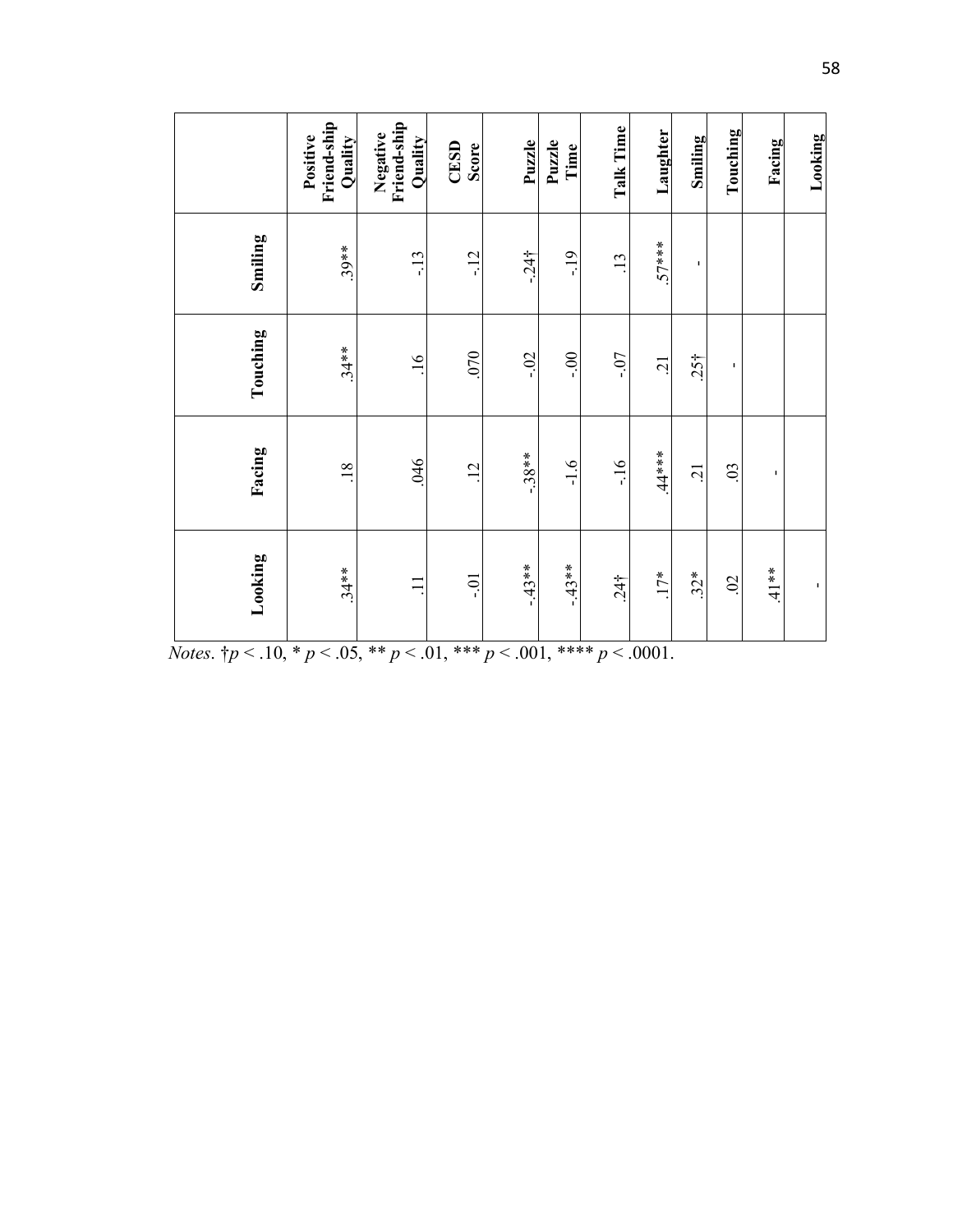|                         |        | <b>Dependent Variable =</b>        |
|-------------------------|--------|------------------------------------|
|                         |        | <b>Positive Friendship Quality</b> |
| Independent<br>Variable | PE     |                                    |
|                         |        | p                                  |
| <b>Model 1</b>          |        |                                    |
| Puzzle                  | $-21$  | .31                                |
| <b>Model 2</b>          |        |                                    |
| Puzzle Time             | $-.01$ | .79                                |
| <b>Model 3</b>          |        |                                    |
| <b>Talk Time</b>        | .04    | .26                                |
| Model 4                 |        |                                    |
| Overall Engagement      | $.42*$ | .01                                |
| Model 5                 |        |                                    |
| Laughter                | .12    | .31                                |
| Model 6                 |        |                                    |
| Smiling                 | $.24*$ | .02                                |
| Model 7                 |        |                                    |
| Touching                | $.65*$ | .04                                |
| <b>Model 8</b>          |        |                                    |
| Facing                  | .11    | .28                                |
| <b>Model 9</b>          |        |                                    |
| Looking                 | $.20*$ | .04                                |

**Table 3.** Associations of Interpersonal Engagement with Positive Friendship Quality

*Note*.  $* p < .05$ .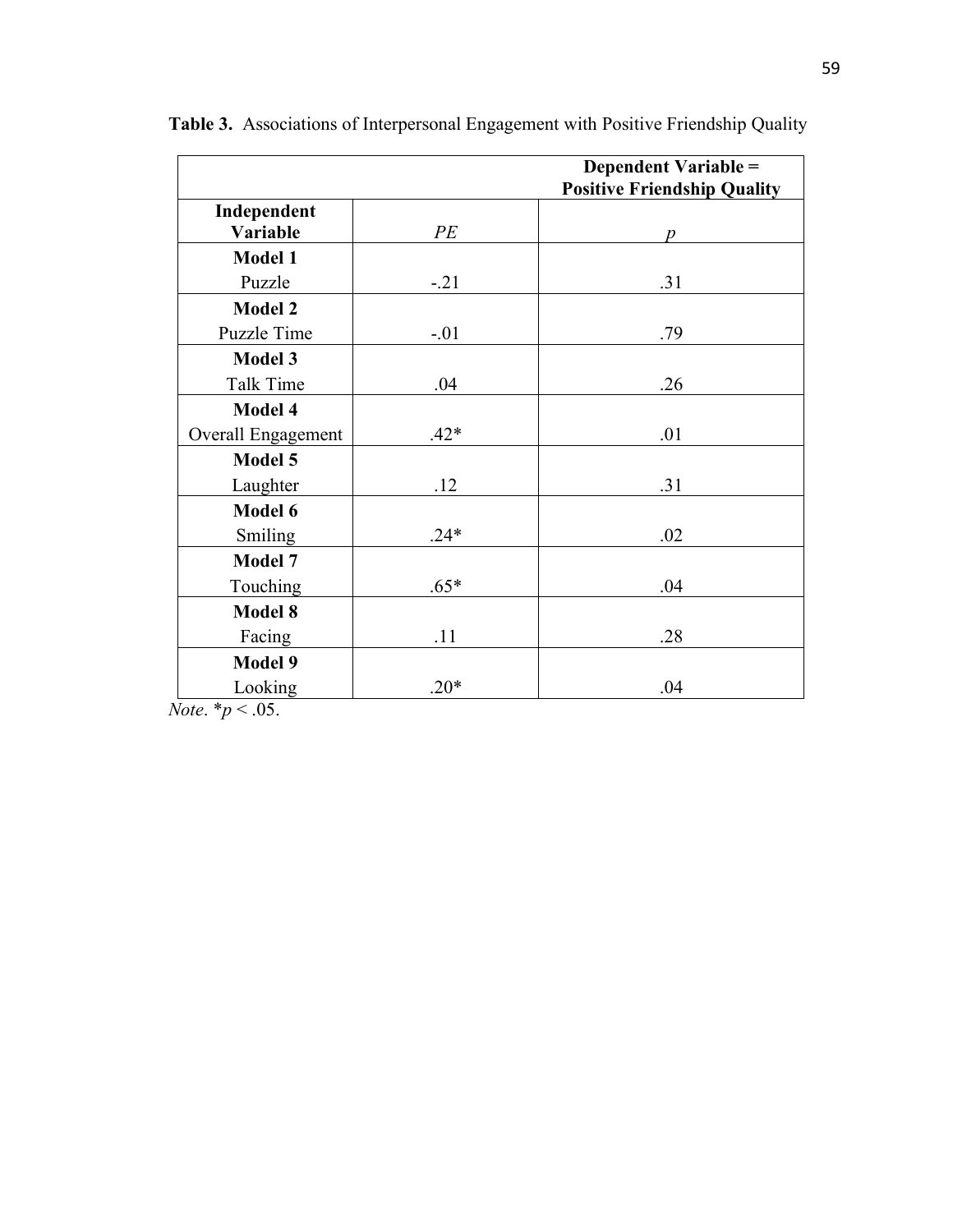|                         |        | <b>Dependent Variable=</b><br><b>Negative Friendship</b><br>Quality |
|-------------------------|--------|---------------------------------------------------------------------|
| Independent<br>Variable | PE     | p                                                                   |
| <b>Model 1</b>          |        |                                                                     |
| Puzzle                  | .05    | .88                                                                 |
| <b>Model 2</b>          |        |                                                                     |
| Puzzle Time             | .02    | .76                                                                 |
| <b>Model 3</b>          |        |                                                                     |
| <b>Talk Time</b>        | .04    | .41                                                                 |
| Model 4                 |        |                                                                     |
| Overall                 |        |                                                                     |
| Engagement              | .27    | .31                                                                 |
| Model 5                 |        |                                                                     |
| Laughter                | .19    | .26                                                                 |
| Model 6                 |        |                                                                     |
| Smiling                 | .14    | .36                                                                 |
| Model 7                 |        |                                                                     |
| Touching                | $-.38$ | .44                                                                 |
| <b>Model 8</b>          |        |                                                                     |
| Facing                  | .14    | .35                                                                 |
| <b>Model 9</b>          |        |                                                                     |
| Looking                 | .04    | .78                                                                 |

**Table 4.** Associations of Interpersonal Engagement with Negative Friendship Quality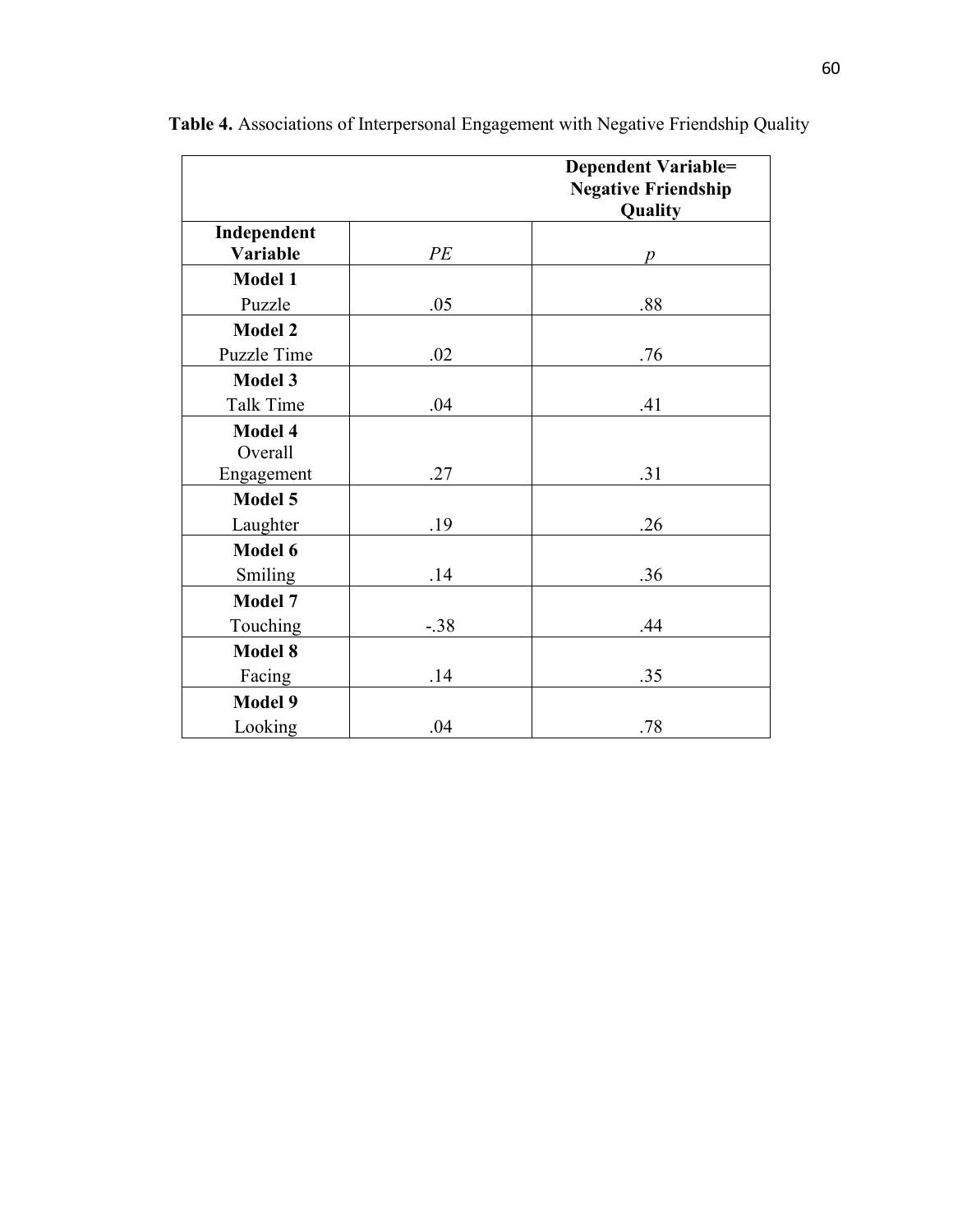|                         |                   | <b>Dependent Variable=</b><br><b>CESD Score</b> |
|-------------------------|-------------------|-------------------------------------------------|
| Independent<br>Variable | <b>PE</b>         | Ď                                               |
| <b>Model 41</b>         |                   |                                                 |
| Puzzle                  | 2.27              | .47                                             |
| <b>Model 42</b>         |                   |                                                 |
| Puzzle Time             | .50               | .46                                             |
| Model 43                |                   |                                                 |
| <b>Talk Time</b>        | .50               | .36                                             |
| Model 44                |                   |                                                 |
| Engagement              | 1.49              | .58                                             |
| Model 45                |                   |                                                 |
| Laughter                | 2.80 <sup>†</sup> | .09                                             |
| Model 46                |                   |                                                 |
| Smiling                 | $-1.15$           | .47                                             |
| Model 47                |                   |                                                 |
| Touching                | 2.11              | .67                                             |
| <b>Model 48</b>         |                   |                                                 |
| Facing                  | 1.06              | .47                                             |
| Model 49                |                   |                                                 |
| Looking                 | $-14$             | .93                                             |

**Table 5.** Associations of Interpersonal Engagement with Depressive Symptoms

*Note*. †*p* < .10.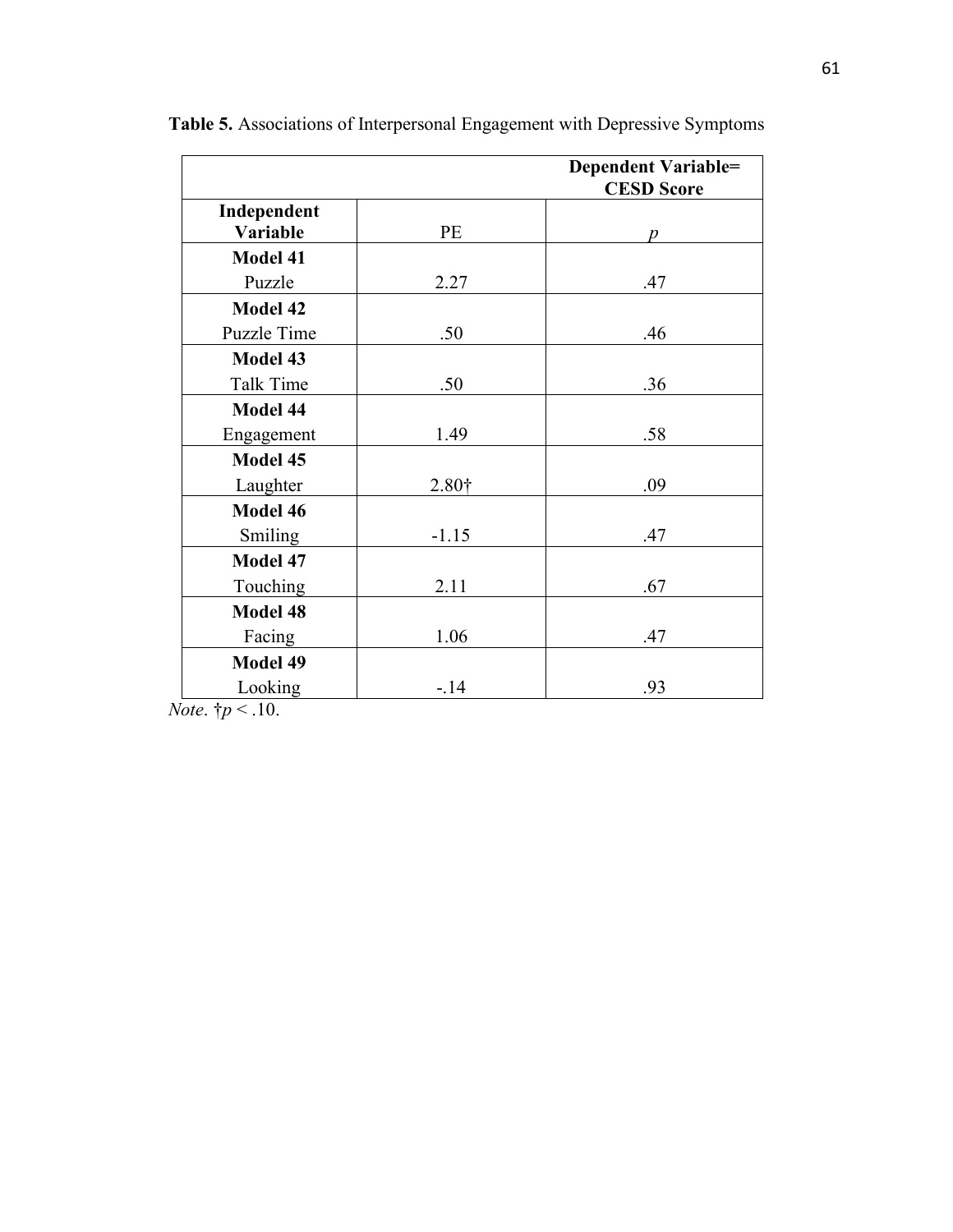# **Appendices**

*Appendix A:* CESD Questionnaire

*Appendix B:* Revised Friendship Quality Questionnaire

*Appendix C:* "Plan a Party" Script

*Appendix D:* Problem Generation Task

*Appendix E:* "Problem Talk Task" Script

*Appendix F:* Observational Data Coding Form

*Appendix G:* Observational Data Coding Rubric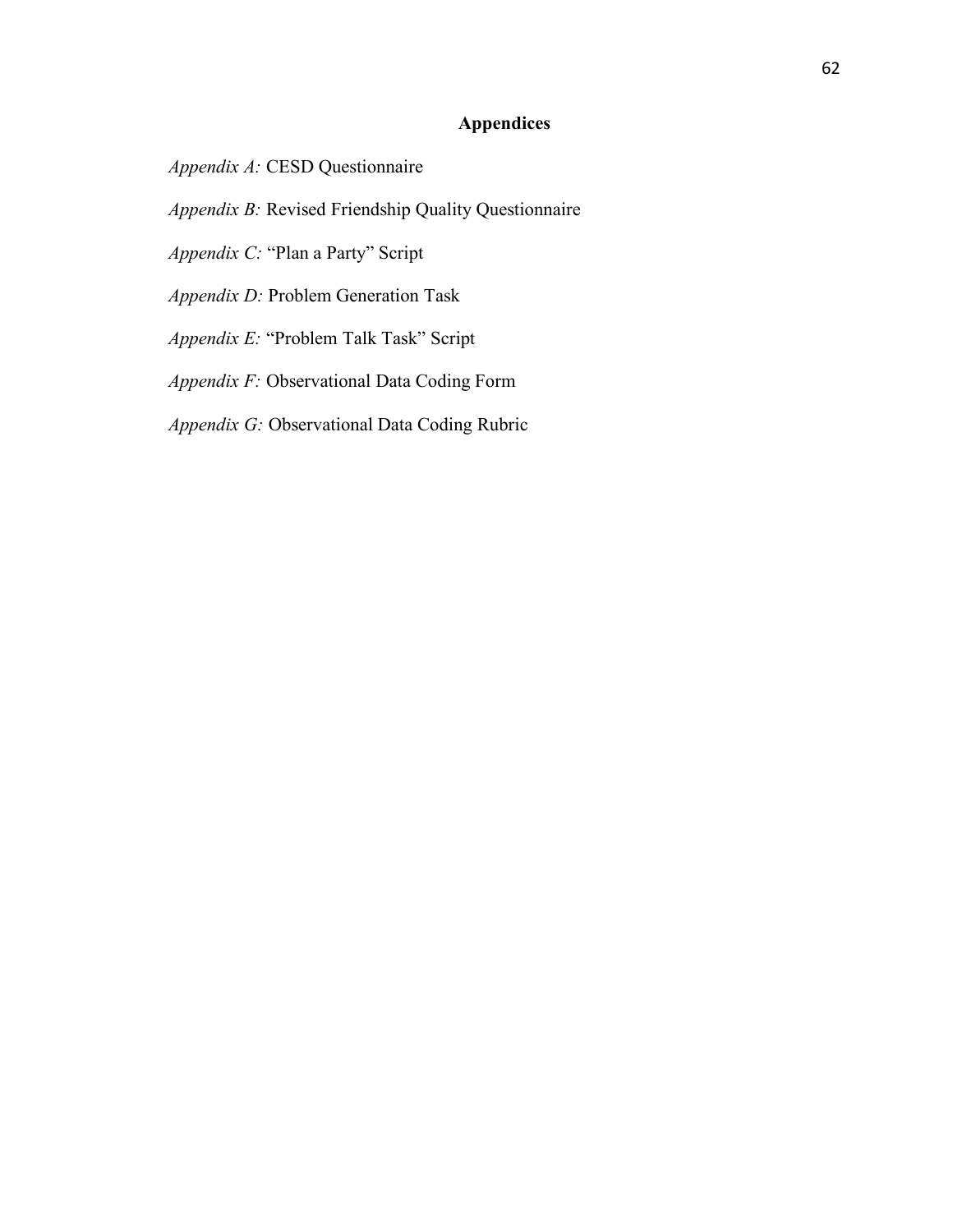# *Appendix A:*

# CESD Questionnaire

### **Depressive symptoms (Center for Epidemiological Studies-Depression Scale; Radloff, 1977)**

Below is a list of ways you might have felt or behaved. Please circle the number that indicates how often you have felt this way during the past week.

|                      | 1. I was bothered by things that didn't usually bother me. |                                                                                           |                      |
|----------------------|------------------------------------------------------------|-------------------------------------------------------------------------------------------|----------------------|
|                      |                                                            |                                                                                           | 3                    |
| Rarely or none       | Some or a little                                           | Occasionally or a                                                                         | Most or all          |
| of the time          | of the time                                                | moderate amount of time                                                                   | of the time          |
| (less than 1 day)    | $(1-2 \text{ days})$                                       | $(3-4 \text{ days})$                                                                      | $(5-7 \text{ days})$ |
|                      | 2. I did not feel like eating; my appetite was poor.       |                                                                                           |                      |
|                      |                                                            | 2                                                                                         | 3                    |
| Rarely or none       | Some or a little                                           | Occasionally or a                                                                         | Most or all          |
| of the time          | of the time                                                | moderate amount of time                                                                   | of the time          |
| (less than 1 day)    | $(1-2 \text{ days})$                                       | $(3-4 \text{ days})$                                                                      | $(5-7 \text{ days})$ |
| 0                    |                                                            | 3. I felt that I could not shake off the blues even with help from my family and friends. | 3                    |
| Rarely or none       | Some or a little                                           | Occasionally or a                                                                         | Most or all          |
| of the time          | of the time                                                | moderate amount of time                                                                   | of the time          |
| (less than 1 day)    | $(1-2 \text{ days})$                                       | $(3-4 \text{ days})$                                                                      | $(5-7 \text{ days})$ |
|                      | 4. I felt I was just as good as other people.              |                                                                                           |                      |
|                      |                                                            |                                                                                           |                      |
| Rarely or none       | Some or a little                                           | Occasionally or a                                                                         | Most or all          |
| of the time          | of the time                                                | moderate amount of time                                                                   | of the time          |
| (less than 1 day)    | $(1-2 \text{ days})$                                       | $(3-4 \text{ days})$                                                                      | $(5-7 \text{ days})$ |
| 0                    | 5. I had trouble keeping my mind on what I was doing.      |                                                                                           | 3                    |
| Rarely or none       | Some or a little                                           | Occasionally or a                                                                         | Most or all          |
| of the time          | of the time                                                | moderate amount of time                                                                   | of the time          |
| (less than 1 day)    | $(1-2 \text{ days})$                                       | $(3-4 \text{ days})$                                                                      | $(5-7 \text{ days})$ |
| 6. I felt depressed. |                                                            |                                                                                           |                      |
|                      |                                                            | 2                                                                                         |                      |
| Rarely or none       | Some or a little                                           | Occasionally or a                                                                         | Most or all          |
| of the time          | of the time                                                | moderate amount of time                                                                   | of the time          |
| (less than 1 day)    | $(1-2 \text{ days})$                                       | $(3-4 \text{ days})$                                                                      | $(5-7 \text{ days})$ |
|                      | 7. I felt that everything I did was an effort.             |                                                                                           |                      |
| 0                    |                                                            | 2                                                                                         | 3                    |
| Rarely or none       | Some or a little                                           | Occasionally or a                                                                         | Most or all          |
| of the time          | of the time                                                | moderate amount of time                                                                   | of the time          |
| (less than 1 day)    | $(1-2 \text{ days})$                                       | $(3-4 \text{ days})$                                                                      | $(5-7 \text{ days})$ |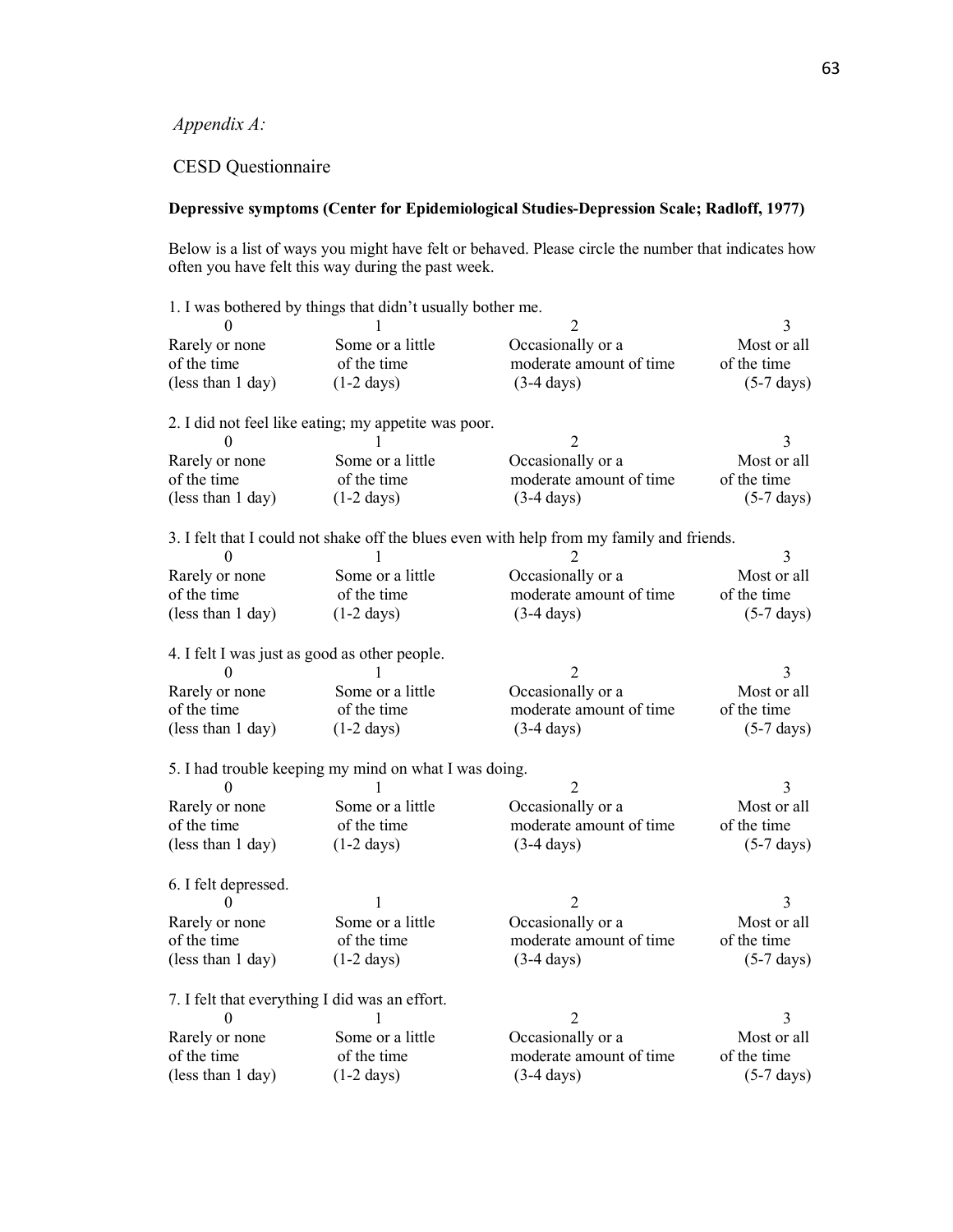8. I felt hopeful about the future.

|                                           | $\mathbf{1}$                        | $\overline{2}$                                  | 3                                   |
|-------------------------------------------|-------------------------------------|-------------------------------------------------|-------------------------------------|
| Rarely or none                            | Some or a little                    | Occasionally or a                               | Most or all                         |
| of the time                               | of the time                         | moderate amount of time                         | of the time                         |
| (less than 1 day)                         | $(1-2 \text{ days})$                | $(3-4 \text{ days})$                            | $(5-7 \text{ days})$                |
|                                           |                                     |                                                 |                                     |
| 9. I thought my life had been a failure.  |                                     |                                                 |                                     |
|                                           |                                     | $\overline{2}$                                  | 3                                   |
| Rarely or none                            | Some or a little                    | Occasionally or a                               | Most or all                         |
| of the time                               | of the time                         | moderate amount of time                         | of the time                         |
| (less than 1 day)                         | $(1-2 \text{ days})$                | $(3-4 \text{ days})$                            | $(5-7 \text{ days})$                |
|                                           |                                     |                                                 |                                     |
| 10. I felt fearful.                       |                                     |                                                 |                                     |
| 0                                         |                                     | 2                                               | 3                                   |
|                                           | Some or a little                    |                                                 |                                     |
| Rarely or none                            |                                     | Occasionally or a                               | Most or all                         |
| of the time                               | of the time                         | moderate amount of time                         | of the time                         |
| (less than 1 day)                         | $(1-2 \text{ days})$                | $(3-4 \text{ days})$                            | $(5-7 \text{ days})$                |
|                                           |                                     |                                                 |                                     |
| 11. My sleep was restless.                |                                     |                                                 |                                     |
| 0                                         | 1                                   | $\overline{2}$                                  | 3                                   |
| Rarely or none                            | Some or a little                    | Occasionally or a                               | Most or all                         |
| of the time                               | of the time                         | moderate amount of time                         | of the time                         |
| (less than 1 day)                         | $(1-2 \text{ days})$                | $(3-4 \text{ days})$                            | $(5-7 \text{ days})$                |
|                                           |                                     |                                                 |                                     |
|                                           |                                     |                                                 |                                     |
| 12. I was happy.                          |                                     |                                                 |                                     |
| $\theta$                                  | 1                                   | 2                                               | 3                                   |
| Rarely or none                            | Some or a little                    | Occasionally or a                               | Most or all                         |
| of the time                               | of the time                         | moderate amount of time                         | of the time                         |
| (less than 1 day)                         | $(1-2 \text{ days})$                | $(3-4 \text{ days})$                            | $(5-7 \text{ days})$                |
|                                           |                                     |                                                 |                                     |
|                                           |                                     |                                                 |                                     |
| 13. I talked less than usual.<br>$\theta$ | 1                                   | $\overline{2}$                                  | 3                                   |
|                                           |                                     |                                                 |                                     |
| Rarely or none                            | Some or a little                    | Occasionally or a                               | Most or all                         |
| of the time                               | of the time                         | moderate amount of time                         | of the time                         |
| (less than 1 day)                         | $(1-2 \text{ days})$                | $(3-4 \text{ days})$                            | $(5-7 \text{ days})$                |
|                                           |                                     |                                                 |                                     |
| 14. I felt lonely.                        |                                     |                                                 |                                     |
| $\overline{0}$                            |                                     |                                                 | 3                                   |
| Rarely or none                            | Some or a little                    | Occasionally or a                               | Most or all                         |
| of the time                               | of the time                         | moderate amount of time                         | of the time                         |
| (less than 1 day)                         | $(1-2 \text{ days})$                | $(3-4 \text{ days})$                            | $(5-7 \text{ days})$                |
|                                           |                                     |                                                 |                                     |
| 15. People were unfriendly.               |                                     |                                                 |                                     |
| 0                                         | 1                                   | $\overline{2}$                                  | 3                                   |
| Rarely or none                            | Some or a little                    | Occasionally or a                               | Most or all                         |
| of the time<br>(less than 1 day)          | of the time<br>$(1-2 \text{ days})$ | moderate amount of time<br>$(3-4 \text{ days})$ | of the time<br>$(5-7 \text{ days})$ |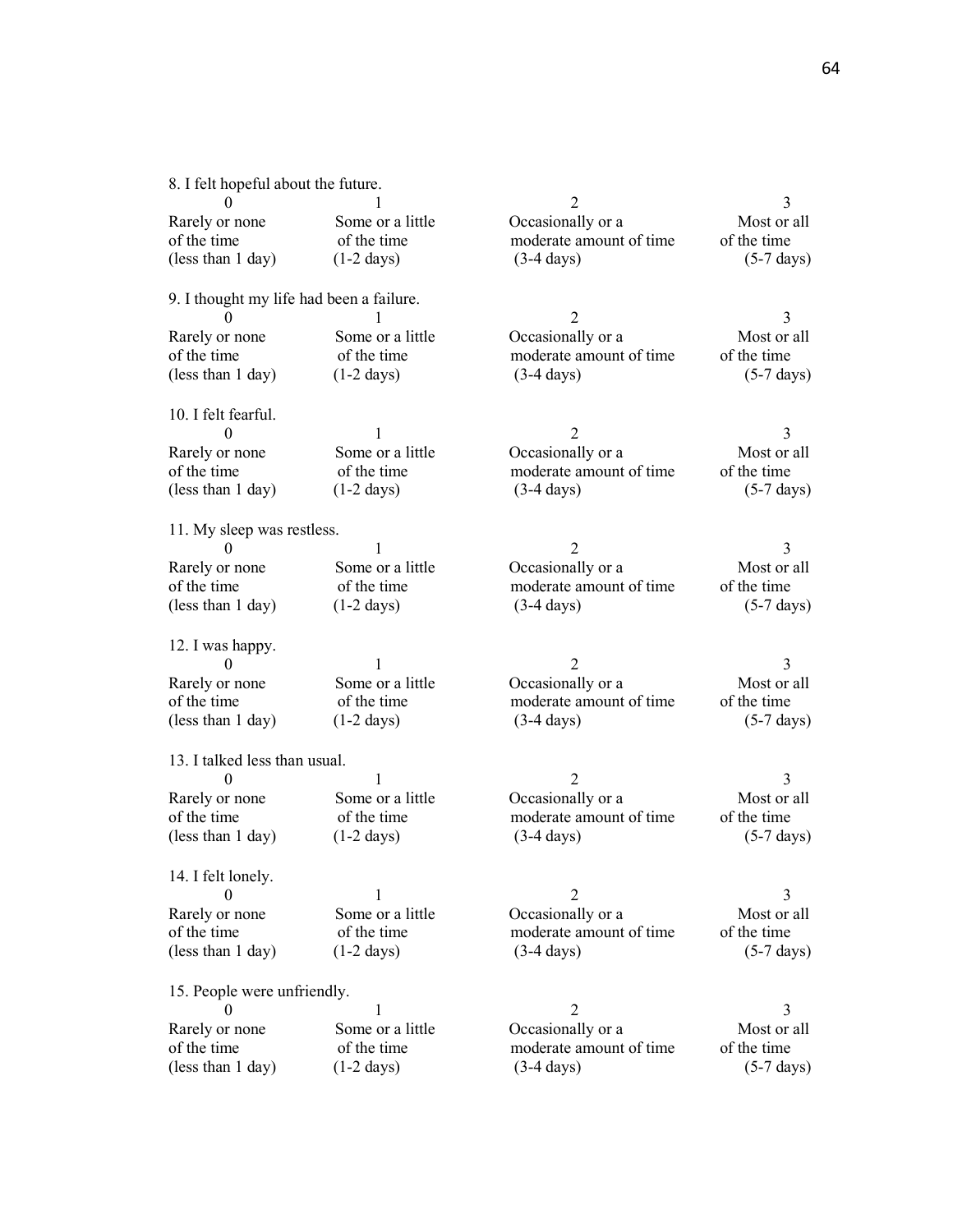| 16. I enjoyed life.                |                      | $\overline{2}$          | 3                    |
|------------------------------------|----------------------|-------------------------|----------------------|
| Rarely or none                     | Some or a little     | Occasionally or a       | Most or all          |
| of the time                        | of the time          | moderate amount of time | of the time          |
| (less than 1 day)                  | $(1-2 \text{ days})$ | $(3-4 \text{ days})$    | $(5-7 \text{ days})$ |
| 17. I had crying spells.           |                      |                         |                      |
|                                    |                      | $\mathfrak{D}$          | 3                    |
| Rarely or none                     | Some or a little     | Occasionally or a       | Most or all          |
| of the time                        | of the time          | moderate amount of time | of the time          |
| (less than 1 day)                  | $(1-2 \text{ days})$ | $(3-4 \text{ days})$    | $(5-7 \text{ days})$ |
| 18. I felt sad.                    |                      |                         |                      |
|                                    |                      | $\overline{2}$          | 3                    |
| Rarely or none                     | Some or a little     | Occasionally or a       | Most or all          |
| of the time                        | of the time          | moderate amount of time | of the time          |
| (less than 1 day)                  | $(1-2 \text{ days})$ | $(3-4 \text{ days})$    | $(5-7 \text{ days})$ |
| 19. I felt that people dislike me. |                      |                         |                      |
| 0                                  |                      | 2                       | 3                    |
| Rarely or none                     | Some or a little     | Occasionally or a       | Most or all          |
| of the time                        | of the time          | moderate amount of time | of the time          |
| (less than 1 day)                  | $(1-2 \text{ days})$ | $(3-4 \text{ days})$    | $(5-7 \text{ days})$ |
| 20. I could not get "going."       |                      |                         |                      |
|                                    |                      | 2                       | 3                    |
| Rarely or none                     | Some or a little     | Occasionally or a       | Most or all          |
| of the time                        | of the time          | moderate amount of time | of the time          |
| (less than 1 day)                  | $(1-2 \text{ days})$ | $(3-4 \text{ days})$    | $(5-7 \text{ days})$ |
|                                    |                      |                         |                      |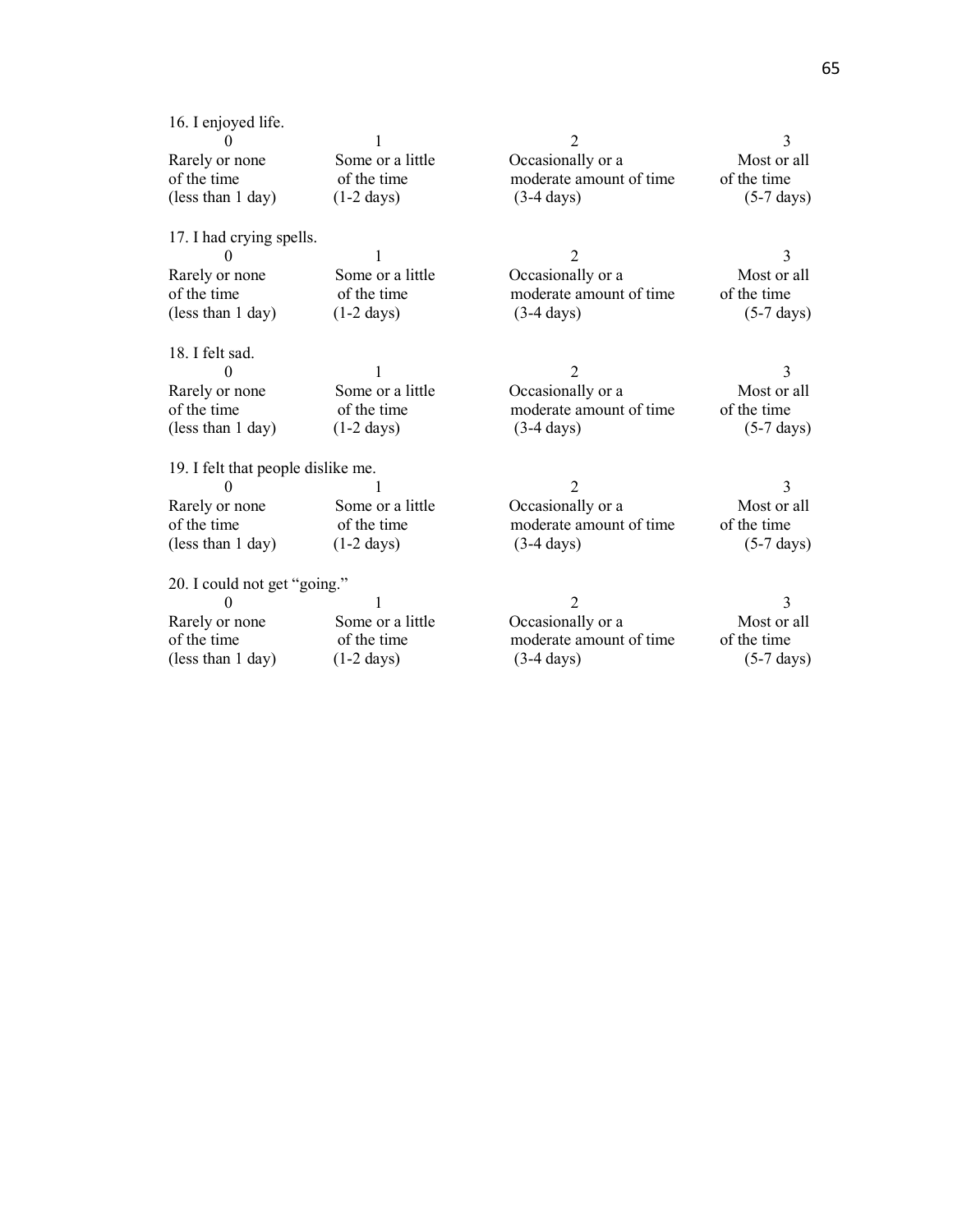### *Appendix B:* Friendship Quality Questionnaire

#### **Friendship Quality (Friendship Quality Questionnaire; Parker & Asher, 1993)**

Answer these questions about the friend who is visiting the lab with you today.

1. My friend and I get mad at each other a lot. 0 1 2 3 4 not at all true a little true somewhat true pretty true really true 2. If my friend had to move away, I would miss them. 0 1 2 3 4 not at all true a little true somewhat true pretty true really true 3. My friend and I tell each other that we're good at things. 0 1 2 3 4 not at all true a little true somewhat true pretty true really true 4. My friend and I make each other feel important and special. 0 1 2 3 4 not at all true a little true somewhat true pretty true really true 5. I feel happy when I'm with my friend. 0 1 2 3 4 not at all true a little true somewhat true pretty true really true 6. When there is free time at school, my friend and I are always together. 0 1 2 3 4 not at all true a little true somewhat true pretty true really true 7. If my friend and I get mad at each other, we always talk about how to get over it. 0 1 2 3 4 not at all true a little true somewhat true pretty true really true 8. I think about my friend even when they're not around. 0 1 2 3 4 not at all true a little true somewhat true pretty true really true 9. My friend and I talk about the things that make us sad. 0 1 2 3 4 not at all true a little true somewhat true pretty true really true 10. My friend and I make each other feel good about ideas that my friend or I have. 0 1 2 3 4 not at all true a little true somewhat true pretty true really true 11. My friend accepts me no matter what I do. 0 1 2 3 4 not at all true a little true somewhat true pretty true really true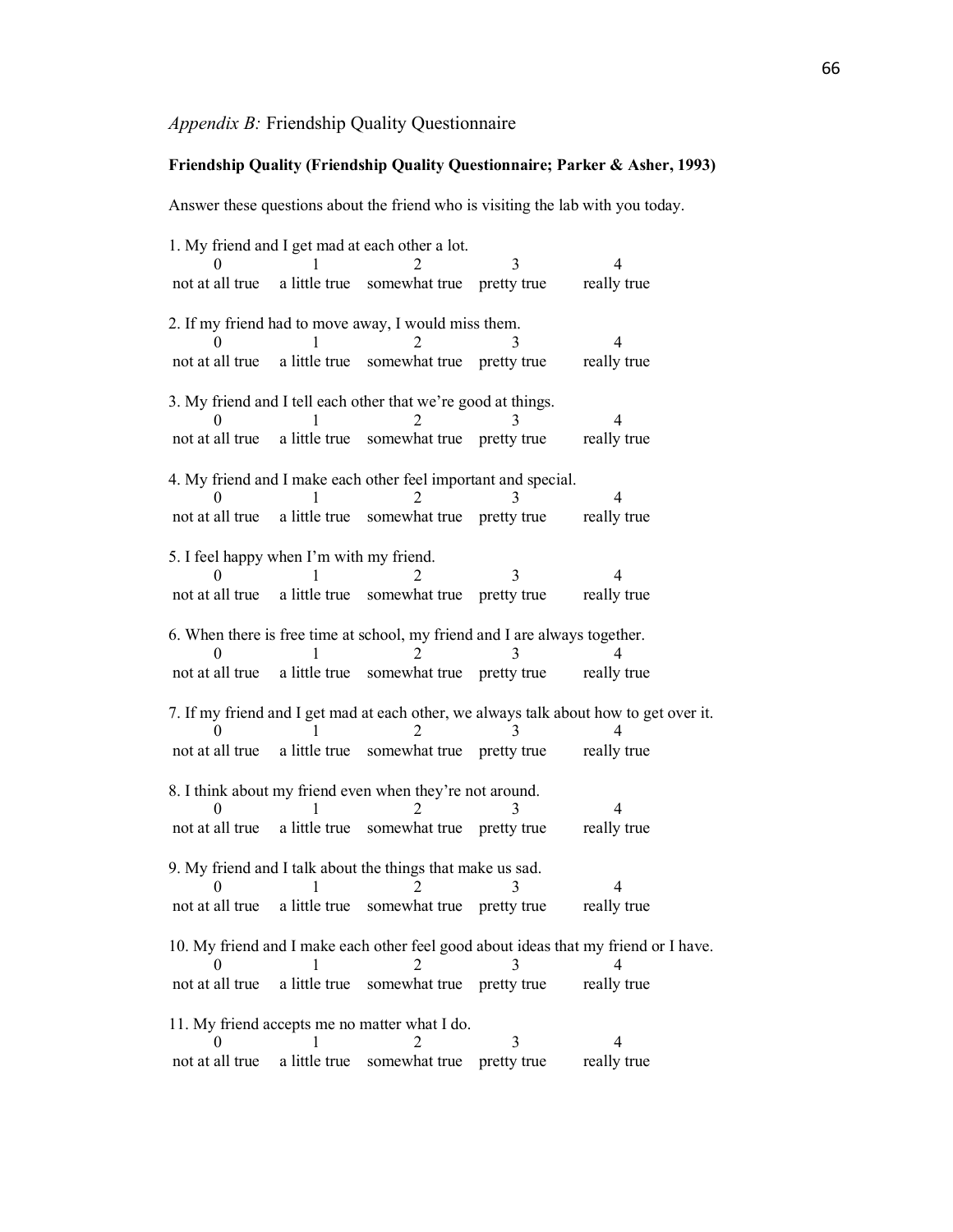12. My friend and I do fun things together a lot. 0 1 2 3 4 not at all true a little true somewhat true pretty true really true 13. My friend and I argue a lot. 0 1 2 3 4 not at all true a little true somewhat true pretty true really true 14. My friend and I go to each other's houses after school and on weekends. 0 1 2 3 4 not at all true a little true somewhat true pretty true really true 15. My friend understands what I'm really like. 0 1 2 3 4 not at all true a little true somewhat true pretty true really true 16. When my friend or I are having trouble figuring out something, we usually ask each other for help and advice. 0 1 2 3 4 not at all true a little true somewhat true pretty true really true 17. When my friend and I are mad about something that has happened to us, we can always talk to each other about it. 0 1 2 3 4 not at all true a little true somewhat true pretty true really true 18. My friend is important to me. 0 1 2 3 4 not at all true a little true somewhat true pretty true really true 19. My friend and I always make up easily when we have a fight. 0 1 2 3 4 not at all true a little true somewhat true pretty true really true 20. My friend and I fight. 0 1 2 3 4 not at all true a little true somewhat true pretty true really true 21. My friend and I often help each other with things so we can get done quicker. 0 1 2 3 4 not at all true a little true somewhat true pretty true really true 22. I am satisfied with my relationship with my friend. 0 1 2 3 4 not at all true a little true somewhat true pretty true really true 23. My friend and I always get over our arguments really quickly. 0 1 2 3 4 not at all true a little true somewhat true pretty true really true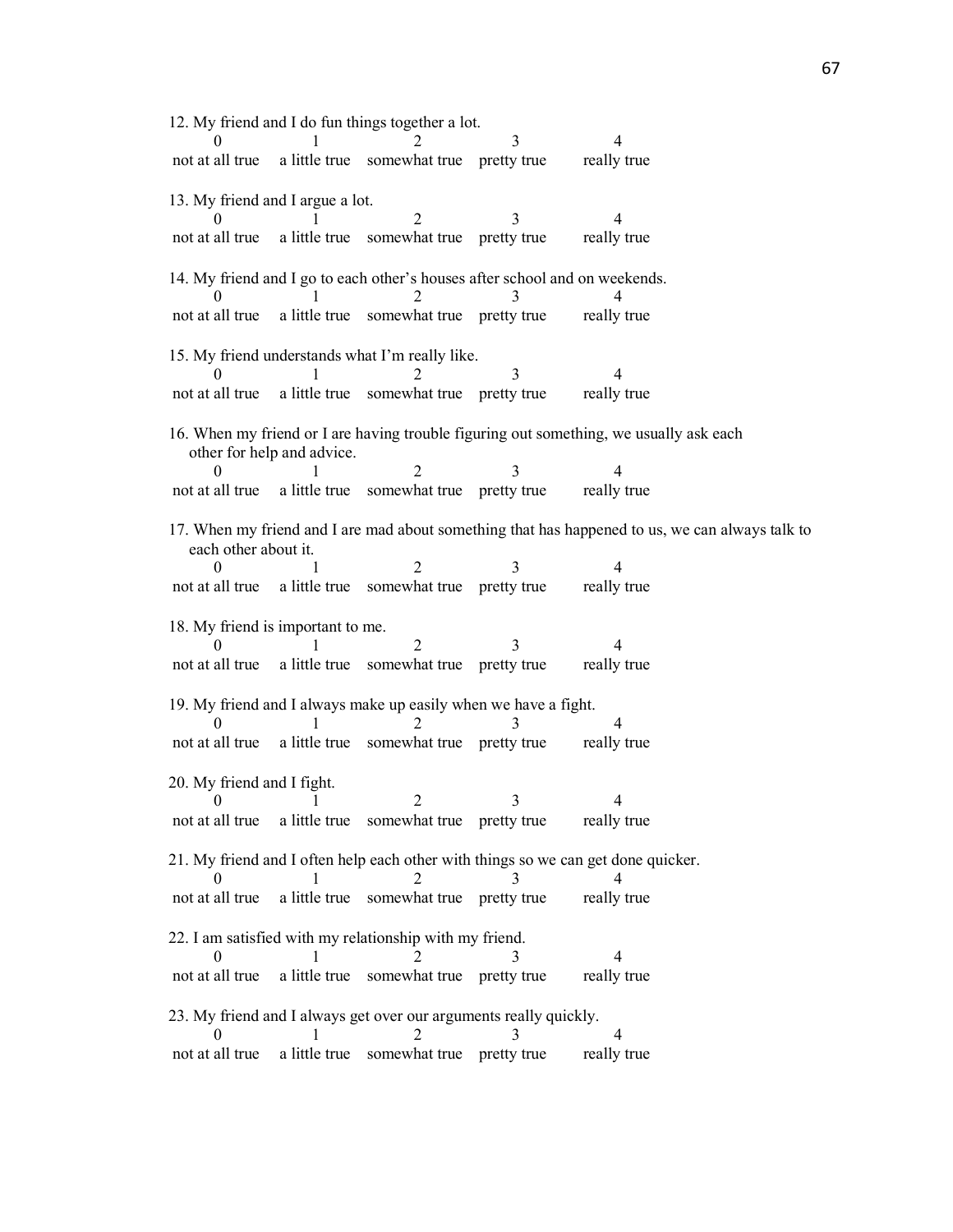24. My friend and I always count on each other for ideas on how to get things done.

|  | not at all true a little true somewhat true pretty true really true |  |
|--|---------------------------------------------------------------------|--|

25. I can think of lots of secrets my friend and I have told each other. 0 1 2 3 4 not at all true a little true somewhat true pretty true really true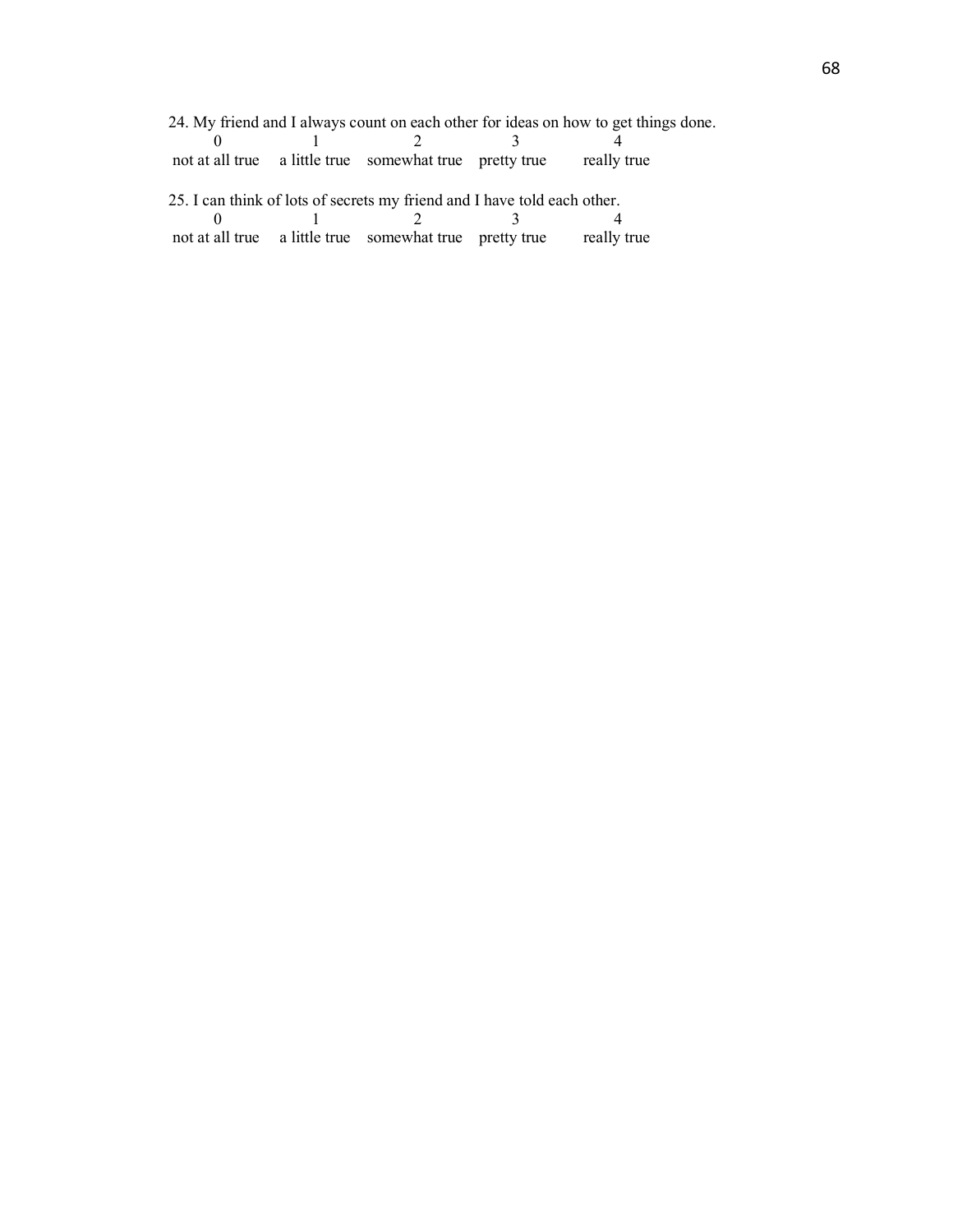### *Appendix C:* "Plan a Party" Script

### **Plan A Party Task:**

### Experimenter:

"Next, you are going to plan a party that would be fun to have. You can talk about whatever you want to about the party, like who to invite or what to do. You will have about 5 minutes to plan the party and then I will come back in the room when it is time to move on to the next part of the project."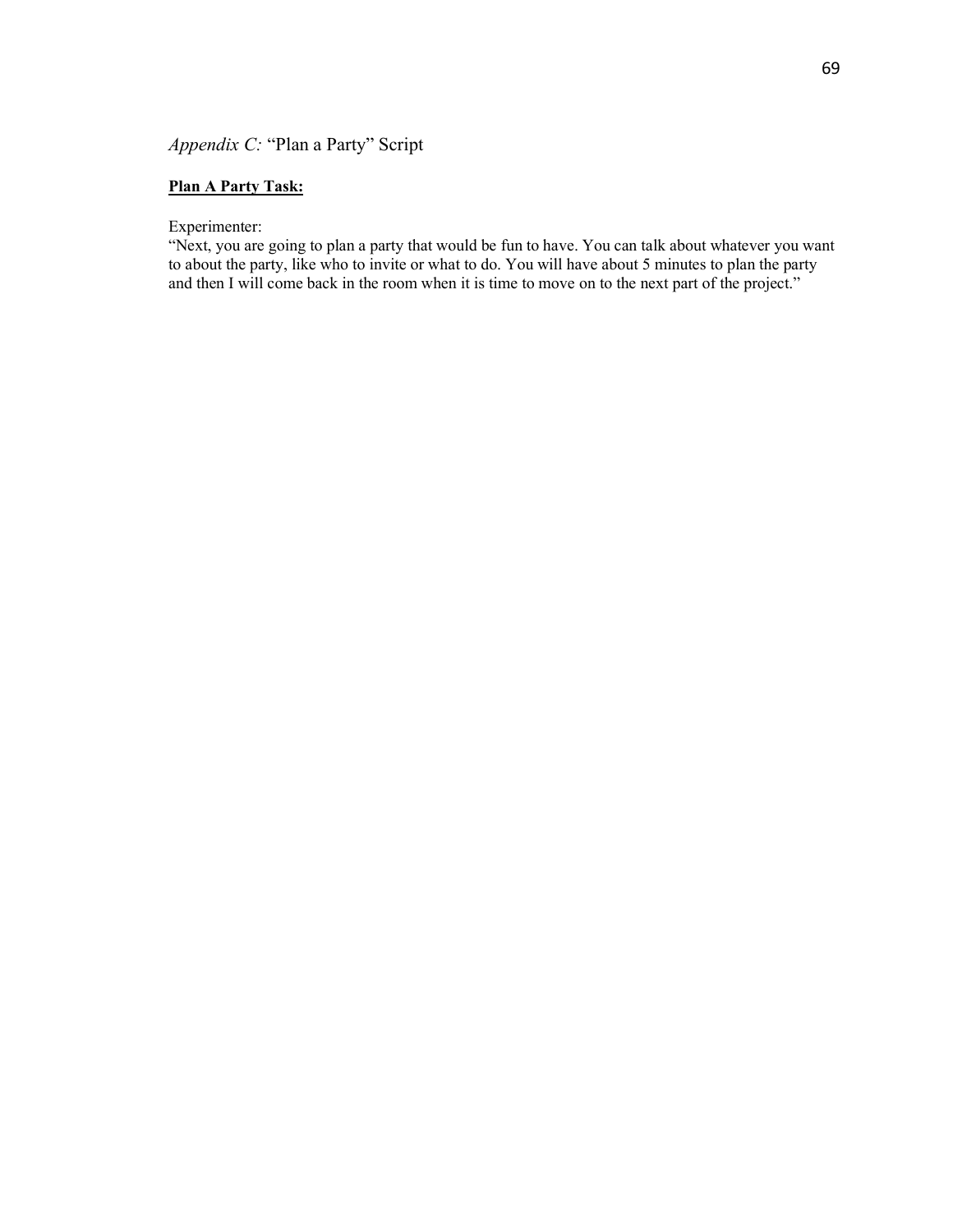## **Problem Generation (Problem Generation and Salience Questionnaire; Rose, 2004)**

List a problem that you have and answer the following questions about the problem.

PROBLEM:

| 1. How upsetting is this problem?<br>Not At<br>All | 2                                                                             | 3 | $\overline{4}$ | 5 | Very<br>Upsetting |
|----------------------------------------------------|-------------------------------------------------------------------------------|---|----------------|---|-------------------|
| 2. How important is this problem?<br>Not At<br>All | 2                                                                             | 3 | $\overline{4}$ | 5 | Very<br>Important |
| Not At<br>All                                      | 3. How hard would it be to solve this problem?<br>2                           | 3 | $\overline{4}$ | 5 | Very<br>Hard      |
| Not At<br>All                                      | 4. How hard would it be to feel better about this problem?<br>2               | 3 | 4              | 5 | Very<br>Hard      |
| $\mathbf{1}$<br>Not At<br>All                      | 5. How much do you want to feel better about this problem?<br>2               | 3 | 4              | 5 | Very<br>Much      |
| 1<br>Not At<br>All                                 | 6. How much do you want this problem not to bother you?<br>2                  | 3 | 4              | 5 | Very<br>Much      |
| 1<br>Not At<br>All                                 | 7. How much do you want to not be upset about this problem?<br>$\overline{c}$ | 3 | 4              | 5 | Very<br>Much      |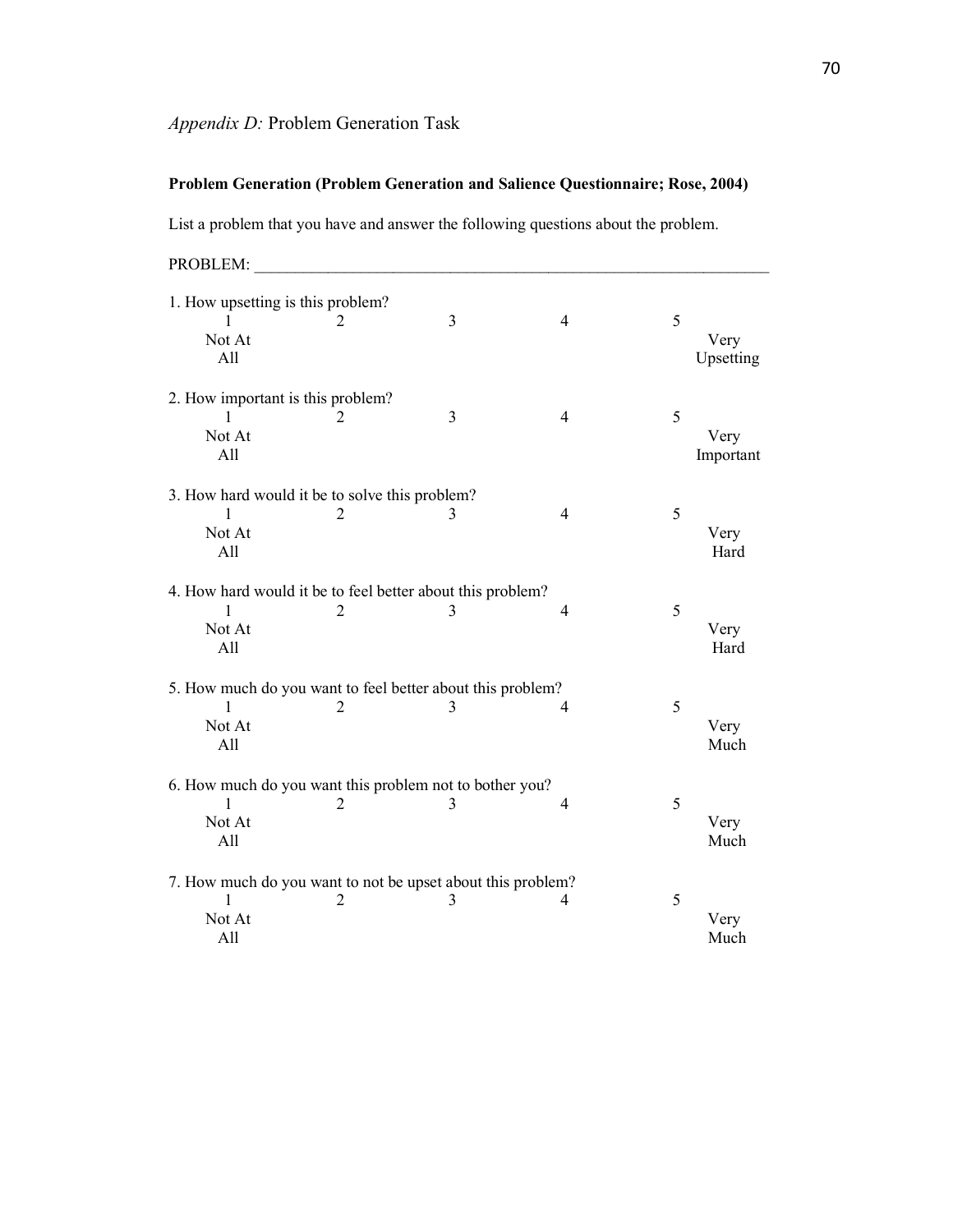## *Appendix E:* "Problem Talk Task" Script

## **Problem Talk Task:**

Experimenter:

"This part of the study involves talking about problems. Remember how you each came up with a problem? These are the problems you will talk about now. You should talk about each friend's problem, but it doesn't matter whose problem you talk about first. You can talk about anything you want to about the problems. You can talk about the problems as long as you want to for up to 15 minutes when I will come back. If you are done talking about the problems before I come back, you can talk about something else or you can work on this puzzle if you want to. Do you have any questions?"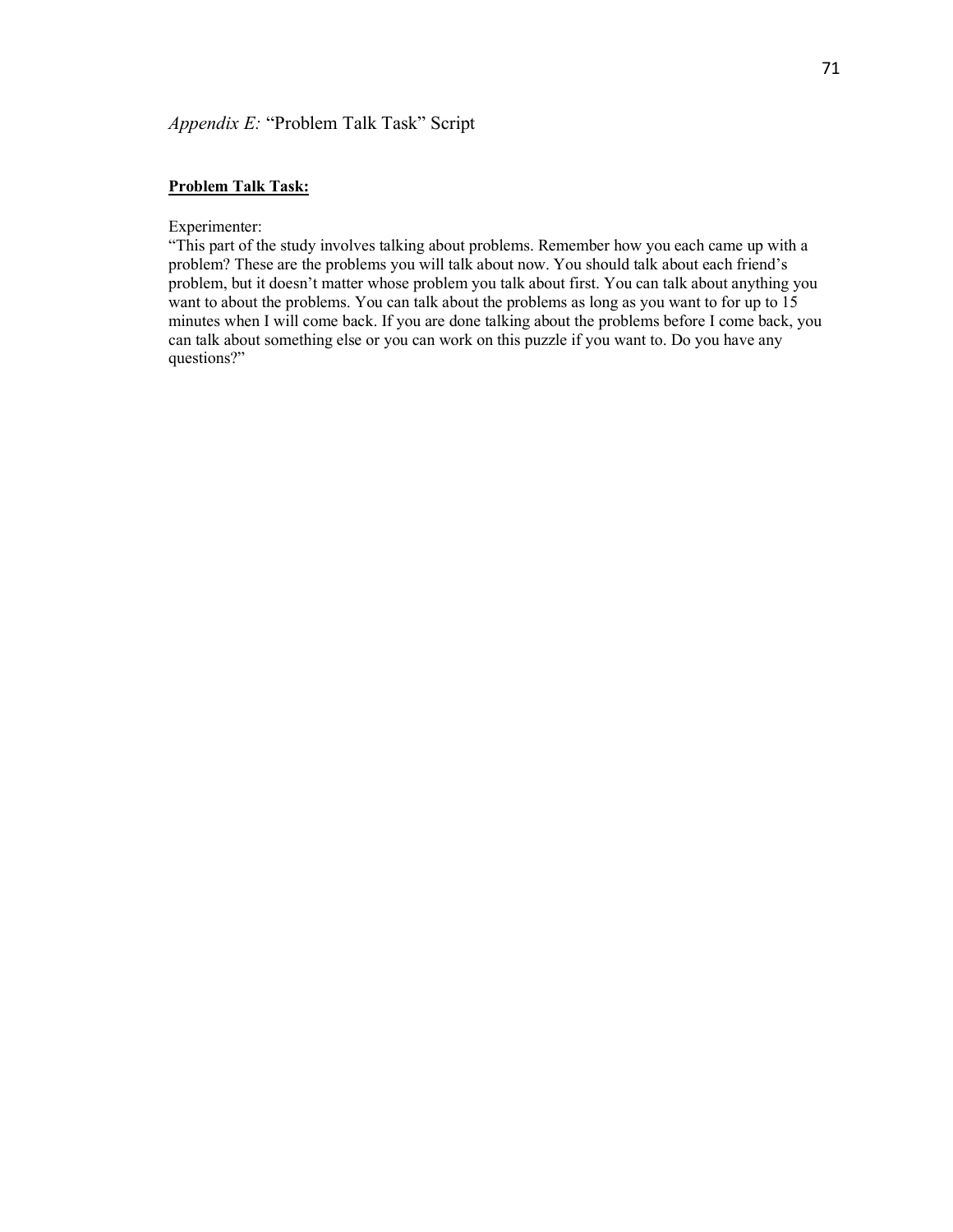| Appendix F: Observational Data Coding Form     |                  |                |                |                                                                                   |   |       |  |
|------------------------------------------------|------------------|----------------|----------------|-----------------------------------------------------------------------------------|---|-------|--|
| Dyad number:                                   |                  |                |                | Date:                                                                             |   |       |  |
| Rater:                                         |                  |                |                |                                                                                   |   |       |  |
| ******                                         |                  |                |                |                                                                                   |   |       |  |
| <b>PUZZLE</b>                                  |                  |                |                |                                                                                   |   |       |  |
| Did they play with the puzzle? $Yes(1)$ No (0) |                  |                |                |                                                                                   |   |       |  |
|                                                |                  |                |                | How long did they play with the puzzle? (total in minutes and seconds)            |   |       |  |
|                                                |                  |                |                |                                                                                   |   |       |  |
| <b>TALKING</b>                                 |                  |                |                |                                                                                   |   |       |  |
|                                                |                  |                |                | How long did they spend talking about problems? (total in minutes and seconds)    |   |       |  |
|                                                |                  |                |                |                                                                                   |   |       |  |
| ******<br>individuals)<br>a) Laughter          |                  |                |                | ENGAGEMENT (remember: this is a dyad-level score; i.e., a score for the dyad, not |   |       |  |
| 1                                              |                  | 2              | 3              | 4                                                                                 | 5 |       |  |
| Never                                          | Rarely           |                | Sometimes      | Frequently                                                                        |   | Often |  |
| b) Smiling/Positive facial expression          |                  |                |                |                                                                                   |   |       |  |
|                                                |                  | 2              | 3              | 4                                                                                 | 5 |       |  |
| Never                                          | Rarely Sometimes |                |                | Frequently                                                                        |   | Often |  |
| c) Touching/physical contact                   |                  |                |                |                                                                                   |   |       |  |
| 1                                              |                  | 2              | 3              | $\overline{4}$                                                                    | 5 |       |  |
| Never                                          | Rarely           |                | Sometimes      | Frequently                                                                        |   | Often |  |
| d) Facing one another                          |                  |                |                |                                                                                   |   |       |  |
|                                                |                  | $\overline{2}$ | 3              | $\overline{4}$                                                                    | 5 |       |  |
| Never                                          |                  |                |                |                                                                                   |   |       |  |
|                                                | Rarely           |                | Sometimes      | Frequently                                                                        |   | Often |  |
|                                                |                  |                |                |                                                                                   |   |       |  |
| e) Looking/eye contact                         |                  |                |                |                                                                                   |   |       |  |
| Never                                          | Rarely           | 2              | 3<br>Sometimes | $\overline{4}$<br>Frequently                                                      | 5 | Often |  |